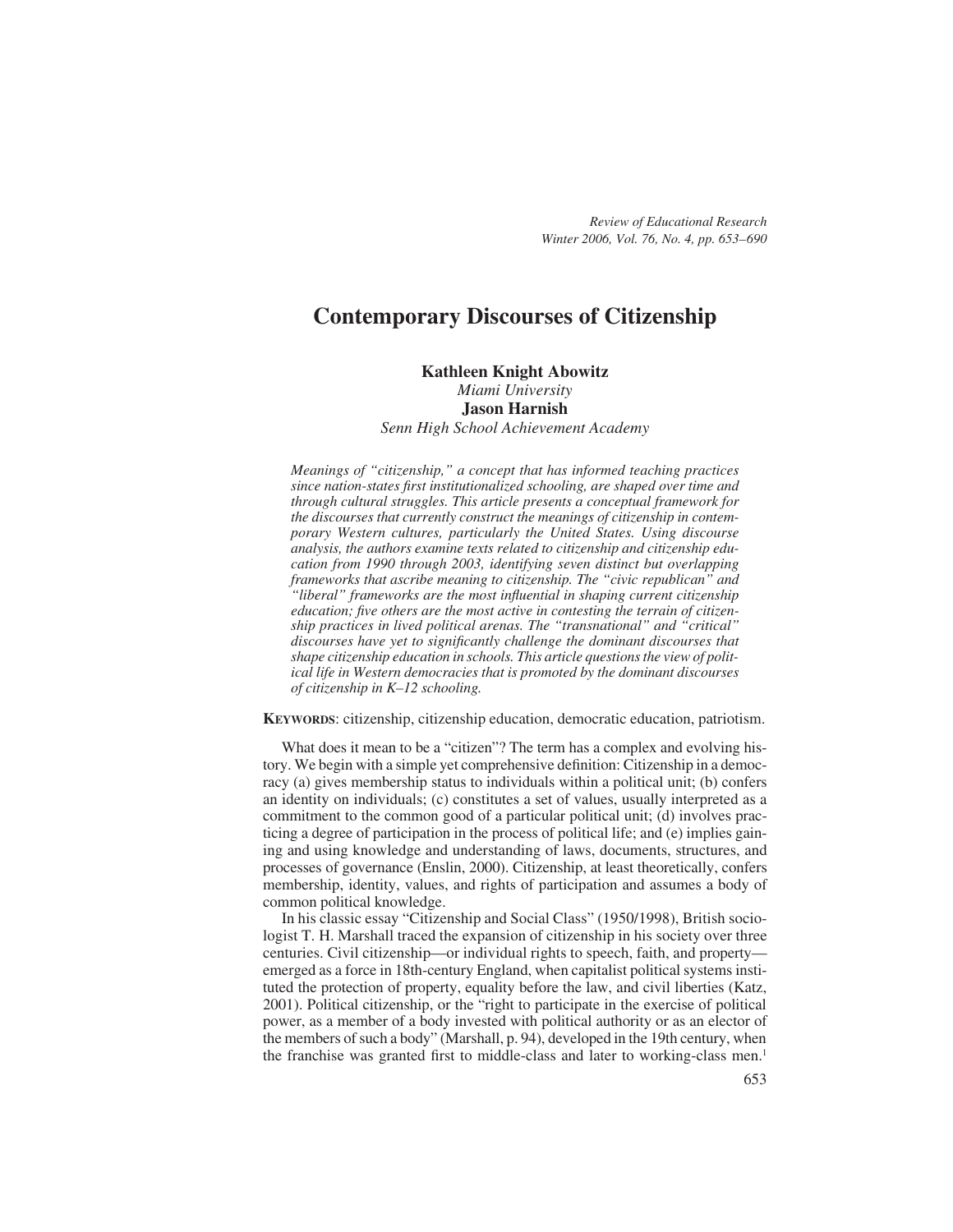Social citizenship arose mainly in the 20th century and includes a broad range of rights, "from the right to a modicum of economic welfare and security to the right to share to the full in the social heritage and to live the life of a civilized being according to the standards prevailing in the society" (Marshall, p. 94). As Katz notes, "social citizenship took shape as the welfare state" (p. 344). Marshall's three categories of citizenship—civil, political, and social—show both the complexity and the dynamic nature of the meanings of citizenship.

Political changes in the last half-century—the fall of Communism, the rise of populist movements expanding social rights for oppressed groups, the formation of the European Union, the proliferation of transnational alliances, the growth of multinational corporations, and economic globalization have fed the debates and questions about citizenship, democracy, and schooling (Kymlicka & Norman, 1994). Questions about what constitutes good citizenship and proper civic education have also been fueled by a widely perceived crisis in democratic life and citizenship in America. Growing distrust in government and other key institutions, diminished trust in fellow citizens, eroding interest in public affairs, and declining voting rates all have been documented by social scientists in the past several decades (Galston, 2003). We continue to witness shifts in the meaning of citizenship in our own time. The events of September 11, 2001, immediately galvanized discussions about citizenship and civic education. The irony of our current debates on citizenship is seen in the simultaneous rise of American nationalism, felt in the aftermath of the events of 9/11, and growth in awareness of transnational and cosmopolitan perspectives on citizenship, which have been on the ascendance since the end of World War II. Nationalist expressions, ironically combined with a renewed sense of our global ties to other peoples and nations, have further intensified and complicated the interest in citizenship and in the role of schools in shaping democratic citizens.

Ourstudy aimed to map out the multiple citizenship discourses circulating in contemporary Western democracies, particularly the United States. Through this study we illustrate the patterns of contemporary meaning making with regard to citizenship, revealing dominant and emerging discourses that shape citizenship education in schools. Our conclusions reveal a continued dominance by the Enlightenmentinspired citizenship discourses of civic republicanism and liberalism in K–12 curricular and policy texts. This prevalence of two prominent citizenship discourses in schools belies a vibrant and complex array of citizenship meanings that have more recently developed out of, and often in opposition to, these dominant discourses. Drawing from the practice and theorizing of citizenship in critical and transnational spaces, our analysis ultimately provides criticism of the pallid, overly cleansed, and narrow view of political life in Western democracies promoted by the dominant discourses of citizenship in K–12 schooling.

### **The Study and Its Methods**

To highlight the idea that citizenship is not a "natural" idea but an invented concept that shifts with economic, political, and social changes, we examine the discourses that shape meanings of citizenship. "Discourse" is used here in the Foucaultian (1972) sense, as a body of rules and practices that govern meanings in a particular area. While a number of good reviews of citizenship literature are available to educators,<sup>2</sup> none focus on citizenship as a discursive practice. Understanding citizenship through a discursive framework can provide educatorsinvalu-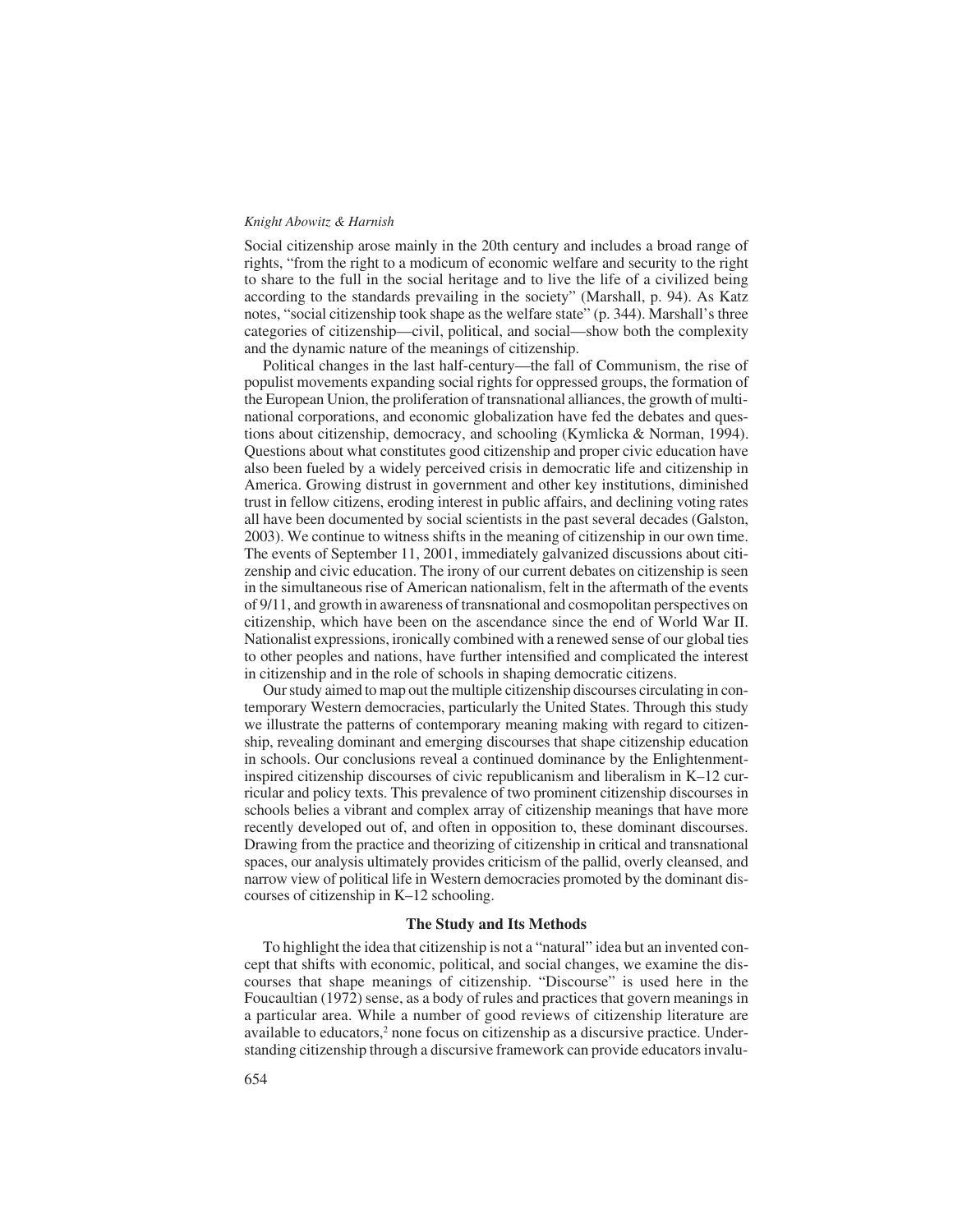able tools for critically analyzing the meanings of the varied and often competing agendas and interests that shape texts on citizenship. We reviewed selected contemporary theoretical and more applied (curricular) texts focusing on citizenship or citizenship education, identifying through this review a number of discourses that shape the ways we talk, think, and teach about citizenship. Citizenship texts, like all other texts, are shaped by political interests and particular visions of what democracy and the nation-state should be; discourse analysis allows us to understand how these interests are expressing and shaping meanings of civic life and citizenship education.

Discourses are not composed of randomly chosen words and statements; rather, each discourse is a product of historical and social circumstances that provide the discursive practices—terminology, values, rhetorical styles, habits, and truths—that construct it (see Cherryholmes, 1988, pp. 2–3). Discourse is the primary way that ideology is produced, reproduced, and circulated; ideologies, by contrast, are belief systems that help people to understand and act in the world. "Ideologies are the frameworks of thinking and calculation about the world—the 'ideas' that people use to figure out how the social world works, what their place is in it, and what they ought to do" (Hall, 1986, p. 97). Ideologies are constructed and circulated through discourse. "Ways of talking [speaking, writing] produce and reproduce ways of thinking, and ways of thinking can be manipulated via choices about grammar, style, wording, and every other aspect of language" (Johnstone, 2002, p. 45). A speech, article, or curriculum articulating a position regarding civic membership, identity, values, participation, and knowledge constitutes an expression of belief about citizenship. Such expressions, by the very language and ways of thinking they employ, construct meanings of citizenship, privileging some meanings over others by means of choices of language, logic, or rhetoric. Thus "deciding what to call something can constitute a claim about it" (p. 48). These choices and claims lead to the assertion, production, reproduction, and contestation of certain meanings and truths of citizenship.

We focused this review on scholarly and curricular English-language texts and authors whose works were published from 1990 through 2003. We further chose works in which citizenship or citizenship education was the primary focus. This time period wasselected not only because it included 9/11 and its aftermath but also because it included the last decade of the 20th century, in which a large number of theoretical and speculative writings were generated on the nature of democratic life. In the field of political theory alone, Kymlicka and Norman (1994, p. 352) documented the "explosion of interest in the concept of citizenship," an interest that has spread through many academic fields, including education. The texts that we reviewed included multiple disciplines, ideological perspectives, and interest groups. We randomly selected texts from the fields of education, social studies education, philosophy, and political theory in which citizenship or citizenship education was the central topic, drawing from academic journals and scholarly books in those disciplines. We sampled essays and curriculum from a wide array of educational groups to reflect the ideological diversity of citizenship ideals and programs. To get a sense of the states' unique interests in and meanings of citizenship education, we also reviewed civic standards from the states of New Jersey, California, and Ohio. New Jersey was chosen because it is one of a minority of states that do not yet use any standardized tests in civics. California was chosen for the size and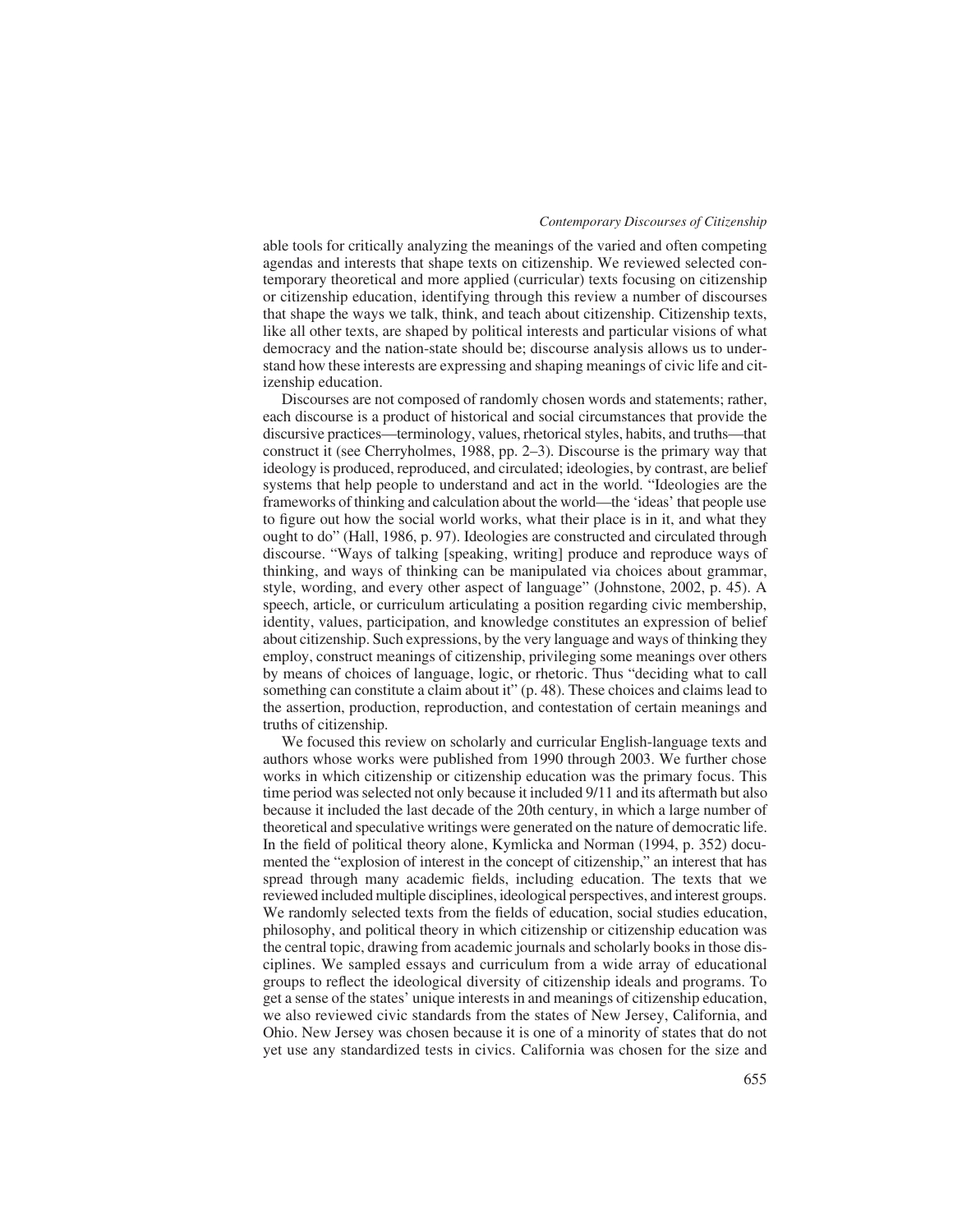diversity of its population. Ohio was selected as a state representing a close alignment with the national standards, accreditation, and standardized testing movements.

We also reviewed documents from private foundations, teachers' unions, independent nonprofits, and professional organizations that developed curriculum or specific educational positions for citizenship education. We sampled materials from the curriculum standards of the National Council for the Social Studies (1994); *Down the Street, Around the World: A Starter Kit for Global Awareness* (2003), published by the American Federation of Teachers; the Center for Civic Education's "We the People" curriculum (1995); the Youth Leadership Initiative at the University of Virginia Center for Politics (2003); the Veterans of Foreign Wars Citizenship Education Program (2003); the Thomas B. Fordham Foundation's *September 11th: What Our Children Need to Know* (2002); "Thinking About the War" (2002), from *Rethinking Schools Online;* a report from the Carnegie Corporation of New York and CIRCLE (Center for Information and Research on Civic Learning and Engagement) entitled *The Civic Mission of Schools* (2003); the Kettering Foundation's National Issues Forums (2003); the Public Achievement project of the Center for Democracy and Citizenship (2002); and *Civics Report Card to the Nation* (1999), from the National Assessment of Educational Progress(NAEP). In sum, our review focused on theoretical texts as well as texts that specifically prescribed the types of knowledge and learning activities that constitute "good" citizenship education and curricula that purport to instruct students in such notions.

A textual analysis was conducted on these works, with a particular focus on the following aspects of each text: (a) the claims and evidence forwarded by the author(s); (b) the rhetorical choices (vocabulary, slogans, style) made by the author(s); (c) the moral and political values advocated by the text; and (d) the context from which, or in which, the text was produced. Thus we examined each text by asking: *What is the author advocating, and what are the terms/expressions used to identify political membership, identity, values, participation, and knowledge? What kinds of moral, civic, and/or educational values does the author defend?*

After working through the analysis, we identified patternsin how citizenship was conceptualized, patternsthat could be seen in shiftsin the language used to describe citizenship, differences in claims about what citizenship means or should mean, and differences in the values attributed to "good citizenship." While these distinct ideals were more specifically named and clearly delineated in the scholarly texts that we reviewed, <sup>3</sup> we saw them emerging within the applied and curricular texts, too. The patterns eventually became identified as distinct citizenship discourses. Seven citizenship discourses emerged through the research. We review the two dominating discourses—civic republican and liberal—first. Subsequently, we discuss the discoursesthat we collected under the name "critical," because they challenge the twin pillars of civic republican and liberal discourse in oursociety. The critical discourses reviewed here include feminist, reconstructionist, cultural, queer, and transnational. In this review, we describe broad characteristics of each discourse<sup>4</sup> and how each discourse is actualized or expressed in school curriculum. We analyze the multiple, shifting meanings of citizenship and citizenship education in the contemporary United States, providing educators with a guide to the diverse ideological orientations that are shaping our thinking about civic life and political participation.

We draw two broad conclusions from this review. We found a distinct dominance of the Enlightenment-inspired notions of citizenship over the more critical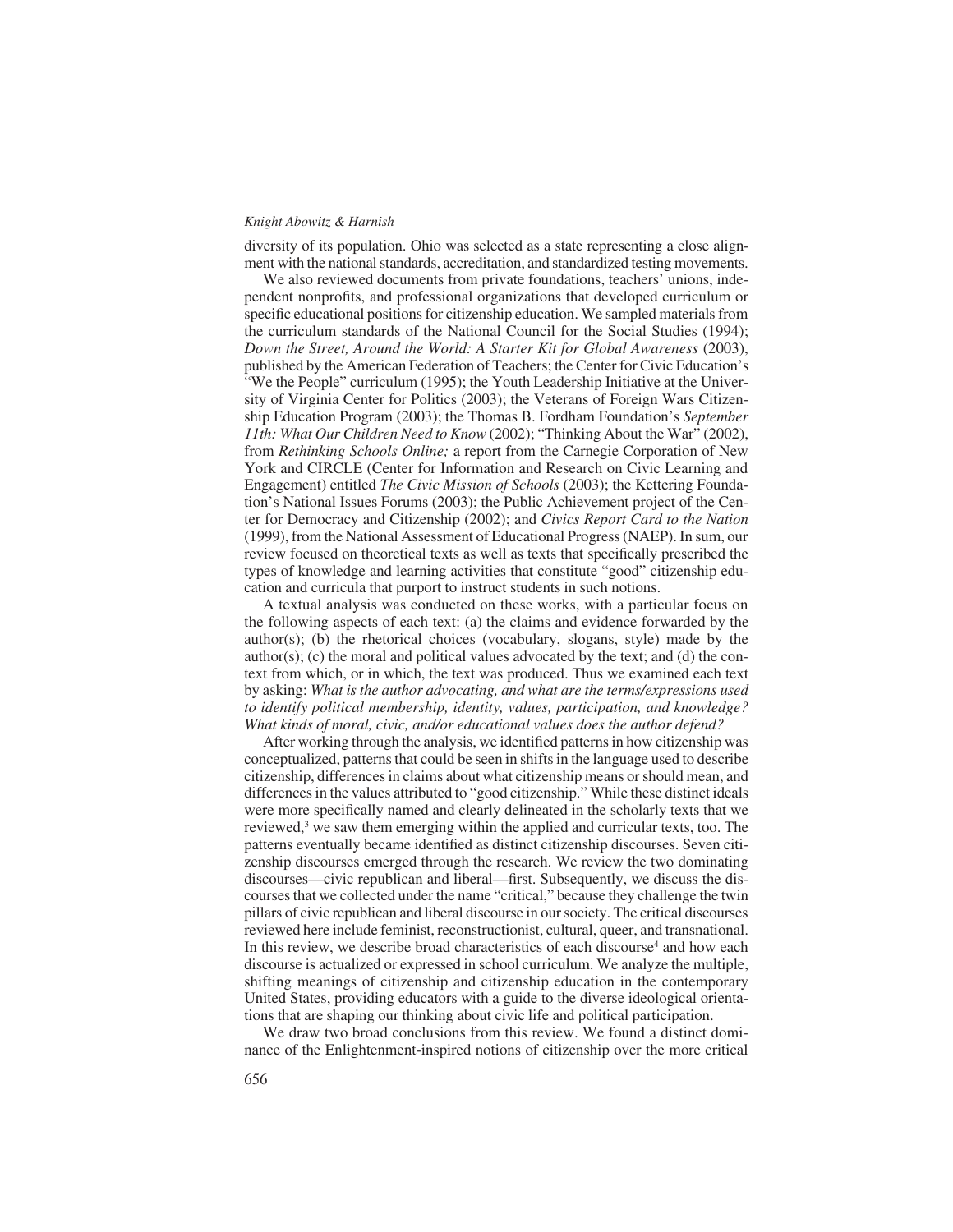discourses that have recently emerged. The civic republican and liberal discourses continue to define and powerfully shape how U.S. society understands citizenship and the ways in which the society's institutions, such as schools, thereby shape citizens. Yet we also discovered many powerful challenges to these dominant notions of citizenship and civic life. In the past hundred years, social, political, and economic movements have inspired new forms and ideals of citizenship and are invigorating old forms. The feminist, cultural, queer, and reconstructionist discourses of citizenship have developed or retained vigor as a result of the unfulfilled promises of the civic republican and liberal discourses, shaping new forms of civic agency, identity, and membership. These more critical discourses have also cross-fertilized with the ancient ideals of cosmopolitanism and transnationalism, leading to new meanings and forms of citizenship practice and education. Critical and cosmopolitan discourses that gained significant ground in the 20th century represent important challenges to these dominant ways of thinking. Still, the challenge is far more potent in scholarly literature and in political life than in the mainstream curricular texts that we reviewed. This exclusion from curricular texts is explained, in part, by the fundamental critiques and controversial questions that they raise about traditional meanings of citizenship and of the nation-state itself. Critical and transnational discourses of citizenship raise basic questions about identity (who we are as citizens), membership (who belongs, and the location of the boundaries), and agency (how we might best enact citizenship)—questions debated in political life acrossthe globe by scholars and activists, political thinkers and neighborhood organizers. However, the critical and transnational civic reconstructions are marginalized in the curricular texts that define the standards and prominent meanings of citizenship taught in schools. The diminution of these discourses in the taught curriculum means that much of our schooling in citizenship fails to reflect the continual struggles of democratic politics. In short, the lived curricula of citizenship and the lively debates among activists, scholars, and thinkers is ideologically diverse and suggests multiple forms of democratic engagement, while the current formal, taught curriculum of citizenship produces a relatively narrow scope and set of meanings for what citizenship is and can be. This difference suggests that, rather than blaming democratic disengagement on the apathetic choices of young people, we should perhaps be looking at how we reduce, confine, diminish, and deplete citizenship meanings in our formal and taught curriculum.

# **Discourses of Civic Republican Citizenship: Strong Political Community**

The civic republican discourse habitually expresses the values of love and service to one's political community (local, state, and national); its views on civic membership in the political community are characterized by an exclusivity not seen in other citizenship discourses. Civic republican discussions highlight the need for better civic literacy and the importance of a central body of civic knowledge for good citizenship. Civic republicans wish to promote a civic identity among young people characterized by commitment to the political community, respect for itssymbols, and active participation in its common good. Cooperative participation in progovernment activities (voting, involvement with political parties, and civic activities) is stressed in civic republican texts. The prominence of this discourse is seen throughout the texts that we examined but was particularly evident in the state documents on civics standards and the citizenship materials of some of the more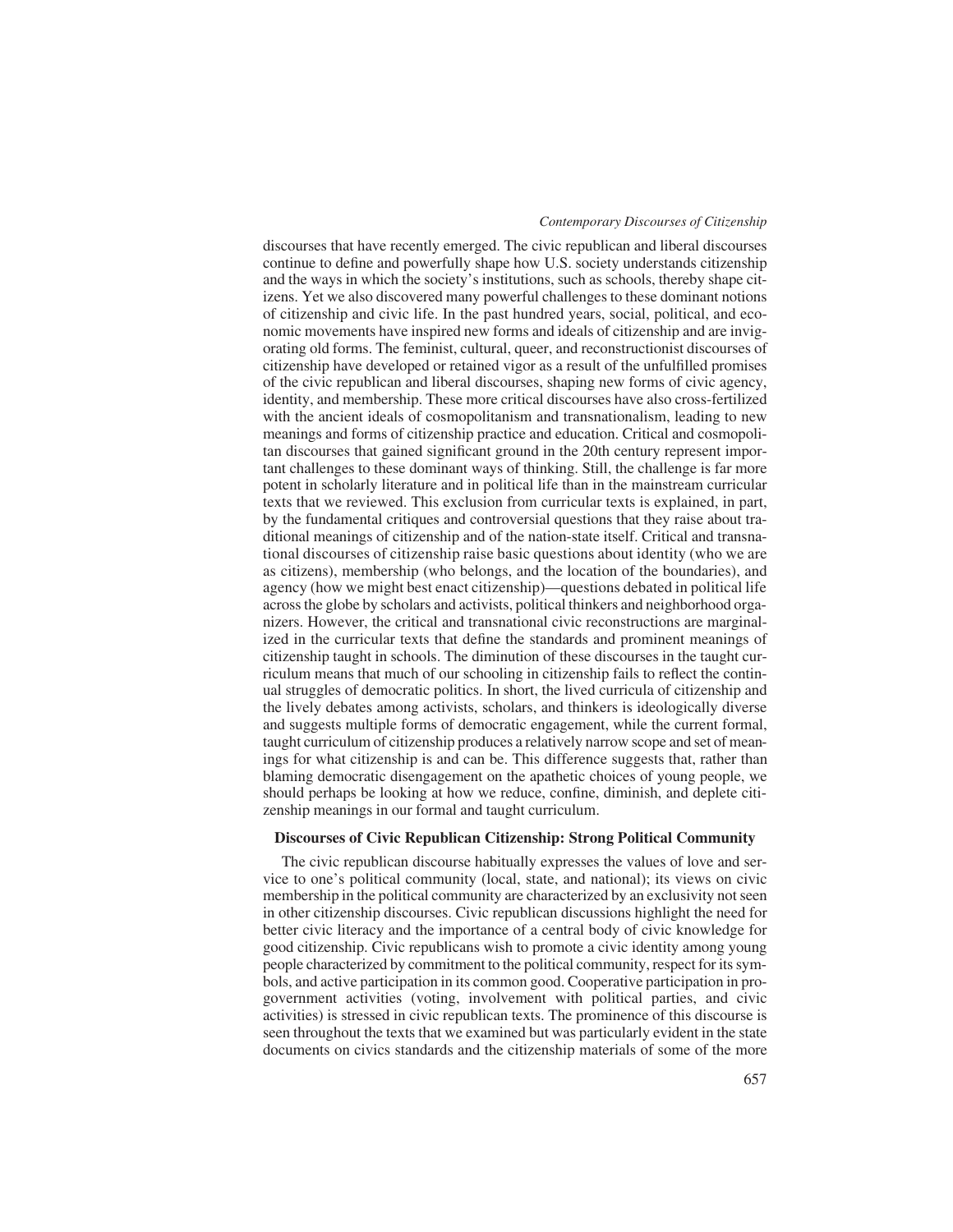politically conservative nonprofit organizations, such as the Veterans of Foreign Wars and the Fordham Foundation. As we will later argue, the nationalistic meanings of citizenship found in civic republican discourse pose a direct challenge to the more cosmopolitan and transnational perspectives now circulating in our culture.

One of the central features of civic republican discourse since 9/11 has been a focus on patriotism. Viroli (2000) characterizes the love of country, so prominent among the classical republicans of ancient Rome, as a persistent defining feature of civic republicanism. This affection is not abstract but is felt for "a particular republic and particular citizens who are dear to us because we share with them important things: the laws, liberty, the forum, the senate, the public squares, friends, enemies, memories of victories and memories of defeats, hopes, fears" (p. 267). This sort of passion is not the result of our rational consent to the principles of governance, but of a love that translates into action and service to the common good. Hence, many civic republican texts make use of the ideas of love for, and loyalty to, the nation and its common good. The idea of working for the good of the political community draws on civic republicanism's roots in ancient Athens and Rome, but the current revival of such ideas in communitarianism (Etzioni, 1993) also has had a strong influence on this discourse.

For civic republicans, citizenship requires identification with and commitment to the political community's goals, gained through the processes of education and active engagement in the democratic process (Ravitch & Viteritti, 2001). The democracy of Aristotle's Athens is an established model, in that citizens derived their self-understandings through identification with and participation in the polis, or political community. For contemporary scholars, the political community is not simply the state or government but is more typically associated with civil society, defined asthe "realm of nonprivatized collective action that is voluntary rather than compulsory and persuasive rather than coercive," providing "a basis for criticizing the excesses of both the state and the market" (Galston, 2000, cited in Glazer, 2001, p. 169). In the civic republican view, civil society is the now-neglected third sphere of democratic life—the theoretical and discursive space outside markets and government—and is the primary sphere for citizenship (Elshtain, 1999). Especially in the civic republican discourse, citizenship is conceptualized as a matter of "healing" our fragmented contemporary civil society.<sup>5</sup> The social capital derived from healthy communal networks and their values and norms provides a sense of cohesiveness and unity that is central to the civic republican values of citizenship. In civic republican discourse, a weakened civil society results in weak social capital for our country, and this weakness is one of the central malaises to be corrected by invigorated civic education. Governmental organizations such as the Corporation for National and Community Service, with its array of civil service and educational programs, focus on building social capital in communities through localized, cooperative problem solving by citizens (Corporation for National and Community Service, 2003). Public schools across the country are incorporating community service requirements into their curriculum with these aims in mind (Carnegie Corporation of New York & CIRCLE, 2003).

Articulations of political community in this discourse focus on commonality, consensus, and unity. Unlike the exclusive club of ancient Athenian democracy, where only a small group of adults were actually given rights of citizenship, civic republicans often communicate an awareness of a multicultural America. Still, as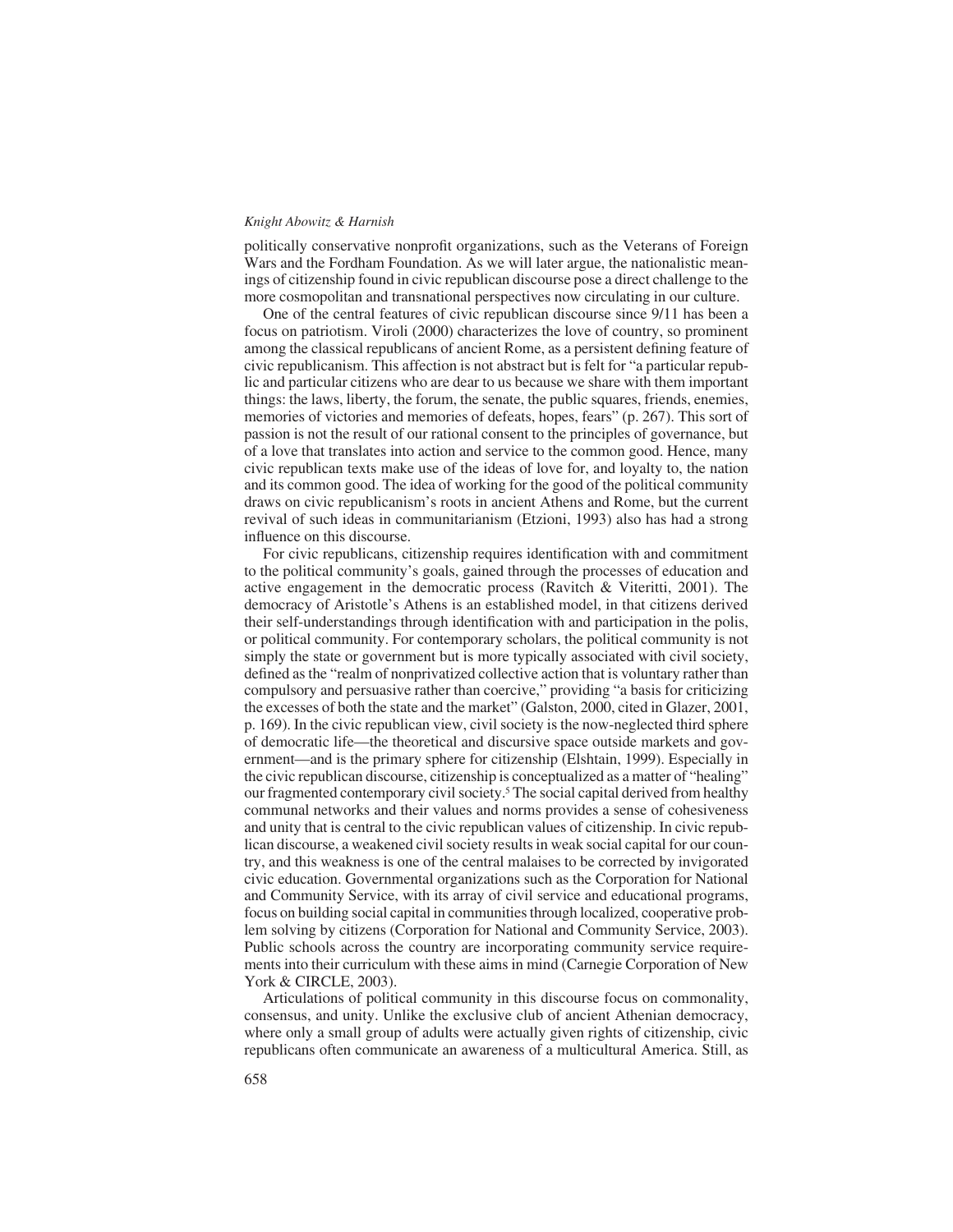Oldham (1998) observes, civic republican discourse largely maintains the benefits of exclusivity. <sup>6</sup> All discourses of citizenship must define boundaries (of membership, of benefits, of rights, of duties), but the civic republican discourse draws the sharpest lines of inclusion and exclusion in its expressions of political membership. "In choosing an identity for ourselves, we recognize both who our fellow citizens are, and those who are not members of our community, and thus who are potential enemies" (p. 81). Oldham states that this idea of exclusive membership, which lies at the heart of the civic republican tradition, gives priority to political and national community over universalist or humanist ethics. For example, particularly in times of war or economic threat, the needs of nation supersede global or cosmopolitan ethics—recall the nationalist rhetoric that introduced *A Nation at Risk* (National Commission on Excellence in Education, 1983) under the threat of a strong Japanese economy. Similarly, after 9/11, Lynne Cheney (2002) stated that "the most important civics lessons for American children are found in American history." Civics, it is implied here, does not involve a study of world history except as a secondary matter—students primarily need to know about the difficult accomplishments of starting and maintaining our democratic U.S. society.

Texts in this discourse, stressing the importance of conserving and maintaining U.S. democratic ideals and traditions, emphasize the importance of learning facts and information about democracy's history and institutions. Many of the texts bemoan the diminished civics offerings in high schools and the diminished scores that U.S. students receive in tests on civic knowledge as compared with students in other nations (Quigley, 2003; Lutkus, Weiss, Campbell, Mazzeo, & Lazer, 1999). The civic republican discourse strongly values civic knowledge, sometimes called civic literacy (Milner, 2002), as an essential component of citizenship.Civic education has to do with students' gaining sufficient civic knowledge, as well as the virtues and skills needed to engage successfully in the process of democracy (Butts, 1988; Milner, 2002; Nie, Junn, & Stehlik-Barry, 1996). Such civic knowledge, in civic republican discourse, focuses on American history, institutions, and seminal texts (the Constitution, the Bill of Rights, etc.), reserving a far smaller place for more humanistic, international, and critical content and pedagogy. Civic knowledge in civic republican discourse also includes an understanding of and loyalty to national symbols and icons, such as the flag (Veterans of Foreign Wars, 2003). In New Jersey, the first goal suggested for social studies instruction is "transmission of our cultural and intellectual heritage"; the sense of the importance of transmitting the heritage of U.S. democracy is quite powerful in many curricula and texts that shape classroom teaching (New Jersey State Department of Education, 1996).

The civic virtues of central concern are self-sacrifice, patriotism, loyalty, and respect. The civic skills are those enabling citizens to engage in productive dialogue around public problems, building consensus and working cooperatively. These virtues and skills are well articulated in the focus on community service in the civic republican discourse. While several citizenship discourses use ideas of community service, the civic republican discourse specifically uses service as a way to help students form a sense of duty to other citizens and to forge a sense of commitment to community and nation (Zaff, 2003). Damon stresses the significance of this kind of developed civic identity, defined as "an allegiance to a systematic set of moral and political beliefs, a personal ideology of sorts, to which a young person forges a commitment. The emotional and moral concomitants to the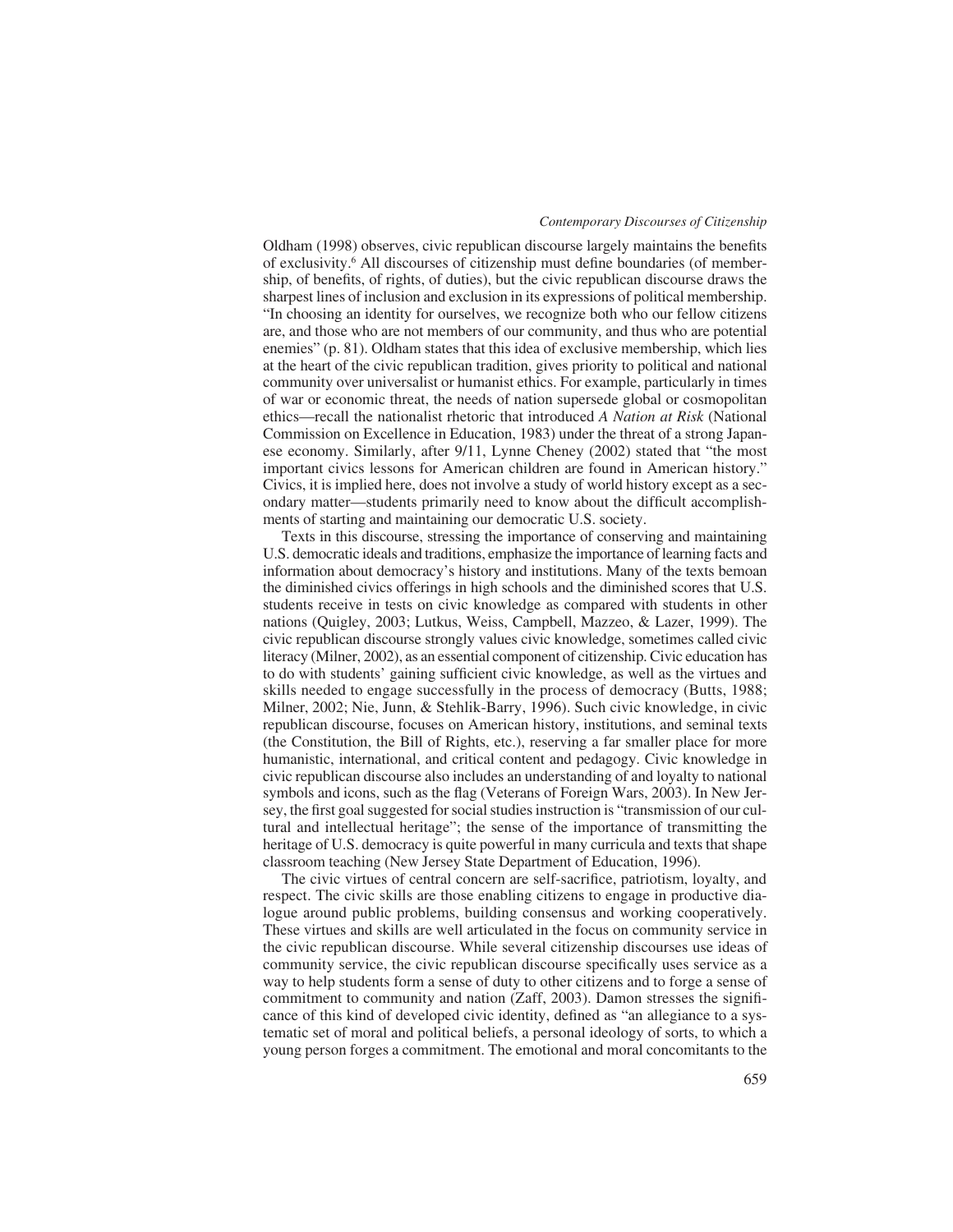beliefs are a devotion to one's community and a sense of responsibility to the society at large" (2001, p. 127).

Damon's concern is not with communal identity as it forms in ethnic, racial, or other cultural groups; indeed, some civic republicans have waged sharp critiques of multiculturalism's emphasis on such bonds, accusing them of having a balkanizing influence on our society (Schlesinger, 1991; Ravitch, 1993). The push for requiring recitation of the Pledge of Allegiance in classrooms across the United States after 9/11 reflects this interest in asserting citizenship primarily as it is associated with unity and loyalty to the nation-state (Piscatelli, 2003). As Chester Finn (2001) noted one month after 9/11, "Kids are pledging allegiance in Pennsylvania, singing 'God Bless the U.S.A.' in Arkansas, wearing red, white and blue to school (for a 'Patriotism Day' assembly) in Maryland. And much more." And, as the California state social studies standards for first graders reflect, knowing the "symbols, icons, and traditions of the United States that provide continuity and a sense of community across time" includes practices such as reciting the Pledge and singing patriotic songs (California State Department of Education, 1998). As a result of these particular values and their emphasis on communal unity, this discourse infrequently addresses the civic tensions and conflicts that spring from racial, ethnic, class, or gender divisions and hierarchies.

State civics standards strongly reflect the rhetoric and agendas presented in the civic republican discourse. In Ohio, as in most states, the civics standards are located within the social studies standards (see Tolo, 1999). These standards give priority to communal values, civic participation, and the history of American democracy. They stipulate that, by the end of Grade 5, Ohio students should be able to "explain how citizens take part in civic life in order to promote the common good" (Ohio State Department of Education, 2003, p. 38). By Grade 8 they should be able to "identify historical origins that influenced the rights U.S. citizens have today" (p. 38). By Grade 12, students are to "explain how individual rights are relative, not absolute, and describe the balance between individual rights, the rights of others, and the common good" (p. 39).

Participation is defined by civic republican texts as prosocial, with an emphasis on personal responsibility and the common good. The Grade 11 content standards for Ohio offer a list of ways that we can exercise personal responsibility and active participation in a democracy: "Behaving in a civil manner, being fiscally responsible, accepting responsibility for the consequence of one's actions, practicing civil discourse, becoming informed on public issues, voting, taking action on public issues, providing public service, serving on juries" (Ohio State Department of Education, p. 97). This list heavily emphasizes participation modes that are cooperative and supportive of the state, emphasizing conventional ways to support the existing governmental and community institutions. The duty of citizenship most heavily emphasized in civic republican texts on education is voting: Many curricular ideas exist for engaging students in and educating them about voting (Youth Leadership Initiative, 2003), and a strong emphasis on voting isfound in many state citizenship standards. An emphasis on civic responsibilities, duties, and service to others underscores the goals of working toward the common good.

In civic republican discourse, "responsibility" is often set up against "rights." Following the communitarian critique of liberalism in the 1980s and 1990s (MacIntyre, 1981; Sandel, 1982), the civic republican discourse has put renewed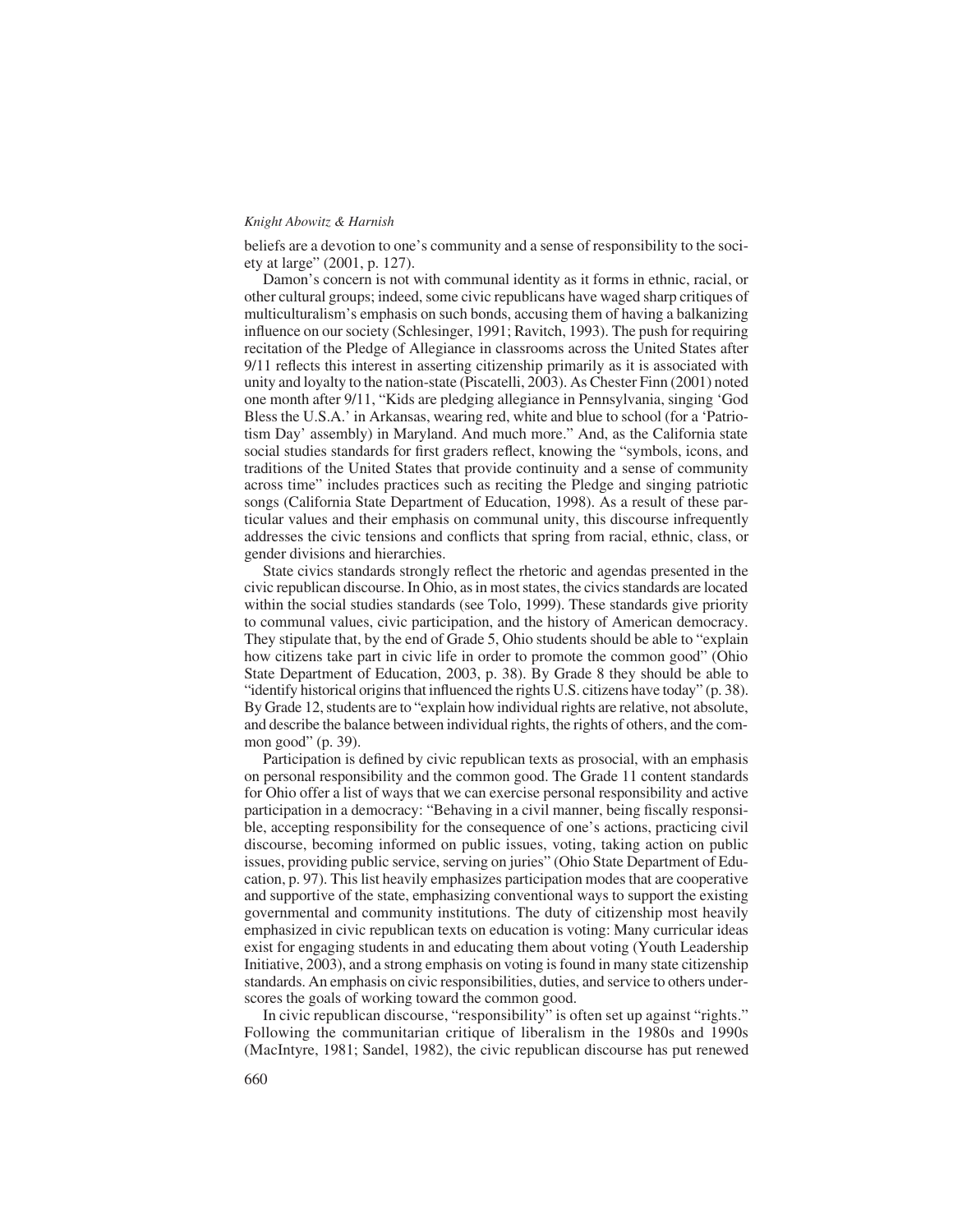emphasis on the responsibilities incumbent upon democratic citizens if our political community is to reproduce itself and thrive. Among civic republicans, there is some agreement that our rights are worthless without the strong presence of values that underscore civic responsibilities, and that younger generations erroneously understand democracy to be an exercise of rights rather than a structure that equally obligates them to certain duties. Thus the emphasis on loyalty, civic literacy, and service to government, community, and country is intended to promote the desire and the ability to carry out one's civic responsibilities. Our democracy, according to the civic republican discourse, is broken because of growing cynicism, apathy, and a selfish focus on individual rights over collective responsibilities.

The heroic response to 9/11 and its aftermath gave civic republicans hope that America could renew its communal ties. The civic republican discourse has been in high profile since 9/11, which is unsurprising, given the nationalist tone that historically has made this discourse ripe for wartime rhetoric. In the wake of 9/11, civic republican voices launched scathing critiques of public schooling that were illustrative of their agenda for citizenship education. Criticizing the public schools' response to the events and aftermath of 9/11, <sup>7</sup> Finn (2002) wrote that "the curricular and pedagogical advice that many of the [education] profession's countless organizations[gave] . . . waslong on multiculturalism, feelings, relativism and tolerance but short on history, civics and patriotism" (p. 4). In *September 11: What Our Children Need to Know,* published by the Thomas B. Fordham Foundation, Rotherham (2002) states: "[W]hile it is important for schools to teach about tolerance for different people within this country and around the world, we do students and ourselves a disservice by equating tolerance with a relativist examination of September 11th" (p. 34). Rotherham and otherscholars whose work appeared in this edited collection believe that teachers, parents, and the media should teach young people about the ideals and institutions that make America special and unique—not without flaws, but with a strong, appreciative focus on the historical and ideological traditions of American democracy that students should cherish. Renewing the Pledge of Allegiance in schools, finding waysto help studentsserve their communities, and using curricula that transmit the U.S. heritage are all popular discursive practices used in the civic republican discourse on citizenship.

### **Discourses of Liberal Citizenship**

Another powerful discursive force in shaping contemporary meanings of citizenship is liberalism, a discourse of individual liberty. It prioritizes the rights of individuals to form, revise, and pursue their own definition of the good life, within certain constraints that are imposed to promote respect for and consideration of the rights of others. From the conception of individual rights comes a focus on equality, or the ability of all people—especially those in historically marginalized and oppressed groups—to fully exercise their freedoms in society. From a historical emphasis on individual freedom and equality have emerged two predominant threads within liberal citizenship discourses. The first, neoliberalism, will be only briefly introduced here, as it has not yet emerged as an explicit discourse of citizenship. Political liberalism, the more prominent liberal discourse influencing ideas about citizenship education, will be the central focus.

Neoliberal discourse, a combination of market liberal ideology and aggressive individualism, is very influential in American culture and schooling. Neoliberalism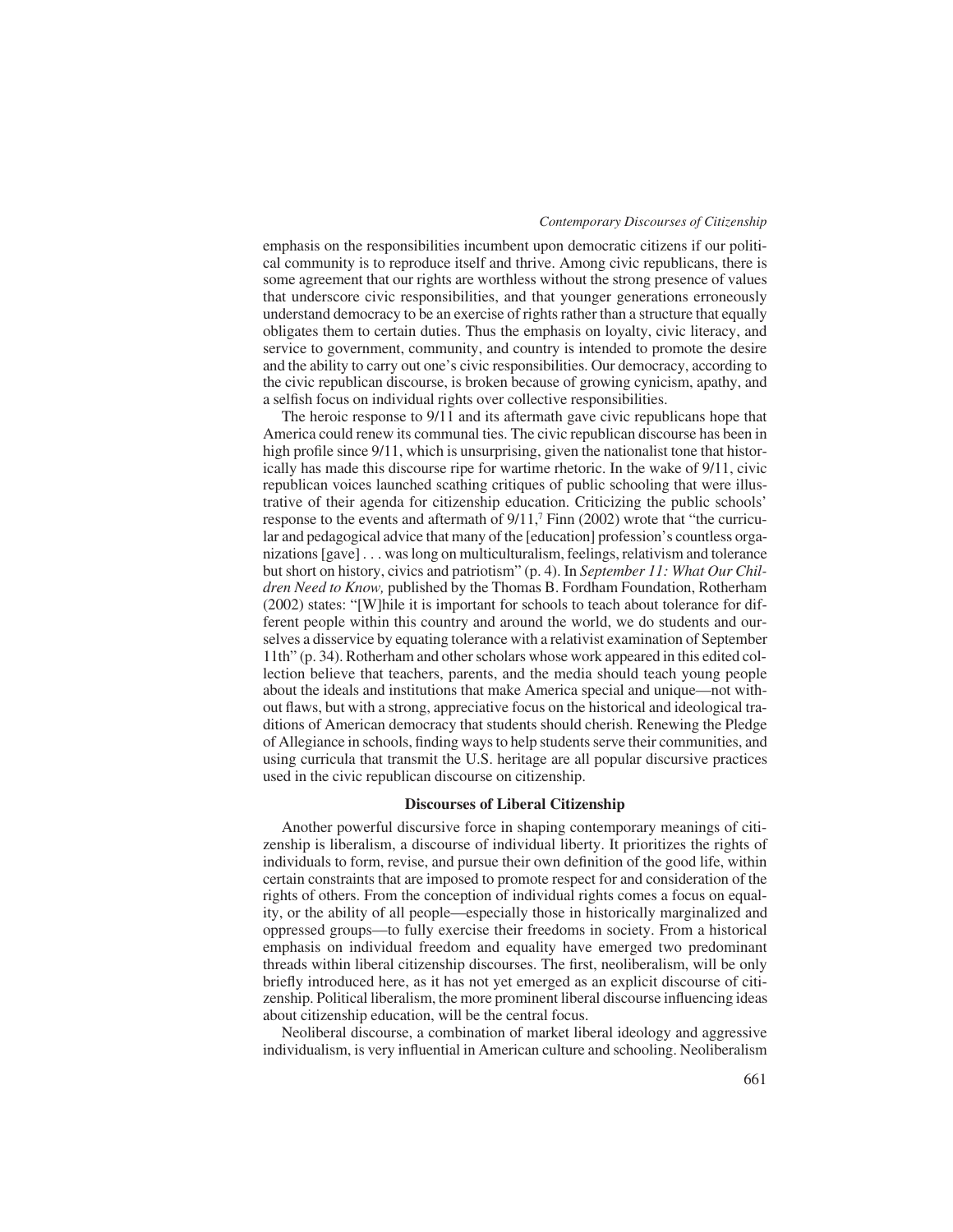merges the capitalist and democratic spheres, as Wells, Slayton, and Scott (2002) describe: "A careful study of the dominant discourse of democracy in the United States, especially in the last decade, demonstrates that the democracy *versus* markets dichotomy is misleading, as political leaders . . . have continually promoted democracy *for* markets" (p. 341). Under neoliberal logic, the liberty enjoyed by democratic citizens is the same freedom that has helped free-market capitalism to flourish; democratic citizenship takes on an instrumental turn designed to serve the growth of capitalistic markets. <sup>8</sup> While the neoliberal discourse in education is very powerful,<sup>9</sup> educators rarely take up the neoliberal discourse as an explicit discourse of citizenship; and most political and educational theorists also largely reject neoliberalism as a civic discourse, in part because its model of *homo economicus* the human being as an essentially economic animal—reflects an individualism so severe as to be incompatible with the civic ideals long associated with democratic public life and common schooling. The effects of this influence on citizenship education are not analyzed here, but a growing number of theorists and educators argue that the pursuit of rational self-interest that is the essence of capitalism emphasizes individual freedom at the expense of the egalitarian, communal, and public ideals of democratic life (see Barber, 1999).

Political liberalism is a pervasive discourse shaping meanings of citizenship, seen especially in key professional literature of the social studies (including that for classroom use) and in the literature of nonprofit groups such as the Center for Civic Education. In this discourse, national identity is constructed around "thinner" conceptions of a political community than are articulated in civic republican texts. In this discourse many texts give explicit recognition and valuation to the fact of civic pluralism. The "thinner" conceptions of liberal citizenship reflect the belief that there is less relative social agreement on values, chosen identities, and forms of democratic participation than is assumed by the civic republican discourse (McLaughlin, 1992; Strike, 1994). Whereas civic republican discourse values the common good of political communities, political liberalism envisions a more limited political arena, with greater focus on procedures that would ensure fair, inclusive deliberation about governance and policy (Gutmann, 2000). "Thin" refers "not to the insignificance of values" such as tolerance, freedom, and equality, but to "their independence from substantial, particular frameworks of belief and value" (McLaughlin, 1992, p. 240).

"The embodiment of the moral person in the liberal democratic society is the citizen who is free, self-originating, and responsible in exercising rights and discharging duties" (Shafir, 1998, p. 8). One of the most prominent and most debated values associated with political liberal discourses of citizenship is autonomy. Since the historical origins of liberalism itself are found in the rejection of structures of governance, authority, and control—monarchies, feudal economies, and the Catholic Church, among other institutions—liberal discourses are concerned with the primacy of individual liberty. "Liberals believe that persons merit respect and that consequently they should be free to choose their own ideals or live without ideals" (Macedo, 1990, pp. 215–216). This does not mean that citizenship is understood as a nonjudgmental enterprise in which students believe anything they wish, for any reason they wish. Rather, "we want children to learn that there are better and worse ways of using their freedom . . . [and that] no one educational authority should totally dominate." Liberals want students to think critically, to be able to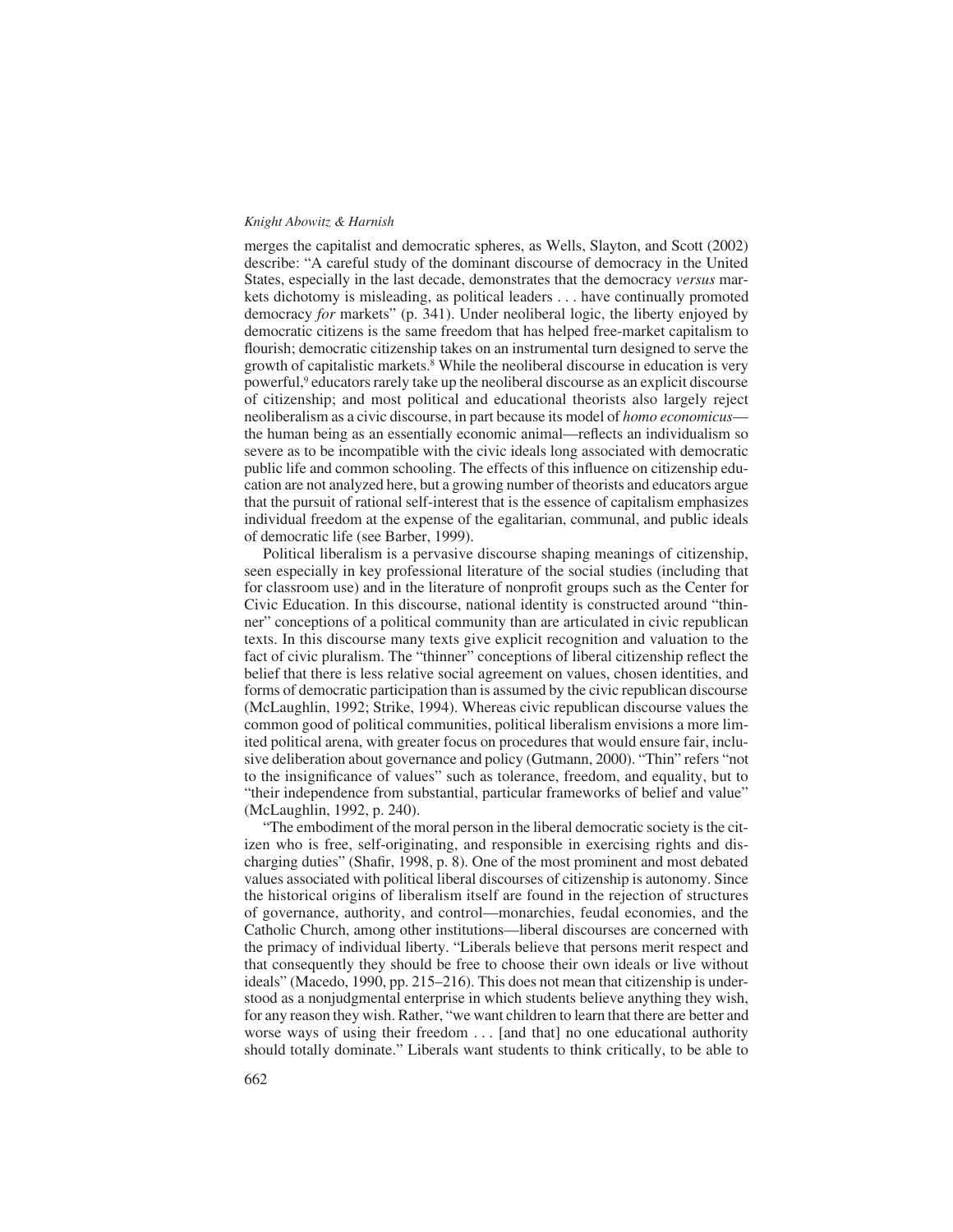detect conflicts between "our inclusive political ideals and . . . their particular moral and religious convictions" (Macedo, 2000, p. 238). Political liberalism envisions citizenship that takes a certain critical attitude toward all authority, consistent with its focus on liberty (Kymlicka, 1999b). As Callan (1997) also points out, the moral authority of the family and home culture is put into perspective as one source of truth among many in a diverse society. <sup>10</sup> In political liberal discourses, citizenship requires an identity that is neither autonomous nor necessarily separate from one's familial or religious beliefs, but that develops on the basis of the values and skills necessary to critically consider those and other beliefs. The ability to reason, therefore, is highly valued in political liberal discourses of citizenship. In the NAEP report *Civics Report Card to the Nation* (1999), for example, more than 22,000 students were assessed according to three measures of citizenship: civic knowledge, intellectual skills, and civic dispositions. The intellectual skills were described as abilitiesto identify and describe, explain and analyze, and evaluate and take/defend a position. These skills typically are understood as reasoning abilities.

Freedom from the tyranny of authority is one of two primary values in this discourse. The other involves the deliberative values of discussion, disagreement, and consensus building—all viewed as essential to democratic societies. Taylor (1995) highlights the two sides of political liberal citizenship—citizens as entitled to rights and equal treatment, and citizens as participants in self-rule. Both are a focus for many political liberals, especially those within the theoretical circles of deliberative democratic theory (Benhabib, 1992; Habermas, 1996; Cohen, 1996; Gutmann & Thompson, 1996; Enslin, Pendlebury, & Tjiattas, 2001). Deliberative democrats seek forums where all citizens can deliberate public problems by providing reasons that are compelling to others—not by simply asserting their own truth claims, which may or may not be shared by others—and where citizens are treated as equal participants in the deliberation. Deliberative democratic theory has been a strong presence in the political liberal discourses of citizenship since the 1990s, and its influence is seen in citizenship education discourses and practices related to civility. Reasoning persons have values associated with civility—the ability and disposition to listen to views that are not one's own, the cognitive skills to evaluate and measure the claims and truths of diverse others, and the ability to reach collective policy decisions that are acceptable to all participants (Rawls, 1993). Among Galston's (1991) list of liberal civic virtues are independence, open-mindedness, the capacity to discern and respect the rights of others, the ability to evaluate the performance of those in office, and willingness to engage in public discourse. Parker's *Teaching Democracy* offers a central argument forschoolsin which "competent public talk—*deliberation* about common problems—is fostered" (italics in original). Parker urges educators to "expect, teach and model, competent, inclusive deliberation" (2003, p. 78; see also Mathews, 1996). The Kettering Foundation's National Issues Forums Institute, which organizes forums on public policy issues for schools, groups, and communities, is "rooted in the simple notion that people need to come together to reason and talk—to deliberate about common problems" (National Issues Forums Institute, 2003). In like manner, the introduction to the curriculum standards of the National Council for the Social Studies states that "social studies should help public discourse to be more enlightened because students possess the knowledge, intellectual skills, and attitudes necessary to confront, discuss, and consider action on such issues. Social studies teachers have the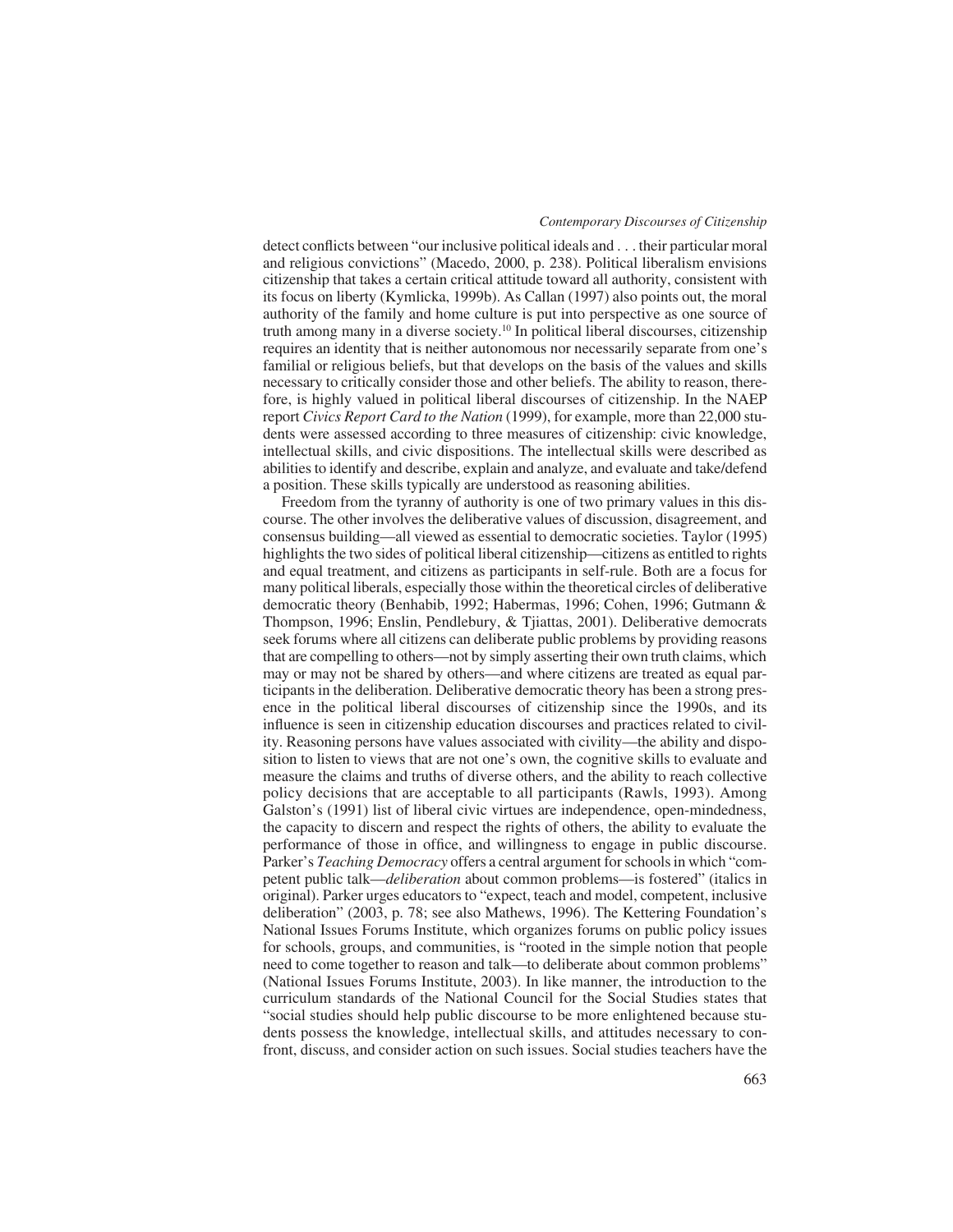duty to help students explore a variety of positions in a thorough, fair-minded manner" (National Council for the Social Studies, 1994, p. 10).

Many within the political liberal discourse recognize the "need to perpetuate fidelity to liberal democratic institutions and values from one generation to the next," which requires some shared civic and educational aims (Callan, 1997, p. 9). Gutmann (1987) refers to democratic education as conscious social reproduction, an effort to reproduce structures, norms, and values that are essential to democratic governance in each generation. Rawlsian political liberalism requires that "children's education include such things as knowledge of their constitutional and civic rights," but like many liberals, Rawls recognizes the cooperative dispositions and shared aims of citizens in a democracy (1993, p. 39). Liberal texts typically attempt to balance education for responsibility, obligation, and cooperation with education promoting individual and group rights. Landau (2002) advocates this balance against the sometimes singular focus on responsibilities in civic republican discourse. She states that, "rather than valuing the educational experience that would present itself in teaching students about their rights and then helping them to understand that every right carries with it an equally important responsibility, most educators simply want to teach students that they have to be responsible." Landau presents a political liberal value system as she condemns the practice of "training students to obey rather than to make appropriate decisions [which] has little to do with democratic thinking" (p. 2). Citizenship education is often articulated in political liberal discourse as being about democratic rights and about the skills and dispositions of cooperation, deliberation, and decision making. Democratic schooling practitioners (Angell, 1991; Wood, 1992; Mosher, Kenny, & Garrod, 1994) advocate a political liberal framework of rights, deliberation, and shared decision making as a school governance model. "Schools can provide students with the opportunity to participate in a hands-on political process. This means making schools democratic" (Howard & Kenny, 1992, p. 211). Among the six promising approaches to civic education described in *The Civic Mission of Schools* (Carnegie Corporation of New York & CIRCLE, 2003), are two that echo the emphasis on student participation as a fundamental normative aspect of civic identity: Schools are to "encourage student participation in school governance" and "encourage students' participation in simulations of democratic processes and procedures" (p. 6). The value and practice of encouraging students' involvement and engagement in school and community governance are part of the liberal discourse but also reflect an understanding of citizenship that is shared by the critical discourses of citizenship that we will discuss later.

A significant focus in political liberal discourses is on learning the values and skills necessary to take part in a culturally diverse public life. <sup>11</sup> In a multicultural nation of immigrants, schools perennially create and recreate citizens and the nation. Political liberal discourses of citizenship see the public school as occupying an irreplaceable role in the formation of democratic citizens. Feinberg (1998) views the common school as having a "public-forming role [which includes] the idea of enabling culturally different formations within the same nation to flourish" (p. 10). He identifies cultural respect and cultural engagement as required skills and understandings for a "multicultural citizen," and cultural competence and cultural understanding as required cognitive skills for such a citizen (pp. 212–216). Feinberg acknowledgesthat "to encourage multiple voices and beliefsinvolves a highly com-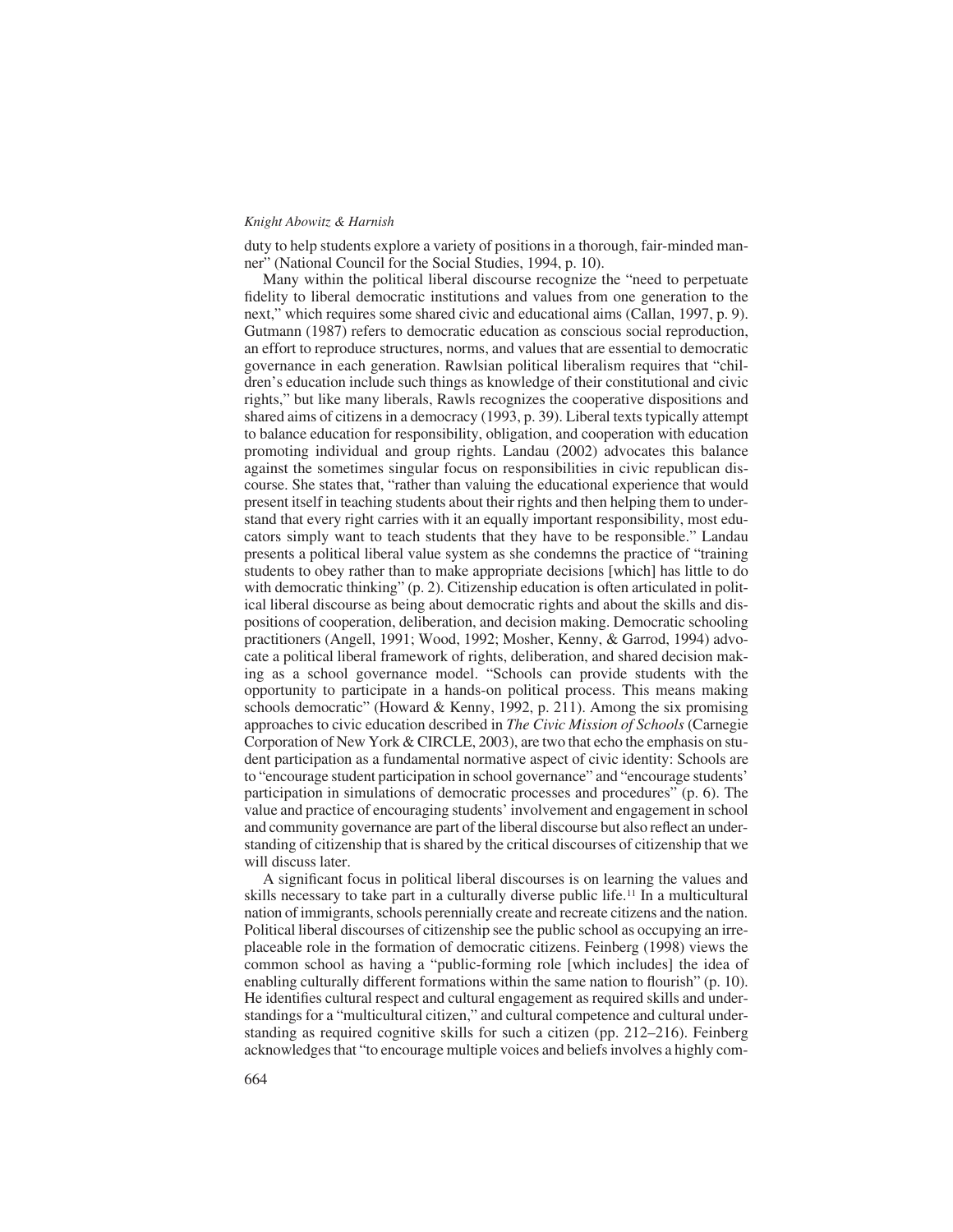plex set of understandings that includes knowledge about people and the various ways in which they hold beliefs" (p. 221). For political liberals, this is part of the essential knowledge that citizens of the United States need to acquire in schools.

Normative values relating to respect and tolerance, as well as cognitive and social skills related to engagement, are emphasized in the political liberal responses to 9/11. In the October 2001 issue of *Social Education,* the journal of the National Council for the Social Studies, two articles addressed issues of prejudice against Muslim Americans and promoted understanding of and tolerance toward the Arab American community in the United States (Alavi, 2001; Seikaly, 2001). In the wake of 9/11, these values were emphasized in the push for greater understanding of Islam in general and of Muslim Americans in particular.

The civic knowledge needed to advance respect and engagement is not only knowledge of the cultural diversity in contemporary America but knowledge of American history and government (Carnegie Corporation of New York & CIRCLE, 2003; Boyer, 1990), used to understand and critically assess the current social and political context. Substantive knowledge about American government, history, and politics, especially with a focus on individual freedom and our multicultural national history, is stressed. The Grade 10 social studies content standards in Ohio include the study of civil disobedience and periods in history in which some rights were restricted by the government, such as the McCarthy era and the Red Scare of the 1950s (Ohio State Department of Education, 2003, p. 92). In California, students learn about U.S. symbols, icons, and traditions as early as Grade 1 (History/Social Science Standard 1.3, p. 6) and about the forms of diversity in their communities, including "the historical role of religion and religious diversity" in the United States, in Grade 12 (California State Board of Education, 1998, p. 63). But the focus on civic knowledge typically isstated within the political liberal discourse in waysthat emphasize the linking of this knowledge with communicative and deliberative skills. Boyer (1990) says that "civic education is concerned, first, with communication. . . . Citizenship training . . . means teaching students to think critically, listen with discernment, and communicate with power and precision" (p. 5). The November/December 2001 issue of *Social Education* focuses on educational responses to war, and heavy emphasis is placed on deliberation and critical thinking. "Teachers need to encourage discussion and debate," urges Singleton (2001). A further push for critical thinking is found in an article on media literacy skills in which the author argues that students need to learn to question and analyze media messages regarding terrorism and war (Hobbs, 2001). Unlike the more nationalistic, loyalist responsesfound in the civic republican discourse after 9/11 and the invasion of Iraq, the political liberal discourse included an array of responses that urged discussion and debate about governmental policies and actions.

Many within the liberal discourse have wondered how a pluralistic nation avoids the centrifugal forces of diversity. Callan (1997) acknowledges that "the problem with stability that pluralism creates for the well-ordered society has to do with the fragility of any reconciliation between the good of citizens and the political virtue they must evince if the justice of the basic structure [of a democratic state] is to endure" (p. 96). It is feared that the bonds built through deliberation and debate will be weak in a diverse society. In such cases, how should citizenship education in public schools help to foster national loyalty and love of nation without endangering the fundamental liberal commitment of freedom? The term *patriotism* also has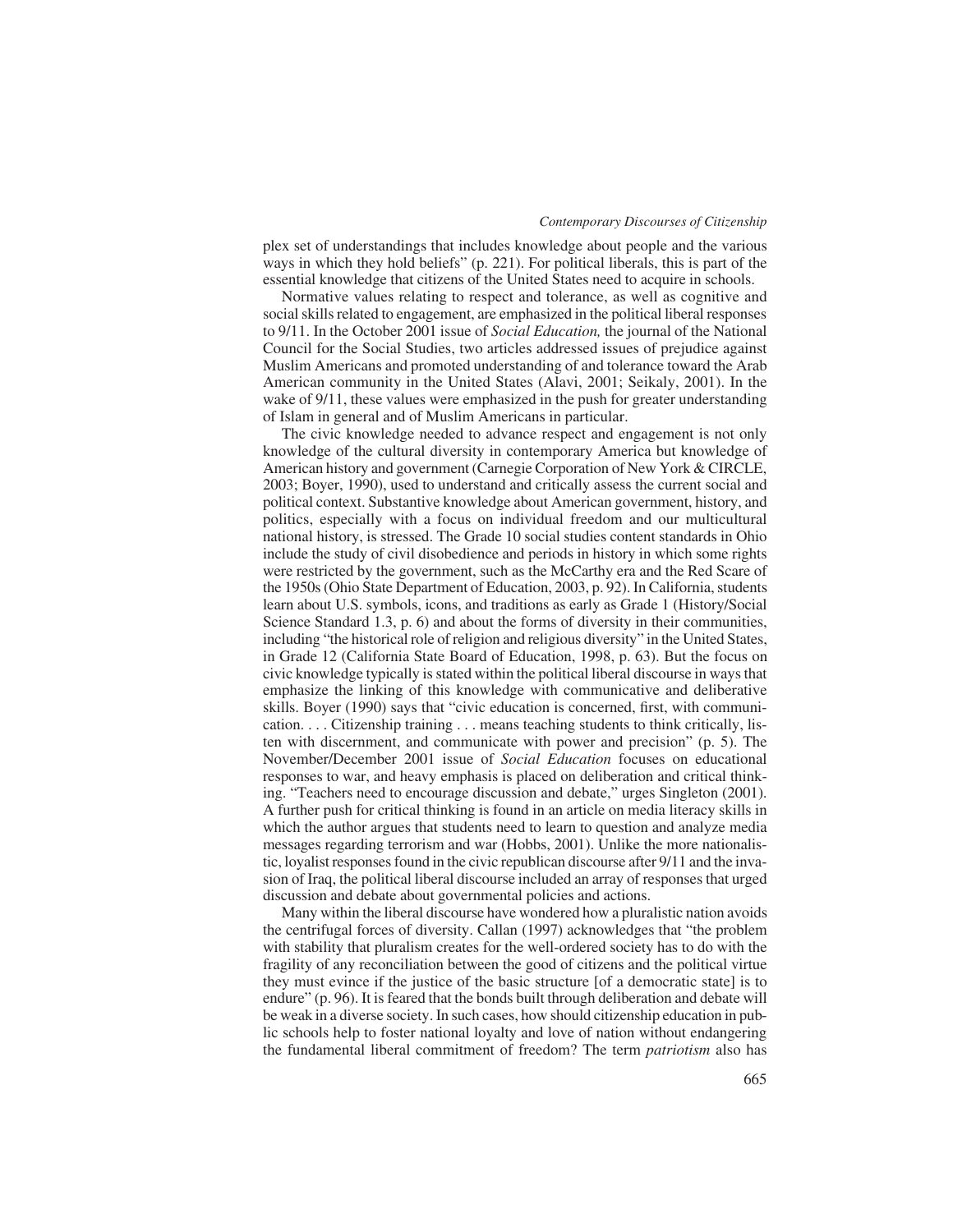engendered some controversy in the political liberal discourse of citizenship, particularly since 9/11 (Kazin, 2002; Sleeper, 2003). The idea of patriotism is more contested in political liberal discourse than in civic republican discourse, which views patriotism as a fundamental value and disposition to be nurtured in citizenship education. Bern (2002), in an essay posted after 9/11 on the American Federation of Teachers website, argues for a patriotism of ideas and principles, not of bloodlines, traditions, or personal loyalties. Bern advocates a patriotism that instills loyalty to the ideas of freedom and equality, enabling students to see the perspectives of many nations, cultures, and ideologies, but also helping them to "make distinctions between freedom-fighters and terrorists, based on the methods used and the ends that are being fought for"  $(p. 6)$ . Callan  $(1997)$  argues for a liberal patriotism that is different from a "sentimental civic education" that arouses and shapes notions of civic love and blind loyalty (pp. 103–104). Patriotic pride, he offers, is inseparable from "evaluative judgments about the nation or multinational polity with which one identifies, judgments about the impressive accomplishments of its past or the hopeful prospects for its future" (p. 105). American sentimentality is distinct from pride in America, because the latter involves a reasoned evaluation of whether we are achieving the ideals of freedom and equality for all people.

# **Critical Citizenships: Addressing the Gaps and Conflicts of Enlightenment Citizenship**

The discourses most persuasively shaping the ways in which we think, talk, write, and teach about citizenship today are centuries old. They germinated in the ancient societies of Greece and Rome and were reborn in the Western European Enlightenment tradition. Both civic republicanism and political liberalism provide rich ideological frameworks that should continue to shape our language and thinking about citizenship, structuring both our sense of civic reality and our own identities as citizens (Mills, 1997). Yet our analysis shows that, although these two discourses dominate citizenship education in society and schools, they represent only part of how citizenship is actively being practiced and articulated in today's civic realms. We found evidence of several citizenship discourses that only slightly influence K–12 curricula or standards but which could represent important innovation in conceptualizing citizenship. Since discourses have represented important shifts and conflicts in U.S. democracy over the past several centuries of democratic life, their omission and/or invisibility in the public conceptions of citizenship is significant. We have labeled these discourses with the umbrella term *critical.* Critical discourses raise issues of membership, identity, and engagement in creative, productive ways; however, these discourses are far more widespread in scholarly and theoretical texts than in practical, applied curricular texts. The relative silence of critical language, values, and practices in curricular and taught texts of citizenship in schools speaks volumes about the power of dominant discourses of citizenship to shape how present and future generations do, and do not, think about democratic citizenship.

Critical discourses have in common the agenda of challenging liberal and civic republican notions of civic membership, civic identity, and forms of civic engagement. Attempting to broaden and deepen the liberal agendas of human freedom, these discourses focus specifically on exclusions based on gender, culture, ethnicity, nationality,race,sexuality, orsocioeconomic class. *Feminist discourses* of citizenship raise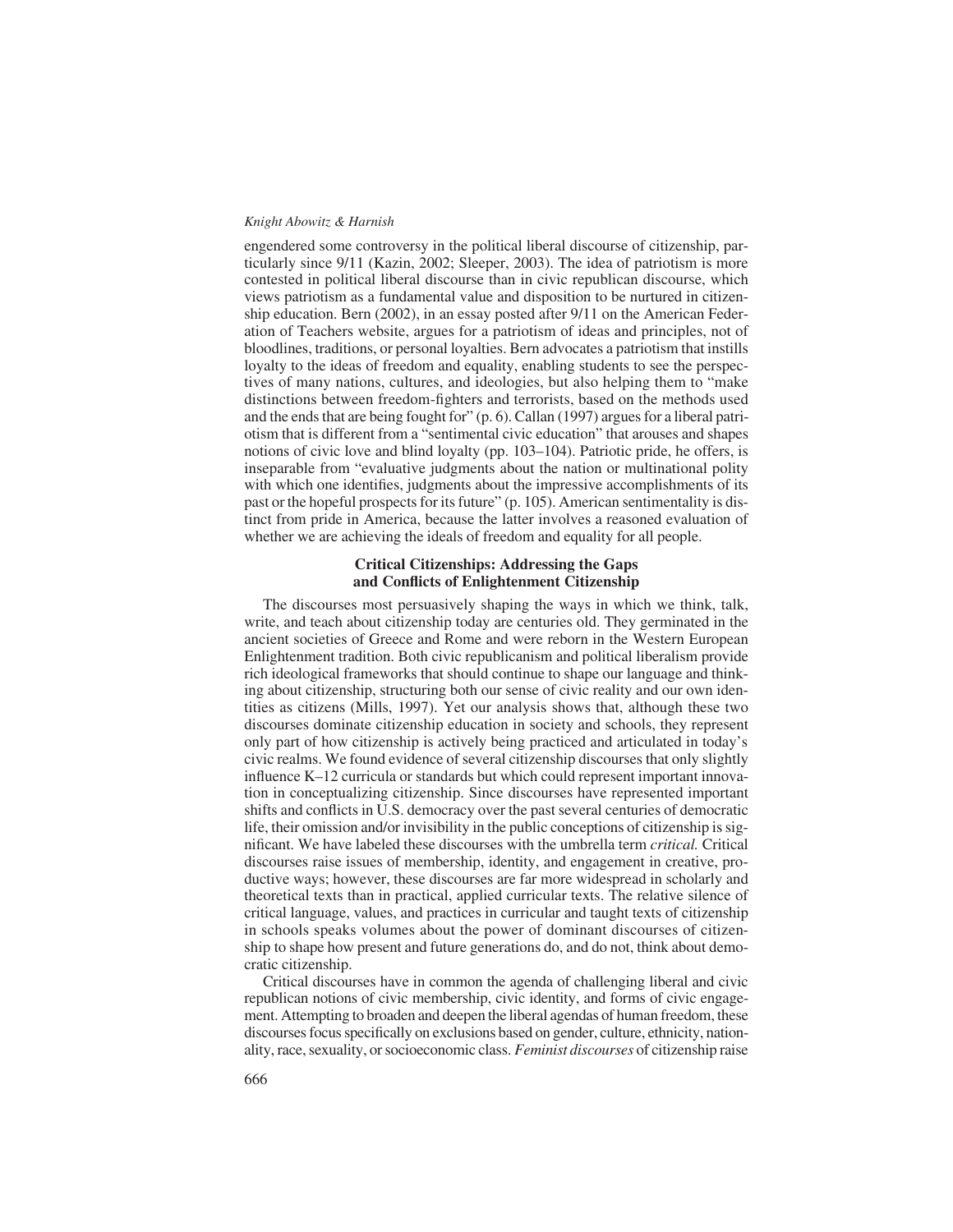many questions about how citizenship has been framed within gendered thinking and constructions. *Cultural citizenship discourses* interrogate how ethnic, languageminority, and other cultural groups have found citizenship to be a role and identity purchased at a high price, as citizenship identities can require assimilation and thus prove inhospitable and harmful to cultural identities that are of great importance to individuals and groups. *Reconstructionist discourses* take up progressive and neo-Marxist histories to question how active, critical participation in democratic societies has been neglected in our conceptualizations of citizenship. *Queer discourses* of citizenship use postmodern thinking to inquire into citizenship not simply as a status, membership, or stable identity, but as a performance of civic courage and risk.

Feminist citizenship discourses are currently "challenging the lions that guard the canonical literature on citizenship" (Jones, 1998, p. 222). Although "citizenship has existed for nearly three millennia, . . . with very minor exceptions, women have had some share in civic rights in the most liberal states for [only] about a century" (Heater, 2004, p. 203). This fact suggests that citizenship is "a status invented by men for men" (p. 203). Pateman's (1988) seminal analysis of " 'the fraternal pact' that underliesliberal democratic thought," and her "exposure of the gender assumptions that shape the citizen as male, are challenging critiques of the ways in which women have, by definition, been included as a negative reference point in theories of democracy and citizenship" (Arnot, Araújo, Deliyanni-Kouimtzis, Ivinson, & Tomé, 2000, p. 218). Feminist citizenship discourses have questioned and shifted the "meanings of such concepts as rights, needs, dependency, entitlements and democratic participation. Equally, they have sought strategic transformation of the relations of power which configure the terms of inclusion and exclusion in the polity" (Kenway & Langmead, 2000, p. 313).

A key reference point in this discourse is the public/private divide that pervades much political thinking in the Western world (Elshtain, 1981). "Beginning with Aristotle, influential political theorists argued that women's reproductive function destined them for the private (domestic) sphere," while their (initially White, property-owning) male counterparts participated in public life (Smith, 1999, p. 141). The public, in much political theorizing in the West, isidealized as a universalspace for all, where the mind rules with rationality and logical thought; the private is a sphere of body, emotion, and the particularity of relationships. Feminist discourses question whether democratic citizenship is itself such a gendered, patriarchal concept as to require a complete transformation to live up to itsinclusive ideals(p. 141; Assiter, 1999). "Feminist campaigns to break down the gendering of public and private spheres, or indeed to achieve equality for women in the public sphere, strike at the heart of a gendered discourse of western European notions of democracy" (Arnot, 1997, p. 279). Equality or liberal feminism has generally argued for women's full inclusion in the political sphere, objecting to women's "relative lack of access to conventional arenas of political decision making, as well as to women's unequal representation in leadership positions in radical organizations for political change" (Jones, 1998, p. 225). In liberal feminism, there is a reliance on the discourses of political liberalism to shape arguments for women's agency, rights, and autonomy (Dillabough & Arnot, 2000). Much of the liberal feminist agenda in citizen education still involves enhancing the public achievement of women and girls, enabling them to reach their full capacities as persons, workers, and political actors through legal and educational reforms such as Title IX, affirmative action,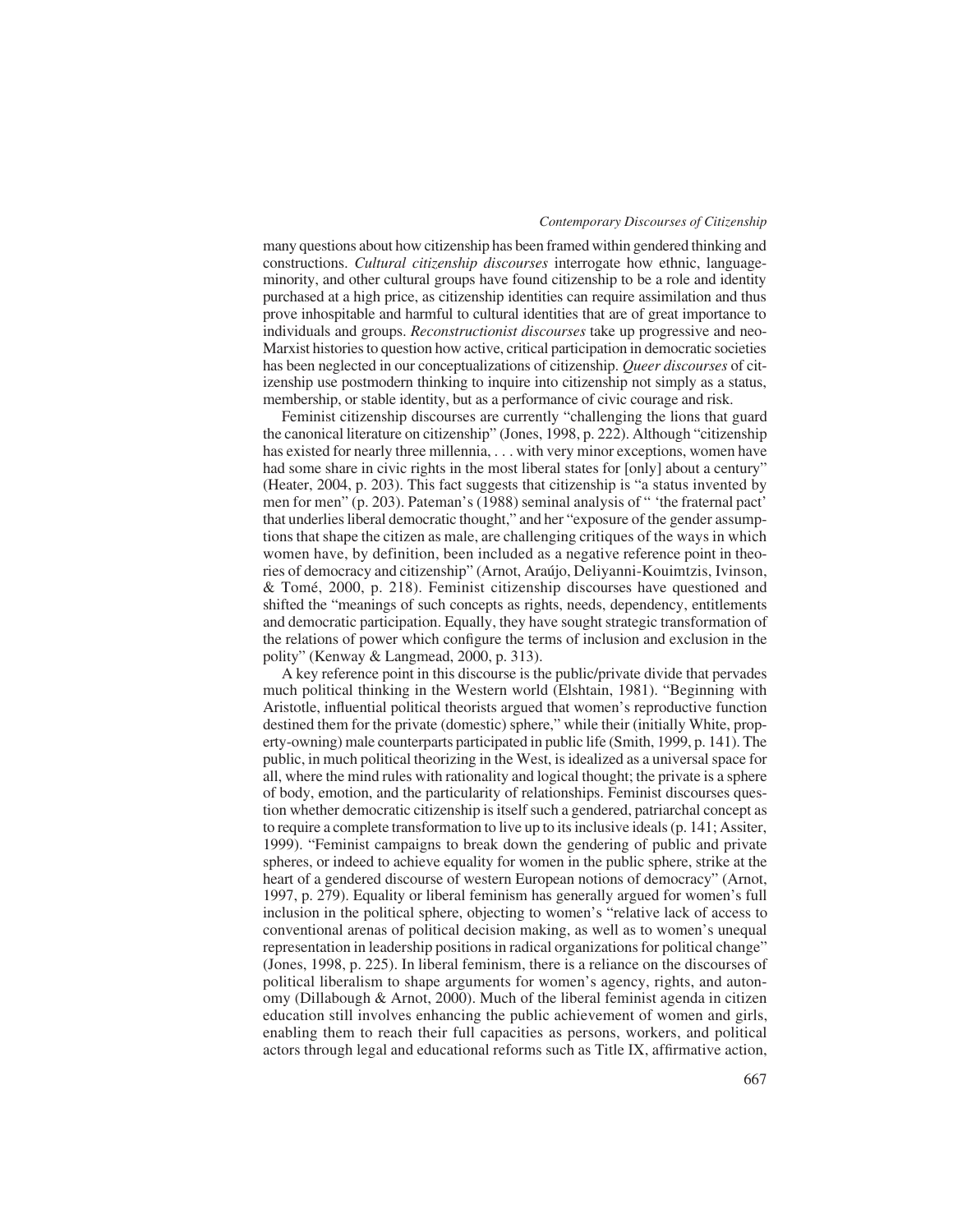nonsexist educational policies, and similar curricular initiatives (Sadker & Sadker, 1994; Kaplan, 2003).

Difference feminists take another approach to the public/private dualism. Rather than perceiving gender difference to be a deficiency of women, these feminist theorists advance women's difference as a sign of strength or even superiority. The public sphere, with its values of universalism, reason, and logic, can benefit from the values and skills that women have developed as a result of both their long confinement in the private sphere of family and child rearing and their biological abilities to reproduce. Difference or woman-centered feminists, such as those espousing the power of "maternal thinking," have argued that women's differences from men—chiefly their capacities for "relationality" and care—should not be compromised but should be used in their roles as citizens (Ruddick, 1989). Educational theorists such as Noddings (1992) and Roland Martin (1992) advance versions of difference feminism in education, working to reform and reshape education to accommodate relationality and community in school structures and curriculum. Indeed, Noddings suggests that we need to go far beyond simply expanding the notion of citizenship to include women. Taken seriously, studies of women's lives, work, and social contributions would expand and dramatically shift social studies curricula, including but not limited to those for civics or formal citizenship education (1997).

Postmodern feminists seek to combat various types of oppression that keep women and others absent or silent in the political world. Iris Marion Young's work (1990) advocates a public sphere that is more particularistic and sensitive to the differences and pluralities of people, especially those who have faced variousforms of oppression. Young (1987) calls for spaces and forms of public expression that are radically open to all who wish to "raise and address issues of the moral value or human desirability of an institution or a practice whose decisions affect a large number of people" (p. 73). In such public expression, Young concludes, "consensus and sharing may not always be the goal." Rather, "the recognition and appreciation of differences, in the context of confrontation with power," also is prioritized (p. 76). Postmodern and deconstructionist feminists also emphasize constructs of difference and power as central to citizenship theorizing, and seek to radically pluralize the concept of "woman" in political life. Mouffe (1992) critiques difference feminists for essentializing the category of woman—melding "woman-ness" down to one central quality or thing. Citizenship is not simply one identity but allows for "a plurality of specific allegiances and for the respect of individual liberty" (p. 378). Emphasis on the plurality of women's oppression—varying by social contexts and factors such as race, nationality, ethnicity, and religion, as well as migration patterns across borders—points to a move in citizenship discourses away from singular notions of identity and toward plural identities and memberships (Werbner & Yuval-Davis, 1999). Across many forms of critical citizenship discourses, we see the centrality of the nation-state and homogenous identity being questioned.

Feminists have expanded the educational opportunities and achievements available to girls, thus opening doors for citizenship and transformed civic life for girls and women. However, there is much work still to be done to change the public and the interdependent private landscape for all citizens. In the state content standards reviewed for this article, the category of "woman" or "girl" is almost invisible, and mention of the home or domestic life is virtually absent, with a few notable excep-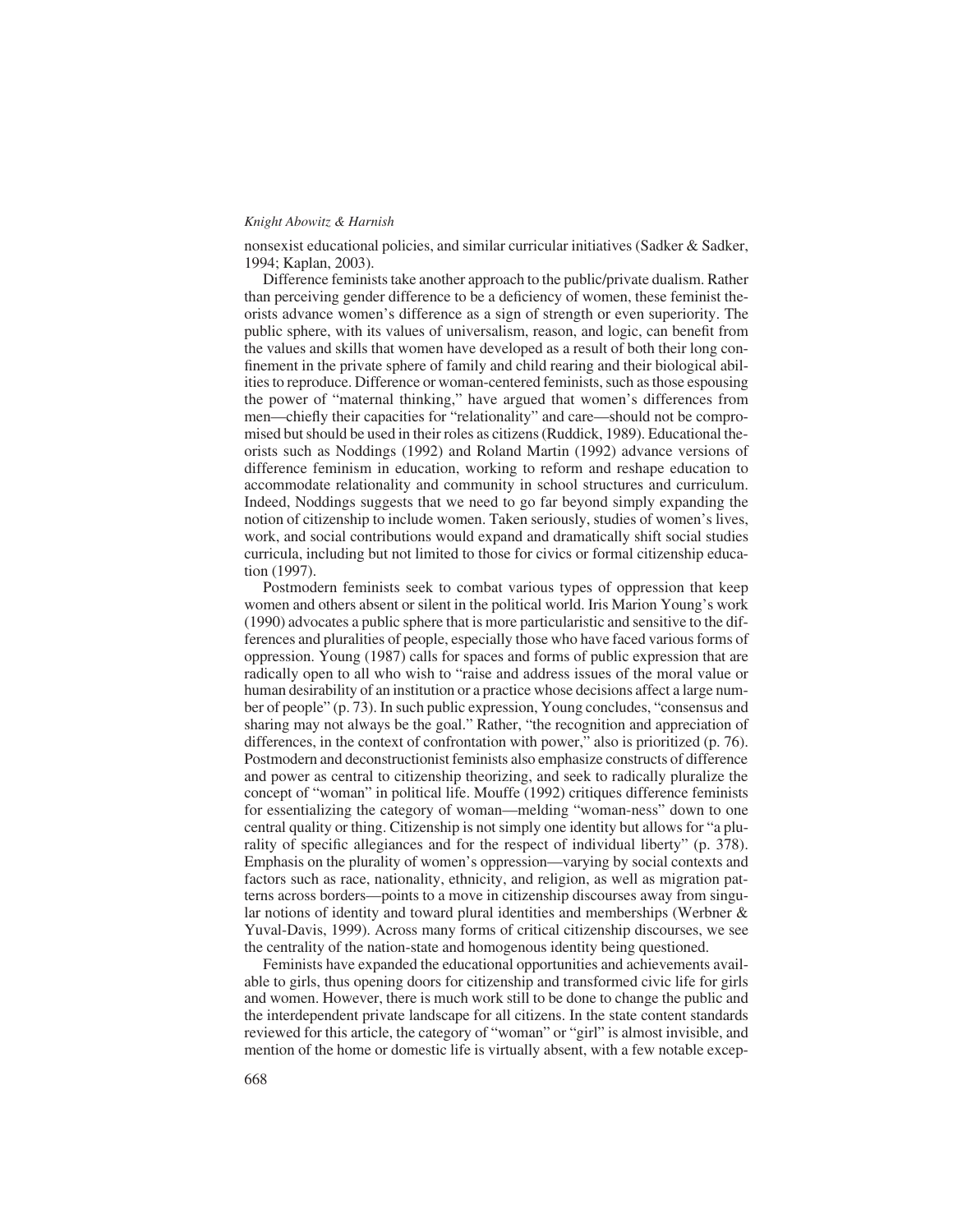tions. In Grade 10, the state of Ohio uses the women's suffrage movement of the late 1800s to illustrate an example of civil disobedience (Ohio State Department of Education, 2003, p. 92); in an examination of the social developments of the 1920s in the United States, the passage of the Nineteenth Amendment and the changing role of women in society is only one focus among many. The values articulated in the early grades focus more on "trustworthiness," "pride," "self-control," "fairness," and "respect for those in authority" than they do on values that might be associated with care and relationality (see Grade Level Indicators, Ohio State Department of Education, p. 87). For centuries, education prepared males and females for life in different spheres (Douglas Franzosa, 1988). Although this is no longer the case, separation of the public and private spheres seems to be alive and well in citizenship education discourses. Giarelli and Giarelli (1996) argue that to break free of the construction of citizenship education as education for *public* life, we must see education as "the paradigmatic mode of socially established, cooperative human activity through which we attempt systematically to extend *all* varieties of human powers and excellences, and [we must see] that these powers and excellences do not come neatly packaged in gender-driven categories of public and private, productive and reproductive" (pp. 33–34).

Discourses of cultural citizenship emerge from critiques arguing that citizenship has been ethnically and otherwise culturally normed and thus is overly assimilationist. Collective forms of agency—political actions conducted through cultural group formations and alliances—are valued within cultural citizenship texts (Flores & Benmajor, 1997). Thus "cultural citizenship refers to the right to be different (in terms of race, ethnicity, or native language) with respect to the norms of the dominant national community, without compromising one's right to belong, in the sense of participating in the nation-state's democratic processes" (Rosaldo  $\&$ Flores, 1997, p. 57). As McLaren (1999) charges, "procedural liberal democracy is to some extent a prophylaxisto liberation" (p. 19). Signaling linksto neo-Marxism, to liberal multicultural educational theories, and to cultural studies, the term "liberation" is a prominent signifier in this discourse. "We have affirmed universal rights, but for most of our history, we have defined who was entitled to those rights in racial terms" (Foner, 2003). In this discourse, citizenship is posed as a problem, a category in which cultural difference is erased: "Procedural liberalism is officially proclaimed to be difference-neutral and universal but is predicated upon group membership in which the White, heterosexual Anglo male of property is the prime signifier" (Spinner, 1984, p. 113). Spinner claims that "liberal citizenship has failed Black Americans, not completely, perhaps not irrevocably, but mostly" (p. 113). Spinner goes on to argue that because liberal theory is based on individual rights and individual actions, it isill-positioned to deal with the needs and problems of cultural groups.

Renato Rosaldo is credited with first use of the term "cultural citizenship," which "names a range of social practices which, taken together, claim and establish a distinct social space for Latinos in this country" (Flores & Benmajor, 1997, p. 1). "Difference is seen as a resource, not a threat"—a parallel to the feminist, reconstructionist, and queer discourses surveyed here. "The United States has thrived not because of its efforts at cultural homogenization, but despite them. What is more, rejection of difference prevents us . . . from understanding the highly complex world in which we reside" (p. 5.). In opposition to some of the consensus-based, unification values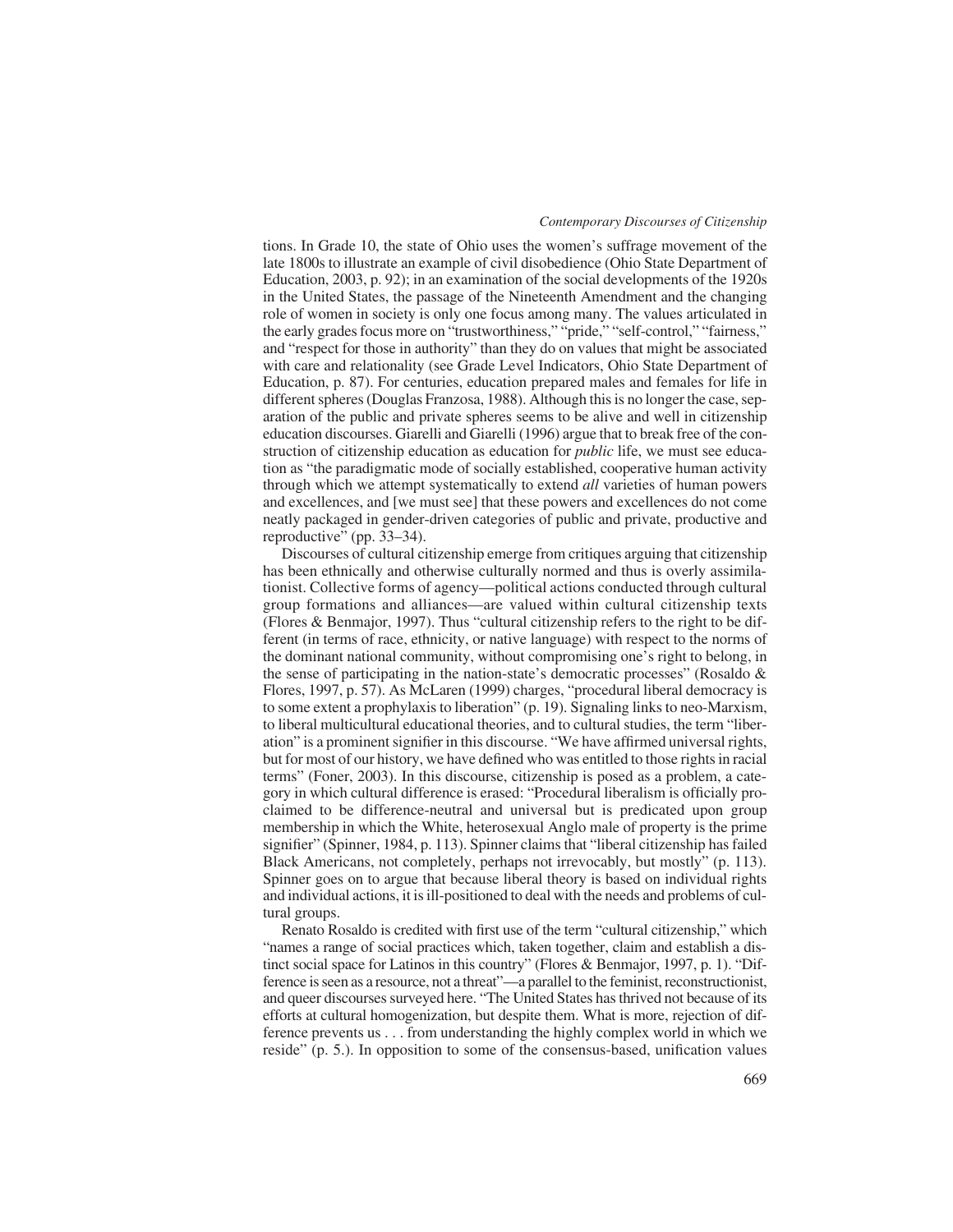articulated in civic republicanism, cultural citizenship discourses emphasize the role of conflict that produces new cultural and political forms. Cultural citizenship is an attempt to name citizenship and political membership as an activity that is fraught with struggles over culture; conflicts over representation, naming, language, minority rights, and full inclusion; and a myriad of other issues. Speaking specifically of Latino cultural citizenship, Rosaldo and Flores (1997) emphasize the dynamic nature of citizenship construction. "Latino identity is, in part, shaped by discrimination and by collective efforts to achieve social gains and recognition for Latinos and their culture. Thus, cultural citizenship is a process that involves claiming membership in, and remaking, America" (p. 58).

Cultural citizenship speaks a language of rights and agency. Whereas individual rights play a central role in political liberal discourses of citizenship, certain cultural forms—including collective or communal cultural norms regarding rights—make strict adherence to individual rights less legitimate. If fluid but unifying conceptions of culture provide meaning to many Latino people in the United States, then culture cannot be realistically or productively segregated from citizenship as a practice or a status. As Rosaldo (1989) notes, since "cultural" has historically meant "different" in U.S. society, "full citizenship and cultural visibility appear to be inversely related. When one increases, the other decreases" (in Silvestrini, 1997, p. 44). Too many have had to choose between "trying to belong to [both] their cultural community and national community" (p. 44). Cultural citizenship discourse weaves its way into educational texts through variations on "multicultural" writings and research. Banks (1990) represents a leading voice in this discourse; he writes that citizenship education in a multicultural society must incorporate the "voices, experiences, and perspectives" of students of color and low-income students.

Our goal should not be merely to educate students of color or white mainstream students to fit into the existing workforce, social structure, and society. Such an education would be inimical to students from different cultural groups because it would force them to experience self-alienation. . . . This kind of unidimensional, assimilationist education would also create problems for the citizenship and national identity of youths of color. (p. 211)

An assimilationist citizenship education sends the message that poor students and students of color are not "an integral part of the state and national culture," despite the fact that belonging to the national state and culture is a fundamental feeling that must be acquired for full and legitimate democratic commitment and participation (p. 211). The assimilationist fallacy that operates within most citizenship education must be replaced by an acknowledgement of the "cultural, national, and global identifications" that are all part of the human experience (Banks, 2001, p. 9).

The reconstructionist discourses are so named here to capture the legacy of George Counts, reaching back to the early 20th-century progressive and Marxist critiques of political and economic life in capitalistic democracies. In 1932, Counts wrote of a rapidly changing world in which capitalism no longer functioned well for the majority of U.S. citizens. Counts felt that in contemporary times "the growth of science and technology has carried usinto an age where ignorance must be replaced by knowledge, competition by cooperation, trust in providence by careful planning, and private capitalism by some form of socialized economy" (2003, p. 104). Reconstructing U.S. political, economic, and social institutions and systems would be the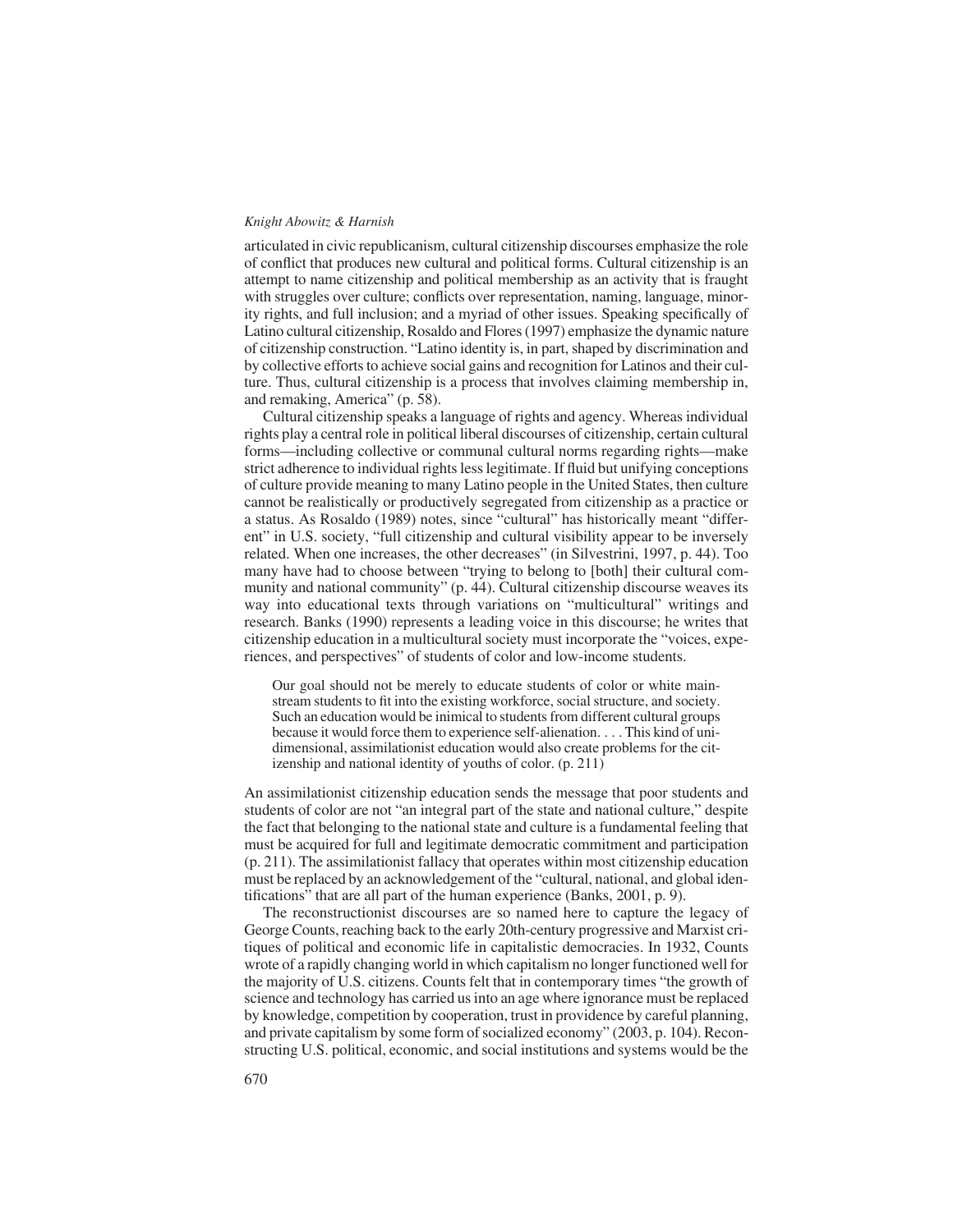only way to see democracy achieved, and the teacher and schools would assume primary leadership roles in this transformation.

A civic identity of bold radicalism, combined with a Deweyan critical intelligence and active political work both within and outside the state, characterize the reconstructionist discourse in citizenship. Like other critical discourses on citizenship, reconstructionist texts express values of inclusion, equality, and the open embrace of difference. Reconstructionist texts focus, in particular, on those citizens who have been left out or poorly treated in former or present political processes or social institutions, and advocate strategies for expanding rights and powers to those groups and reconstructing social hierarchies and institutions. A point of focus, given the Marxist threads within reconstructionist discourse, are the poor and working classes(Torres, 1998). Wilson (1994) refersto Marshall's description of civil, political, and social citizenship when he asserts that "concerns about the civil and political aspects of citizenship in the United States have overshadowed concerns about the social aspects of citizenship (that is, the 'social' rights to employment, economic security, education and health)" (p. 49).

Reconstructionist discourse consists of two overlapping but distinct threads, differing in the kinds of reconstruction they wish to undertake through civic participation, activism, and work. The progressive, populist thread leads to a more inclusive, involved, active, participatory democracy that engages in public (often local) problem solving and common work. The Marxist or critical thread employs more revolutionary rhetoric and practice in constructing notions of civic identity, as well as a more hegemonic analysis of government and corporate power. What the progressive and the critical strains in the reconstructionist discourse have in common is their shared commitment to the transformation of U.S. democracy, such that it embodies broader political inclusion and participation, as well as their common belief that social and political life in the United States has done profound damage to the least powerful classes and groups. Both strandsrely heavily on the values and skills associated with social justice activism.

"Social justice" is a term widely used in reconstructionist writings on democracy and political theory, especially in education. Giroux (1991) writes: "[C]ritical educators need to offer students the opportunity to engage in a deeper understanding of the importance of democratic culture while developing classroom relations that prioritize the importance of cooperation, sharing, and social justice" (p. 3). The volume *Teaching for Social Justice* (Ayers, Hunt, & Quinn, 1998) documentsthe work of the Institute for Democracy and Education at Ohio University, a progressive organization working with teachers on Dewey-inspired democratic education. In the foreword to this volume, Ayers writes: "Education . . . is an arena of hope and struggle—hope for a better life, and struggle over how to understand and enact and achieve that better life" (1998, p. xvii). The moral and political value of "social justice" as expressed in the reconstructionist discourse recalls the late 18th-century usage of the term, when it was "first used as an appeal to the ruling classes to attend to the needs of the new masses of uprooted peasants who had become urban workers" (Novak, 2000, p. 1). Contemporary leftists use the term to signal the effort to address the growing inequality in wealth, income, and educational opportunity and achievement among classes and ethnic groups in the United States.

Reconstructionist texts often claim that U.S. institutions have dramatically weakened in their responsiveness to populist concerns, especially the concerns of the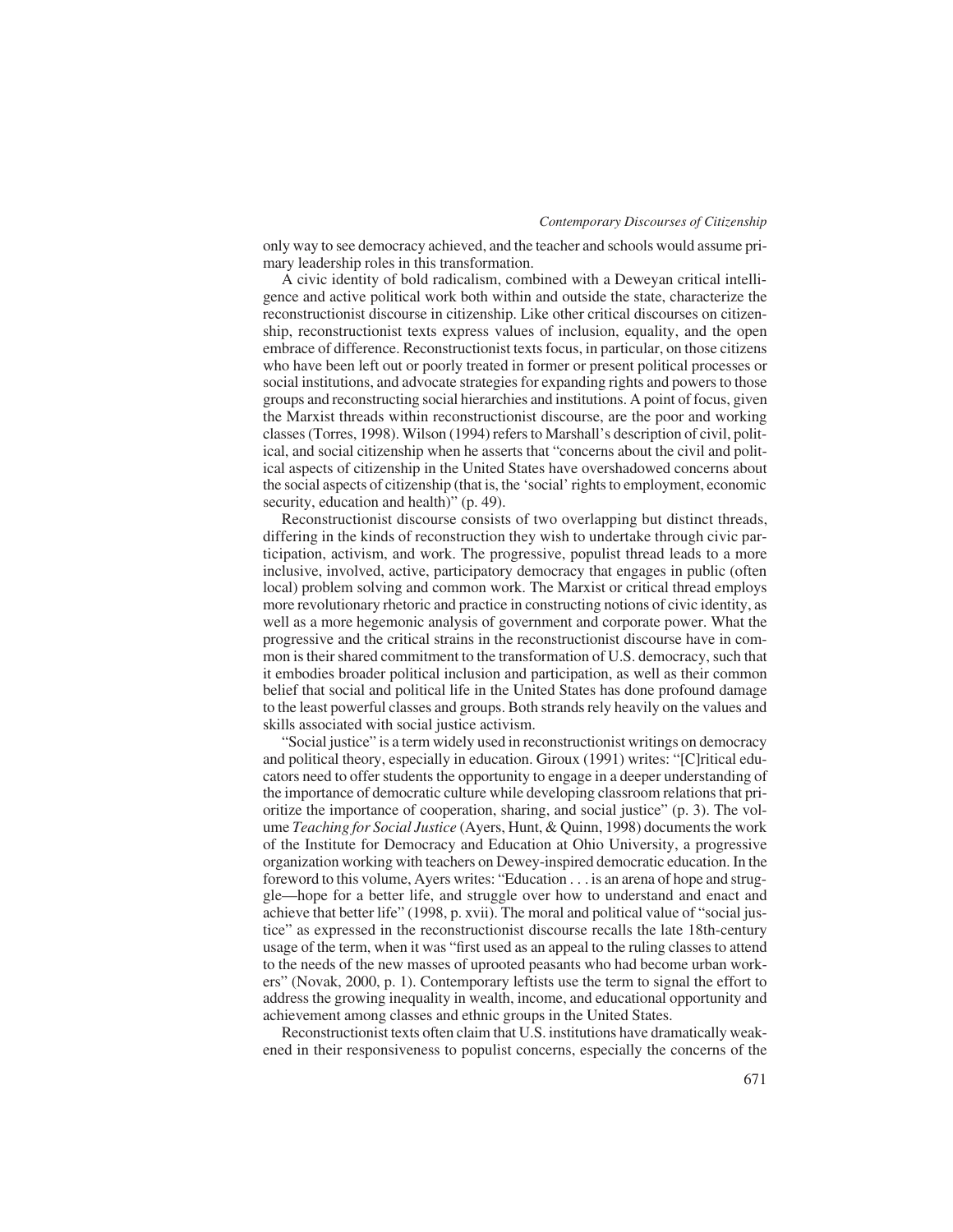poor, working-class, and non-White groups in recent decades. "Government now responds less to popular will and more to narrow financial interests and influential elites" (Kincheloe, 2001, p. 716). Like Kincheloe, many within this discourse link the attenuation of democratic public life to the growing and dangerous influence of multinational corporations and consumer culture. Commenting on the "commercial frenzy" to profit from the genuine heroism in response to the events of 9/11 through patriotic products, commercials, and sales pitches, Giroux (2003) reminds us "how easily the market converts noble conceptslike public service and civic courage into forms of civic vacuity" (p. 26). Market culture, Giroux (1999) warns, "threatens to cancel out the tension between market values and those values representative of civil society that cannot be measured in commercial terms but that are critical to democracy, values such as justice, freedom, equality, health, respect, and the rights of citizens as equal and free human beings" (p. 162). Consumerism leads people "increasingly to see their work in instrumental terms—as means to an end. The accumulation of enough money for purchase of consumer products supersedes producing things of use and larger value" (Boyte & Kari, 1996, p. 123). *Public* work, Boyte argues, depends not on instrumental and individualist thinking promoted by consumerism but on a democratic process and spirit "that makesthings of value and importance in cooperation with others" (p. 2). Public work, spaces, and processes of deliberation and problem solving all signal the values of open, accessible, shared democratic life of reconstructionist discourse. The philosophy of the Center for Democracy and Citizenship is rooted in this progressive idea of public work and has stories and links that tout the value of helping students to engage problems in their communities. One arm of the organization is called Public Achievement, an international youth initiative that focuses on citizen work (open to all, regardless of age, nationality, sex, religion, or income), the messiness of participatory democracy, and learning by doing (Center for Democracy and Citizenship, 2002).

To reclaim democratic institutions for the poor and marginalized, reconstructionist citizenship discourse embraces critical thinking, conflict, and controversy. Westheimer and Kahne (2003) explicitly address the distinction between the kind of critical thinking advocated in the political liberal discourse and the kind touted by reconstructionists. "The consensusregarding critical thinking generally vanishes when the possibility arises that students will articulate conclusions that differ from mainstream or parental values (or, in some cases, values the teacher holds that differ from mainstream values)" (p. 10). Educators in public schools often see "critical thinking" and citizenship in a way that will work in the interests of the current hierarchy and structure. Indeed, as Kincheloe (2001) explains, in the reconstructionist discourse of citizenship, the term *critical* has an explicitly political frame. "Critical theory is concerned . . . with issues of power and justice and the ways that the economy, matters of race, class, and gender, ideologies, discourses, education, religion and other social institutions, and cultural dynamics interact to construct the social systems that construct our consciousness" (pp. 122–123).

If state-run schooling is about order and loyalty, as is exemplified in some civic republican texts, reconstructionist citizenship is antithetical to state-run schooling in some of its more critical forms. This is because it is, as Kaye (2001) states, "learning how to connect with one's fellow citizens to confront power and authority" (p. 104). Dryzek (1996) argues that, because democratic states are "less democratic to the extent that public policy becomes dictated by the need to compete and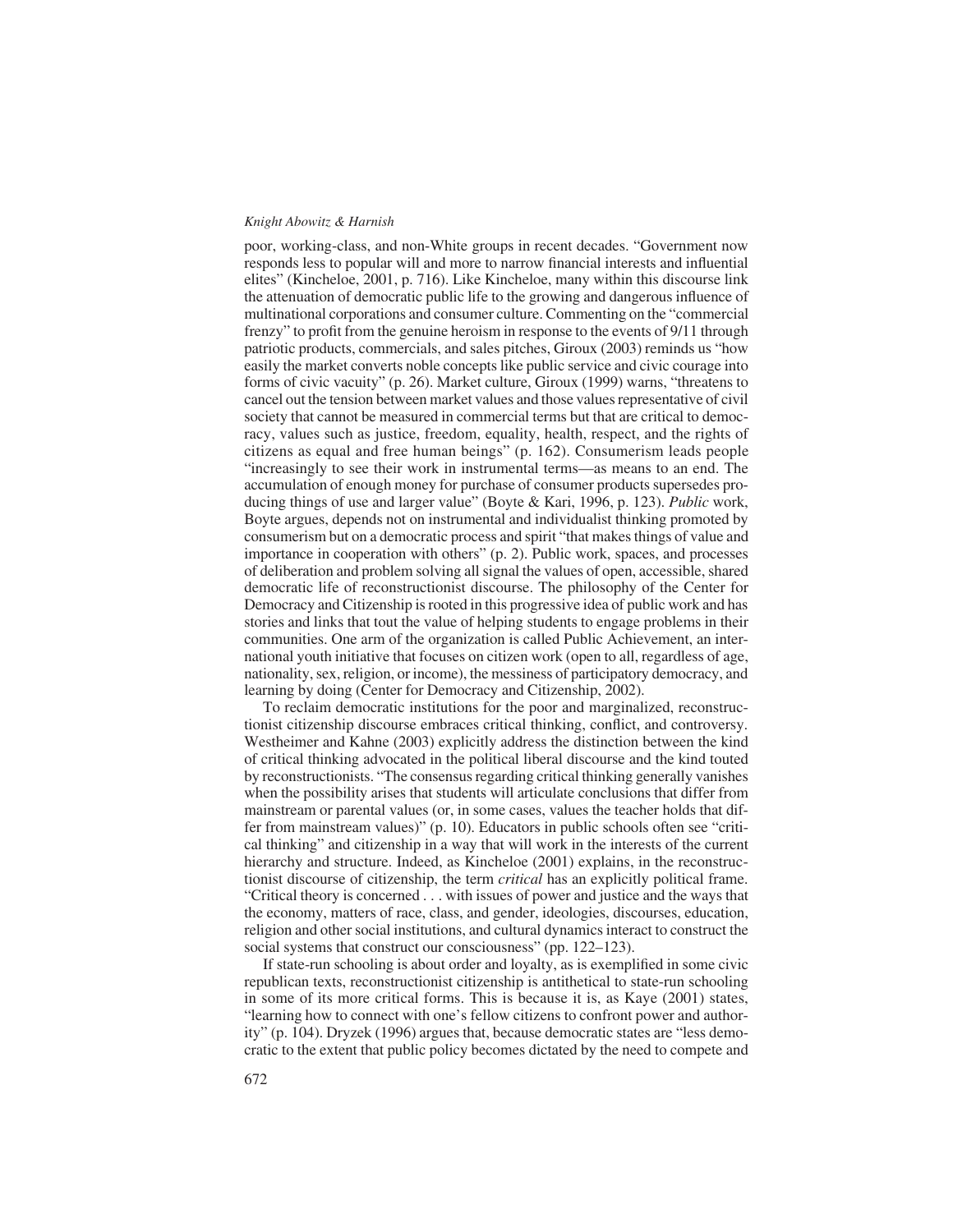flourish in the transnational political economy" (p. 3), democratic citizenship needs to be "multidimensional . . . often unconventional," and often should be waged "*against* the state, and *apart* from the state" (p. 36). Reconstructionist texts advocate fostering civic identities that embrace the values and skills to question, rethink, and confront, when necessary, the ways in which democratic institutions are not working on behalf of all citizens.

The civic knowledge emphasized in reconstructionist citizenship discourse goes beyond the "facts," as Kincheloe (2001) argues. He articulates the distinction between a fact-based, supposedly neutral civics education and a critical civics curriculum:

Often, when I observe middle school civics teachers lecturing their students about how a bill becomes a law, never referring to lobbyists and economic power wielders' role in the process, I wonder about the future of participatory democracy. If students are to learn how power actually operates and how governing takes place in a privatized twenty-first century, they will have to unlearn the fairy-tale civics lessons they learn in many schools. (p. 721)

Learning facts, within this discourse, isimportant only insofar asthose facts help to promote and propel active learning about the actual workings of political life. As Parker characterizes the citizenship education debates, "traditionalists want more study, progressives want more practice" (1996, p. 112). The progressive strains of reconstructionism have successfully integrated some active-learning pedagogies into civics education discourses. As Boyte characterizes progressive civic education literature, it is agency and reasoning, not civic knowledge in any pure sense, that are central: "[E]mphasized is the development of 'public agency—people's capacities to act with effect and with public spirit' " (Boyte, 1994, p. 417; quoted in Parker, 1996, p. 112).

More critical reconstructionist texts explicitly advocate types of civic knowledge that unmask and derail official and state-sponsored "fairy tales." Such knowledge may include or focus on the more complete histories of various individuals and social and political movements in the United States. In an article describing the civic disengagement of African American young people, Payne (2003) argues that education for liberation requires an understanding of the African American struggle for freedom, citing the Mississippi Freedom Schools as an important historical legacy and a role model for contemporary efforts in citizenship education, especially for people of color. In the essay "Straight Talk With Kids About the War," Connor (2002) advocates helping students to come to an informed position on the war with Iraq through candid discussions. "Answers to kids' questions can be much more honest and satisfying if justifying U.S. foreign policy is not the top priority. We can begin by admitting that war is horrible and deadly. Details aren't necessary, but the overarching truth is."

Patriotism in reconstructionist discourses is, in some senses, the antithesis of what civic republicans mean by "love of country." To love the United States is to "encourage dialogue, critique, dissent and social justice." It is to engage in the messiness and difficulty of a pluralistic democracy that does not currently work well for all citizens. A culture of discussion and dissent is necessary to "inform public citizenship and legitimate access to decent health care, housing, food, meaningful employment, child care, and childhood education programs for all citizens.'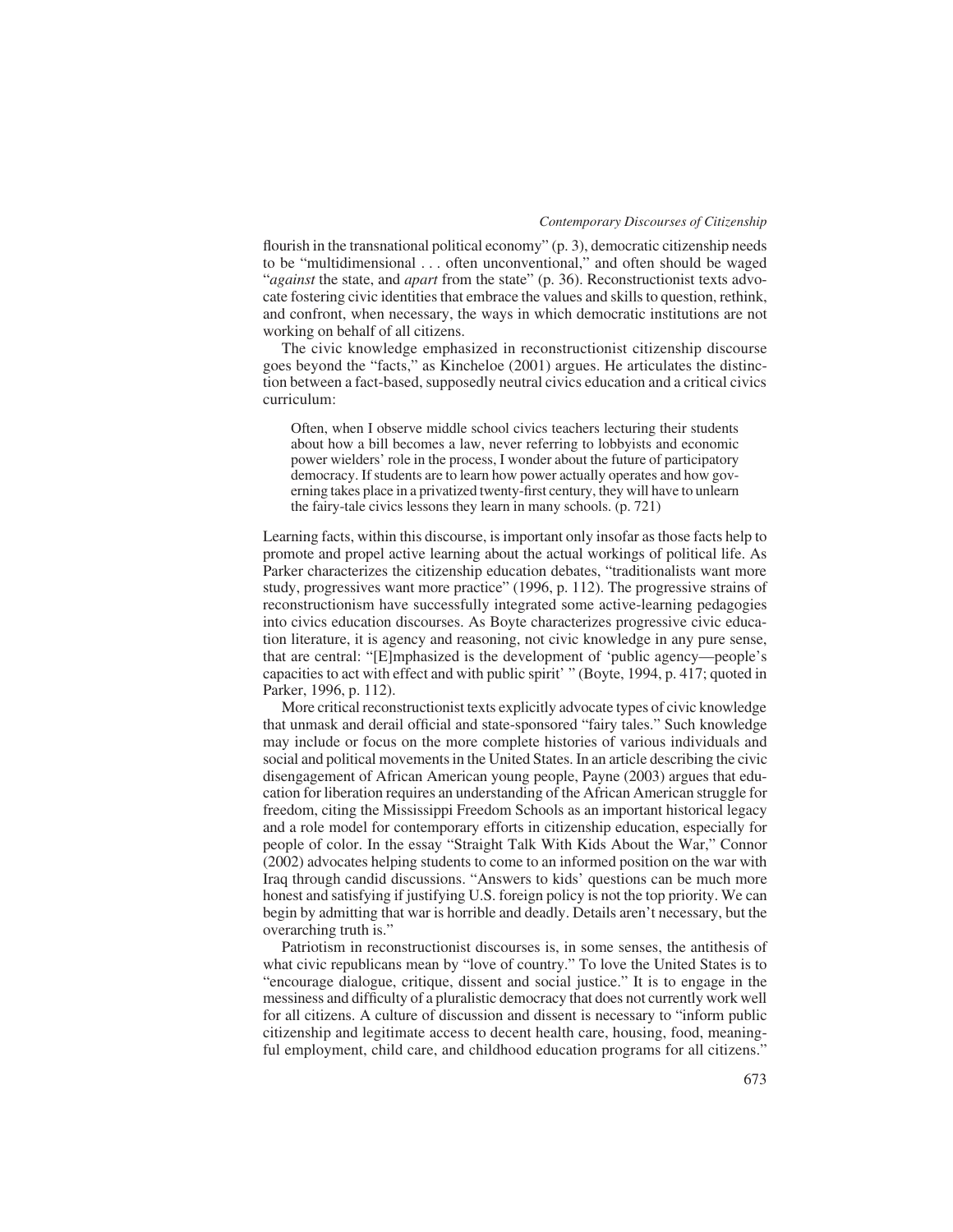(Giroux, 2003, p. 25). Citizenship education in thisrealm seeksto foster the engagement and criticism of powerful institutions, including the government and statesponsored schooling itself.

Discourses of queer citizenship highlight and celebrate conditions of diversity and radical difference. These conditions engender "positive possibilities in the differentiation and proliferation of contacts and experience flowing from the diversification of social worlds which constitute the postmodern experience" (Gilbert, 1992, p. 55). Hall (1989) asserts that each of these worlds has its "own codes of behavior, its 'scenes' and 'economies,' and . . . 'pleasures' " and that for those who have access to these worlds, they provide space in which to assert some choice and control over everyday life (p. 129, quoted in Gilbert, p. 55). These worlds and spaces provide opportunities for the expression and performance of identity, especially those identities that have enjoyed few "legitimate" spaces for political expression and agency. Queer citizenship highlights the performance of citizenship, reframing civic life not as a sphere in which individuals enact their beliefs but as a diverse, open stage where people perform their lives and social worlds.

This diversification of social worlds, the expressions and performances of these varied social identities, and the positive possibilities within this diversity define queer citizenship. Queer theorists and activists have contributed several unique ideas to the discourses on citizenship. <sup>12</sup> First, they propose that the public sphere so central to most citizenship discourses is a utopian fantasy. They therefore challenge most other citizenship theorists to rethink certain mainstream assumptions. Second, they do not privilege rational debate over other forms of public engagement but include performance and play within their repertoire of political skills.

Queer theorists join feminists in troubling the public/private divide that dominates social life, but they go further in challenging the assumptions made by theorists or policymakers who evoke the idea of the public domain as one of rationality and universality. The current "pseudopublic sphere," according to Berlant (1997), is a privatized world where work and family making construct a nostalgic vision of citizenship, full of individualistic and conservative values based on a fantastical notion of "family" and "the American way of life" (p. 5). In this pseudopublic sphere, "the notion of public life, from the profession of politician to non-familybased forms of political activism, has been made to seem ridiculous and even dangerous to the nation" (p. 5).

Public spheres, as a cultural form, "never required a widespread culture of rational discussion," argues Warner (2002), but "required the category of a public—an essentially imaginary function that allows temporally indexed circulation among strangers to be captured as a social entity and addressed impersonally" (p. 144). The public is not a continuum of critical opinion making and debate; it is far too inhibited and commercialized a sphere for that. It is an anonymous space of discourse "organized by nothing other than the discourse itself," and is "as much notional as empirical" (p. 67). A public is better thought of as "poetic world making" rather than a sphere of rational-critical dialogue. We make publics when we perform new ideas through language or action (p. 114). Public discourse consists of these performances and new ideas, which sometimes create worlds that can put "at risk the concrete world." Queer citizenship's political ideas, debates, and performances—by putting into play risky ideas that challenge historic exclusions and suppressed norms—can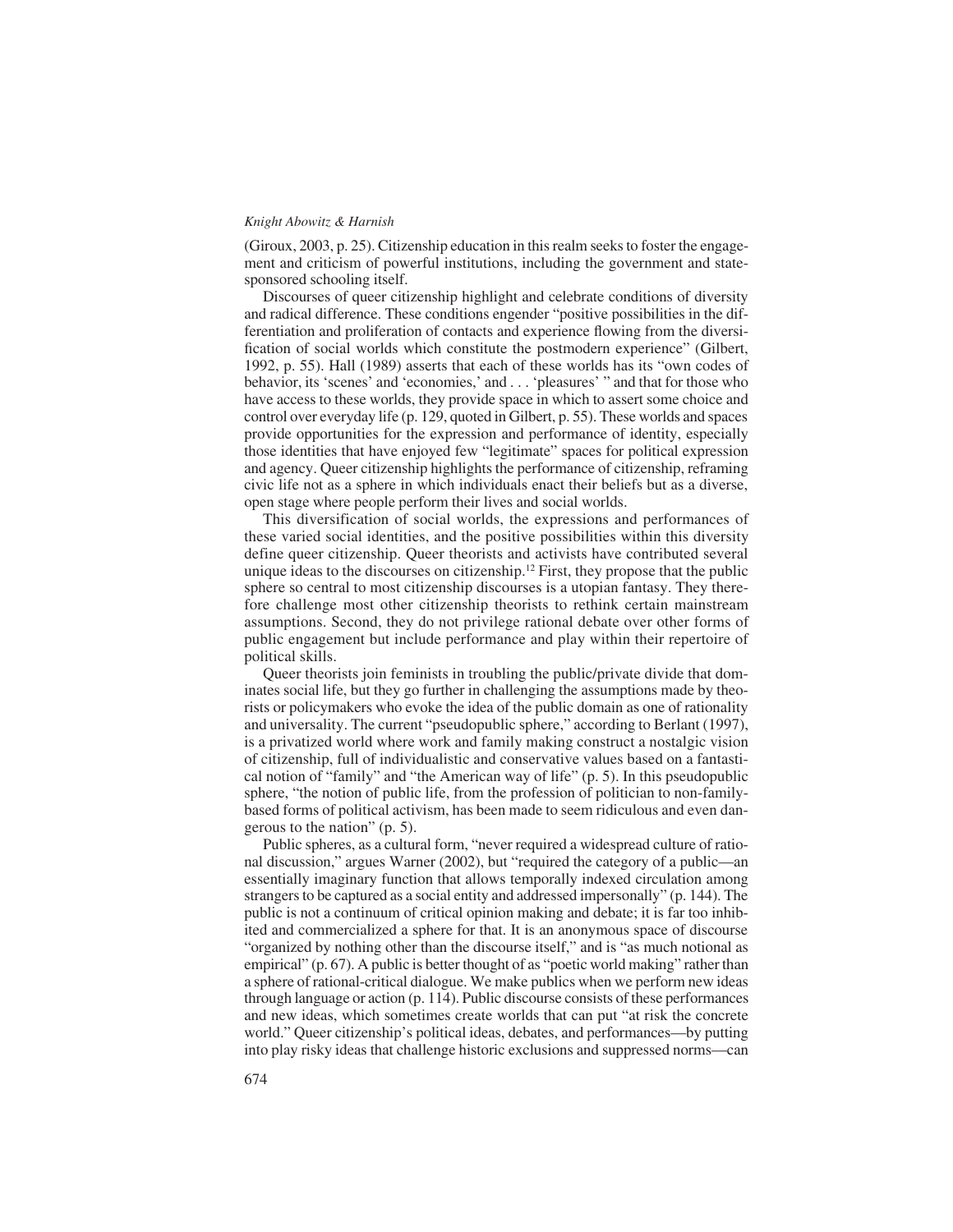endanger the current nostalgia that passes for public life in the United States. "This is its fruitful perversity" (p. 113).

Enacting what Berlant (1997) calls "diva citizenship," Anita Hill countered the dominant constraints of family-values citizenship when she testified against Clarence Thomas in an effort to show that the workplace is a public space in which women's so-called private sexual and economic vulnerabilities are exposed. Diva citizenship exists in acts of pedagogy, risk, controversy, and struggle in response to emergencies—threats to human dignity, such as slavery, or sexual harassment that are embodied, and first experienced as personal, intimate, and private (see Knight Abowitz & Rousmaniere, 2004). Diva citizenship exists in acts of public pedagogy about conditions of oppression or exclusion, acts that transgress the public/private divide and are historically embedded in systemic relations of power. Diva citizenship is political action in the sphere of counterpublics, "in which it is hoped that the poesis of scene making will be transformative, not replicative merely" (Warner, 2002, p. 122).

Queer citizenship discourses openly and aggressively pursue questions of membership. It is within these discoursesthat the us/them divide that isso central to most citizenship discourses is radically challenged. Phelan (2001), using feminist discourses along with queer theory, takes Bauman's concept of the "stranger" as a central construct. The stranger, Phelan writes, is "neither us nor clearly them, not friend and not enemy, but a figure of ambivalence who troubles the border between us and them"; Phelan urges us to embrace the stranger in others and ourselves. "Rather than flee from strangeness, sexual strangers may offer one another and others new ways of questioning the current tight fabric of citizenship and national identity" (pp. 4–5). Membership requires more than tolerance of different strangers, Phelan suggests. It requires that all persons be recognized, not "in spite of [their] unusual or minority characteristics, but with those characteristics understood as part of a valid possibility for the conduct of life" (pp. 15–16).

"Queering citizenship" is a civic project that has a powerful normative direction: engaging in dialogue, contestation, and performance to challenge normative structures and discourses that keep certain "undesirable" identities at the margins. Although this discourse is invisible in the applied and K–12 curricular texts that we examined, it is a creative theoretical discourse that turns many of our most cherished civic ideals and utopias on their heads, serving an important, sobering function in a world whose language of ideas often relies too heavily on the myths and fantasies of an idealized democratic life.

### **Discourses of Transnationalism: Beyond the Nation-State**

Since 9/11, America has seen a resurgence of the civic republican values of patriotism, community, and loyalty to America. Paradoxically, the transnationalist discourse also has been revitalized. Transnational citizenship focuses on the local, national, *and* international communities. A citizen in this discourse is one who identifies not primarily or solely with her own nation but also with communities of people and nations beyond the nation-state boundaries. This discourse articulates an agenda for citizenship that simultaneously educates students for membership in local, national, and international organizations and civic organizations. Membership is more fluid and transcends national or regional borders. A citizen therefore weighs political and social decisions considering both the local and global possible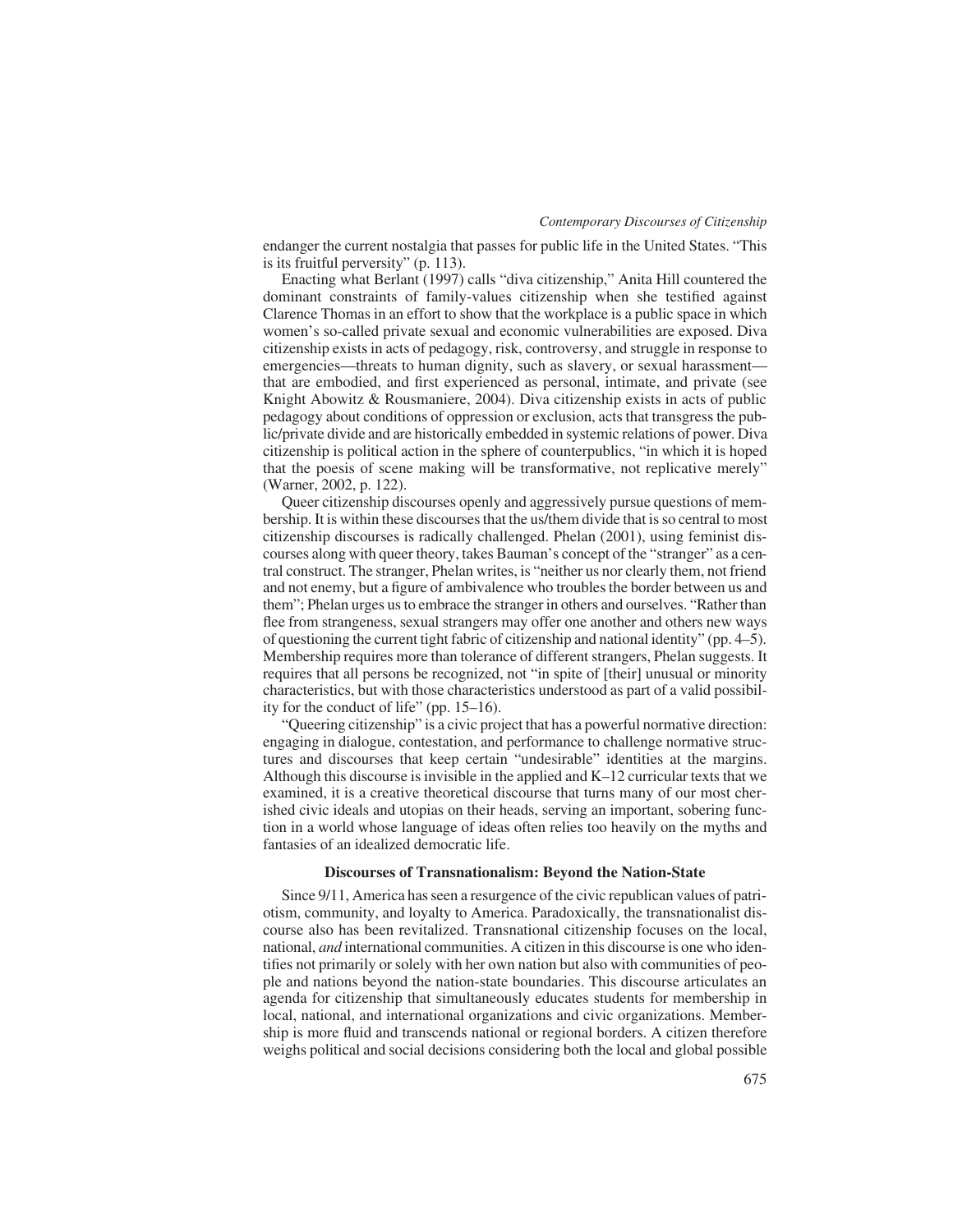effects. A citizen participates in local associations and government as well as in global alliances (NGOs, international organizations, etc.). Because of this interconnectedness and focus on new global frontiers, transnational citizenship is represented as a new kind of citizenship to be ushered to the forefront of civics classrooms.

The transnational discourse traces its roots to the ancient Stoic tradition, idealizing equality, compassion, democracy, universalism, and humanism. Transnationalist texts, although often linked with the ethic of cosmopolitanism, typically distinguish between the two traditions. Cosmopolitanism is an ethical formulation that focuses on the philosophical implications of fostering love and compassion with people beyond one's domestic state (Nussbaum, 1997). Transnationalism, on the other hand, is a belief that the world would benefit from a legal, social, economic, and ideological intermingling of cultures and societies(Bauböck, 1994; Held, 1999; Enslin, 2000). According to Bauböck, transnational citizenship is characterized by three developments. The first is the "clash between normative principles of liberal democracy and current forms of exclusion," a clash that produces a gap between the promises of liberal democracy and its realizations. The second is "the emergence of interstate citizenship in certain regions of the world," sites where people have formed alliancesthat transcend national borders and membership (pp. 20–21).Joseph (1999) picks up on thistheme, describing transnational citizenship as "nomadic, conditional citizenship related to histories of migrancy and the tenuous status of immigrants," extending "beyond the coherence of national boundaries," and "transnationally linked to informal networks of kinship, migrancy, and displacement" (p. 2). Joseph gives the examples of "feminisms, black nationalisms, labor movements, regional and subregional formations" that have staged citizenship outside the nation-state boundary (p. 9). The third major development toward transnational citizenship is "the evolution of human rights as an element of international law" (Bauböck, p. 21). The United Nations, one of the oldest existing transnational political bodies, is known for its defense of human rights as international law.

Globalization and interconnectedness are not particular to our century. Held (1999) states: "[P]olitical communities have rarely—if ever—existed in isolation as bounded geographical totalities; they are better thought of as multiple overlapping networks of interaction" (p. 91). What *are* new are the emerging technologies and economies linking human beings together, supplying media and means for participation in waysthat previously only the wealthy could experience. "Citizen education based on identity defined by membership in a 'nation' rests on the mistaken assumption that democracy is effectively pursued within the nation-state, whose influence and authority has been reduced by globalization" (Enslin, 2000, p. 149). Growing recognition of these developments strengthens transnationalist discourses of citizenship.

Transnationalist discourses push a complex civic identity for students, asserting the school's duty to prepare the national citizens for both the traditional domestic community and a continuously galvanized transnational community. Such an identity demands certain values and skills. The responsibility of the school is to cultivate democratic notions of tolerance and empathy so that students attain the tools needed to bridge the gaps dividing people acrossintellectual, philosophical, and cultural chasms (Nussbaum, 1997). Upon mastering such tools, citizens will be ready to address global issues and recognize humanity in all its diverse forms, creating cli-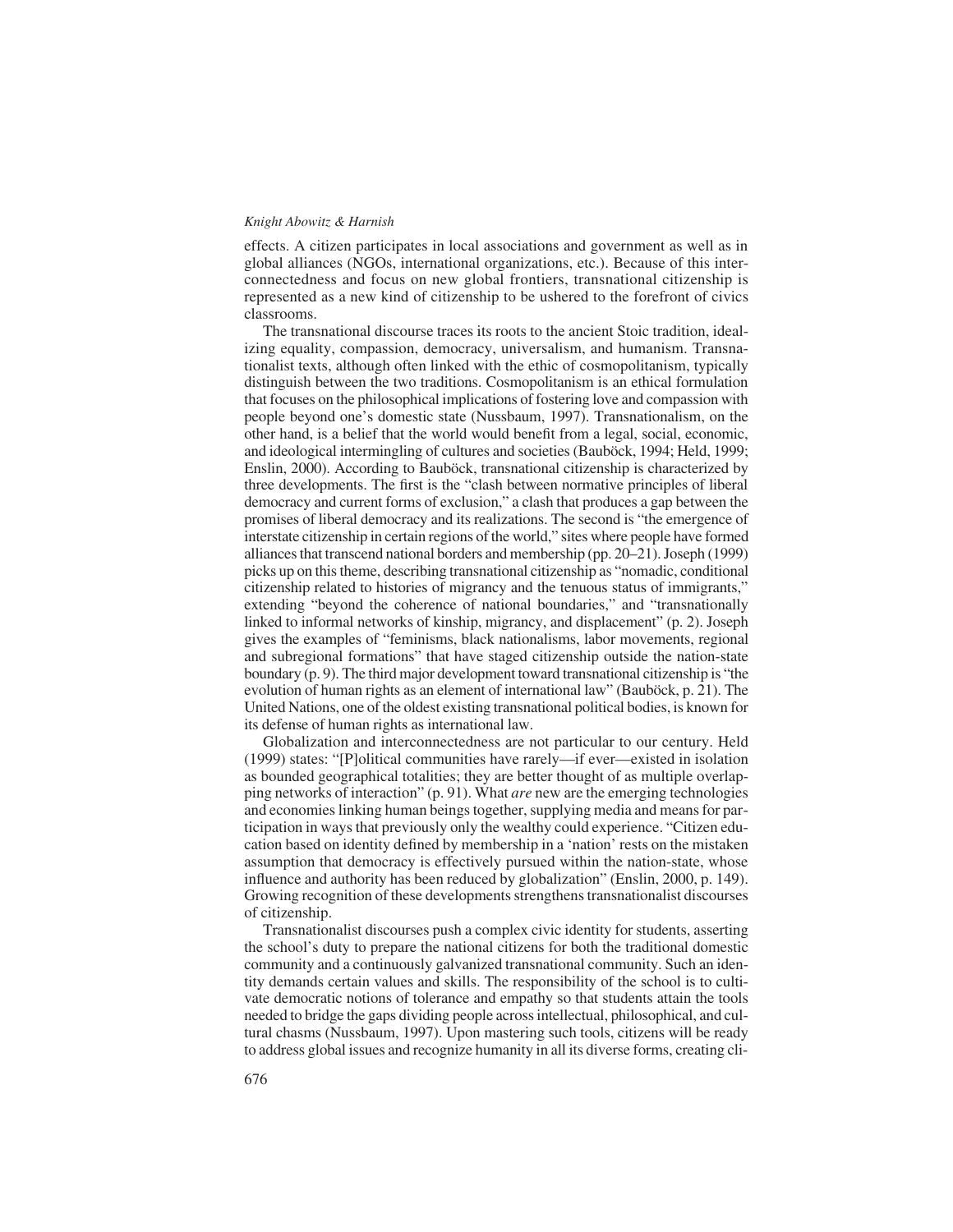mates beneficial to local and international democratic processes (Nussbaum). The curriculum standards of National Council for the Social Studies (1994) are suggestive of this kind of complex civic identity in advocating a standard entitled "Adopting Common and Multiple Perspectives." The council advocates that the social studies emphasize that persons have personal perspectives and also share common perspectives "as members of groups, communities, societies, and nations—that is, as part of a dynamic world community. A well-designed social studies curriculum will help each learner construct a blend of personal, academic, pluralist, and global views of the human condition" (p. 6). In *Down the Street, Around the World: A Starter Kit for Global Awareness*(McLeod & Houlihan, 2003), a curriculum by the American Federation of Teachers, students are taught about a range of issues that connect the United States to the broader international community; as one culminating activity, students are asked to write about their role in the global community.

The emphasis on humanism is one of the ancient pillars of transnationalism. Texts within this discourse often reflect values of empathy, care, compassion, and other humanistic traits as central to one's civic education (Papastephanou, 2002). The rhetoric of transnationalist discourse traditionally has reflected a universalist, humanitarian value system. Terms such as "global," "international," "transnational," "cosmopolitan," and "intercontinental" are often invoked, referencing a boundless or indefinite area to emphasize the larger contexts that citizens share. Because the transnational discourse supports a Kantian universalism of moral truth and human dignity, these texts often promote the homogeneity of the human race—our common needs for good nutrition, safe homes, clean water, work, and health care rather than its heterogeneity of cultural identities (Nussbaum, 1997). This leads to the prevalence of terms such as "collective," "group," "community," and "collaboration." The construct of universal human rights is a primary value as well as rhetorical tool in this discourse.

Yet transnationalism's humanist roots are not simply universalist; they can shift toward more particular forms within and beyond the nation-state. The transnationalist discourse on citizenship typically aims to broaden and make more flexible the membership structures of current political systems while also expanding civic identities toward more global dimensions. This is not necessarily an antinational or antistatist discourse. A transnational conception of citizenship augments the sovereignty of the individuals within the transnational community rather than augmenting a state in hopes that it will bequeath such benefits to its citizens (Held, 1999; Kymlicka, 1999a). Greater power for citizens and less power for states reflects a populist ideal present within some transnationalist texts. This populist dimension of transnationalism has become more pronounced as some critical citizenship discourses, such as reconstructionist and feminist discourses, have intersected with transnationalist citizenship interests and ideas. Social class, race, and gender are categories of identity that cross national borders; transnationalist discourses often are used in strategic ways to further political interests shaped by these and other identity markers.

Transnationalism has a minimal influence on the K–12 public school curriculum, with geography the subject area in which its content is most typically found. On the sample Citizenship Proficiency Test provided on the Ohio State Department of Education website, Questions 1–3 involve a map exercise identifying major rivers and countries on the African continent. However, educating youth about global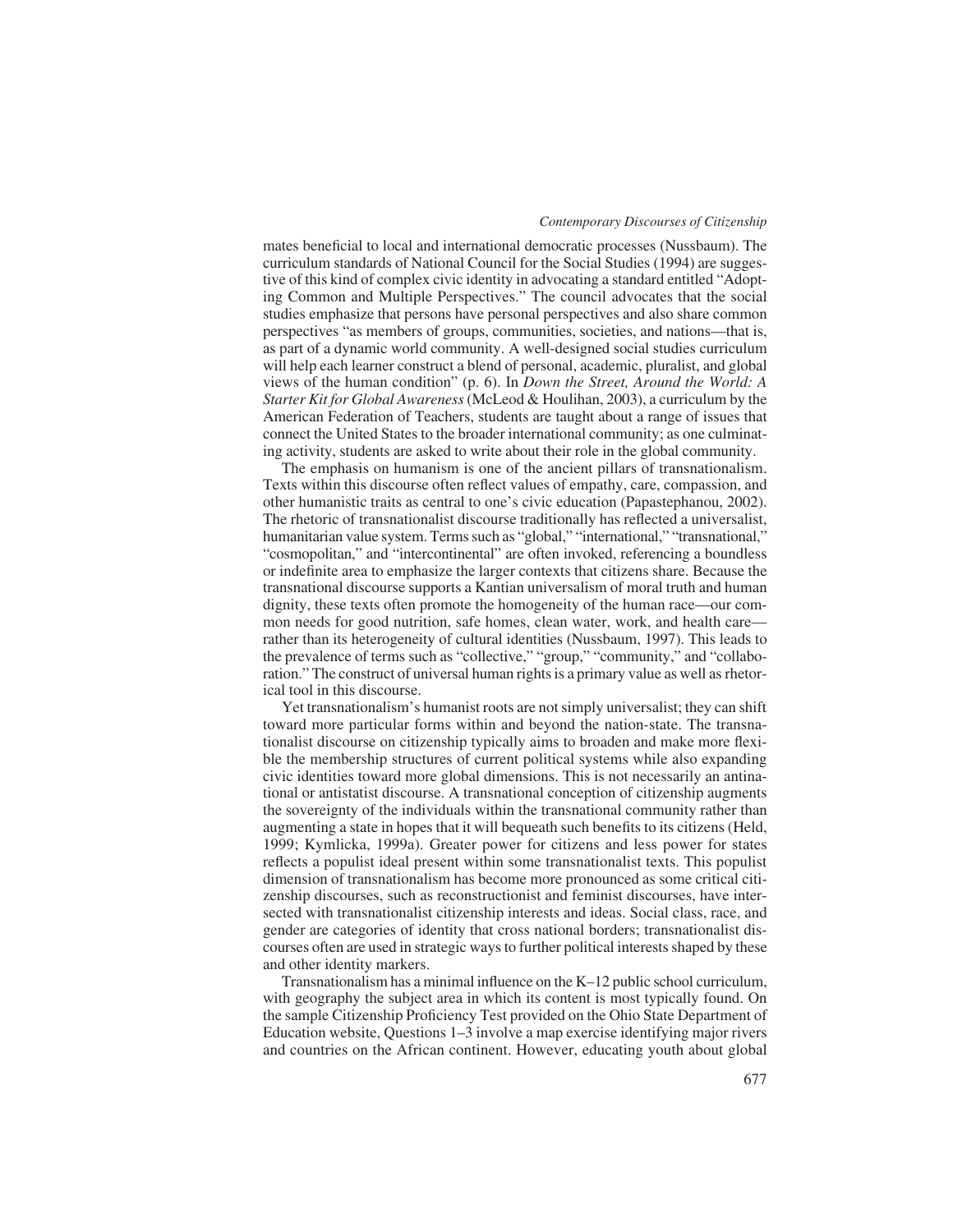geography does not automatically evoke transnational citizenship ideals. The State of New Jersey shows evidence of going a step further in its civics standards, as in the geographic knowledge indicated in the K–4 standard: "Explain how improvements in transportation and communication have resulted in global interdependence" (New Jersey State Department of Education, 1996, chap. 3, p. 36). The inclusion of "global interdependence" as a knowledge indicator more significantly aligns with transnationalist discourse because it weakly suggests a political norm concerning global cooperation on policies, as exemplified in its explicit reference not only to economic interdependence but to interdependence for health and security: The standard explicitly mentions environmental treaties such as the Kyoto Accords (p. 36).

Curricular approaches such as these do not align with the transnational discourse on citizenship simply because their content is global in nature. Transnational curricula move from a region-centered perspective to a global perspective, and students learn about their own country as interdependent rather than self-contained. This form of education goes far beyond the instrumentalist constructions of global interdependence for economic trade that predominates in most curricular texts. Transnationalist citizenship emphasizes compassion for one's country and itsinhabitants while also teaching empathy and compassion for other cultures. Rather than group-centered education, in which studentssimply learn about various cultures and differences among cultures, a transnational education displays the ways in which the inhabitants of different cultures are interdependent with, and similar to, those in one's own country. Transnationalist texts often demonstrate a democratic appreciation for plurality while encouraging a connection to another nation's people based on the universal humanity connecting all people. Hill (2002) defines international education as the acquisition of knowledge about "social justice and equity; interdependence; sustainable development; cultural diversity; peace and conflict; population concerns; languages" (p. 26). Attitudes to be developed include "commitment" to social justice and equity on a world scale; empathy for feelings, needs and lives of others in different countries; respect for cultural diversity within and without one's geographical location; a belief that people can make a difference; a concern for environment on a global scale" (p. 27). Another parallel vision of transnational citizenship in education is the International Baccalaureate Organizations. Since 1968, this group has developed strategies and criteria for imparting a global understanding of the world to students. Three key components of the IB curriculum are focusing on developing citizens of the world (through language and culture), fostering recognition of universal human values (as outlined by the UNESCO Declaration of 1996), and ensuring that content addresses international as well as local and national issues (Drennen, 2002).

Many organizations rethought, reorganized, or reaffirmed their goals and causes after 9/11 in ways that emphasized aspects of the transnationalist citizenship discourse. A number of mainstream education journals published special issues after 9/11 devoted to what one author called a "world-centered" curriculum and education (Dunn, 2002). In a special issue of *Educational Leadership,* Dunn advocated a new world history curriculum to replace "comparison of different cultures with questions that lead students to understand the complex, large-scale changes that have shaped our world" (2002, p. 11). Dunn's article is illustrated with an image of a young boy holding a large, transparent globe. This image symbolizes a reawak-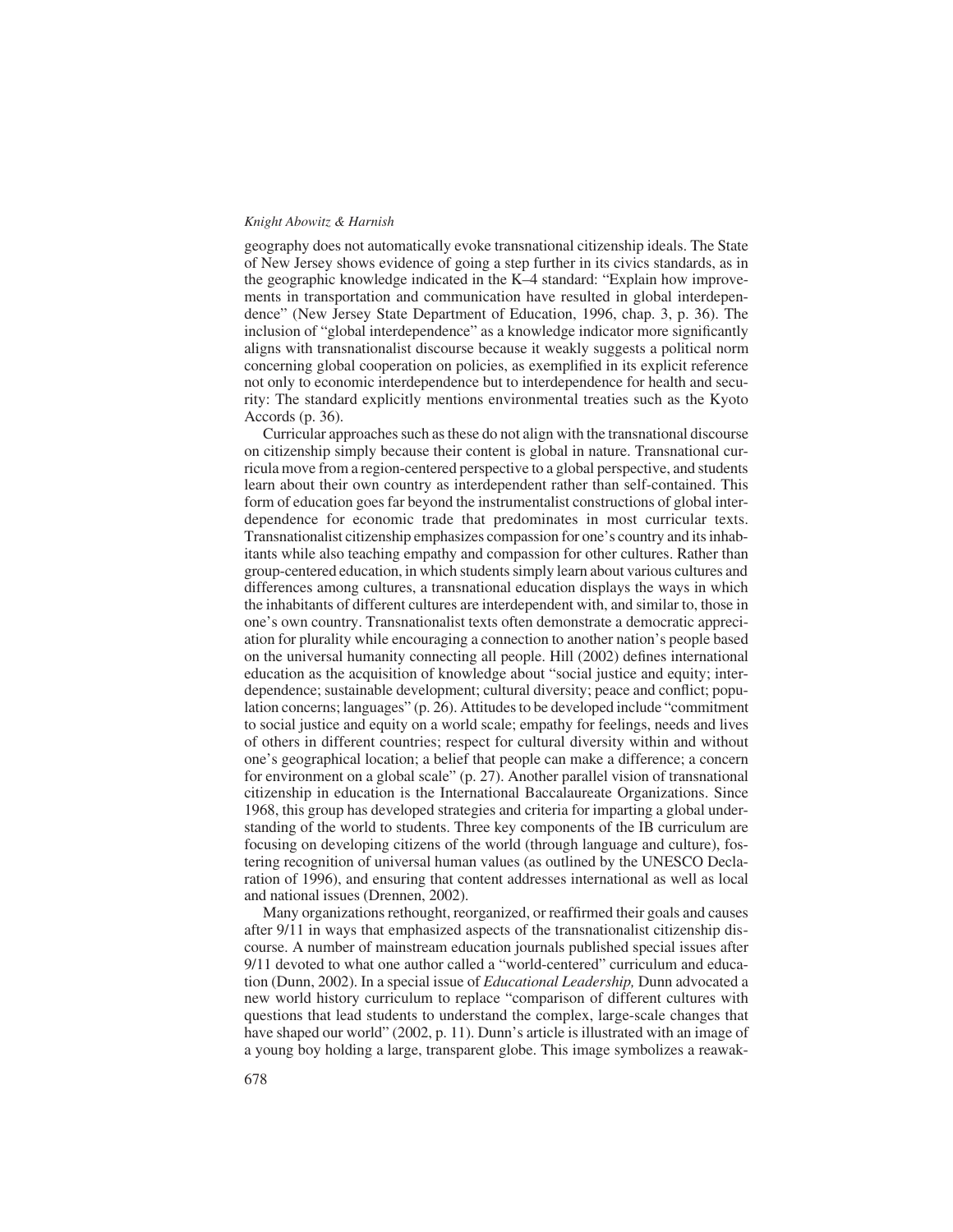ening to the vitality and importance of transnational citizenship, even as U.S. lawmakers have urged a more nationalistic and parochial focus for schools after the 9/11 terrorist attacks.

Transnationalist citizenship discourses are exceedingly flexible. In the same ways that they can be used for more critical and populist forms of citizenship, they can alternatively be assimilated within neoliberal goals of expanded markets and consumerism. In this process the political and ethical ideals of transnationalism become subsumed by the logic of the global marketplace. In a case study of a Vancouver suburb's conflict between Anglo-Canadian residents and Chinese Canadians who were recent immigrants from Hong Kong, Mitchell (2001) observed that the Chinese Canadians formed a strong alliance for traditional schooling (with a focus on morality, authority, and efficiency) in opposition to local Anglo-Canadians, who were in favor of more individualized, creative approaches. Part of the lure of traditional schooling for these Chinese Canadians was the belief that it represented the best preparation for life in the workplace. Mitchell argued that transnational educational narratives will bring greater power to economic or neoliberal discourses of citizenship and new scrutiny to Western political liberal citizenship and forms of education in the nation-state. "For many immigrant Chinese-Canadians, the preparation of individuals to become high achievers in a global workplace is more practical and more attainable than their constitution as citizens of a particular nation-state" (p. 69). Moreover, the Asian identity of the immigrants interceded in the construction of their national Canadian identity: "Precisely because of their Asian 'otherness,' . . . the Chinese residents represent the constitutive outside of the nation; they can never participate fully or unproblematically as democratic citizens of the nation because they are always already located outside of it." Political identities still subject to exclusion in nation-states can increasingly construct political and economic allegiances across national borders. Transnational citizenship thus presses on questions of traditional notions of civic membership and identity.

### **Conclusions**

Our review of citizenship education texts reveals the conceptual conflicts under way, heightened and dramatized by the events of 9/11 and the current War on Terror. Questions of our allegiance to nation-state have not been so pressing for generations; yet alliances and allegiances to individuals, families, cultural groups, and political networks across the globe have never been so powerful, so immediately tangible as technology now allows them to be. In our world, in the United States in particular, civic meanings are both exceptionally weighty and exceptionally plastic—shifting and changing as our technologies, political terrains, and economies fluctuate. This review has drawn a map of those civic meanings to make so-called "common-sense" notions of citizenship visible, so that we might better address these and many other dilemmas of contemporary civic life. "Institutions and social context . . . play an important determining role in the development, maintenance, and circulation of discourses" (Mills, 1997, p. 11). As powerful socializing institutions, schools reproduce civic republican and liberal discourses of citizenship; together, these construct the language, values, and norms of civic life in the United States today. These discourses are not necessarily the product of reflective thinking about best practices or about what sort of democratic life we might want to have,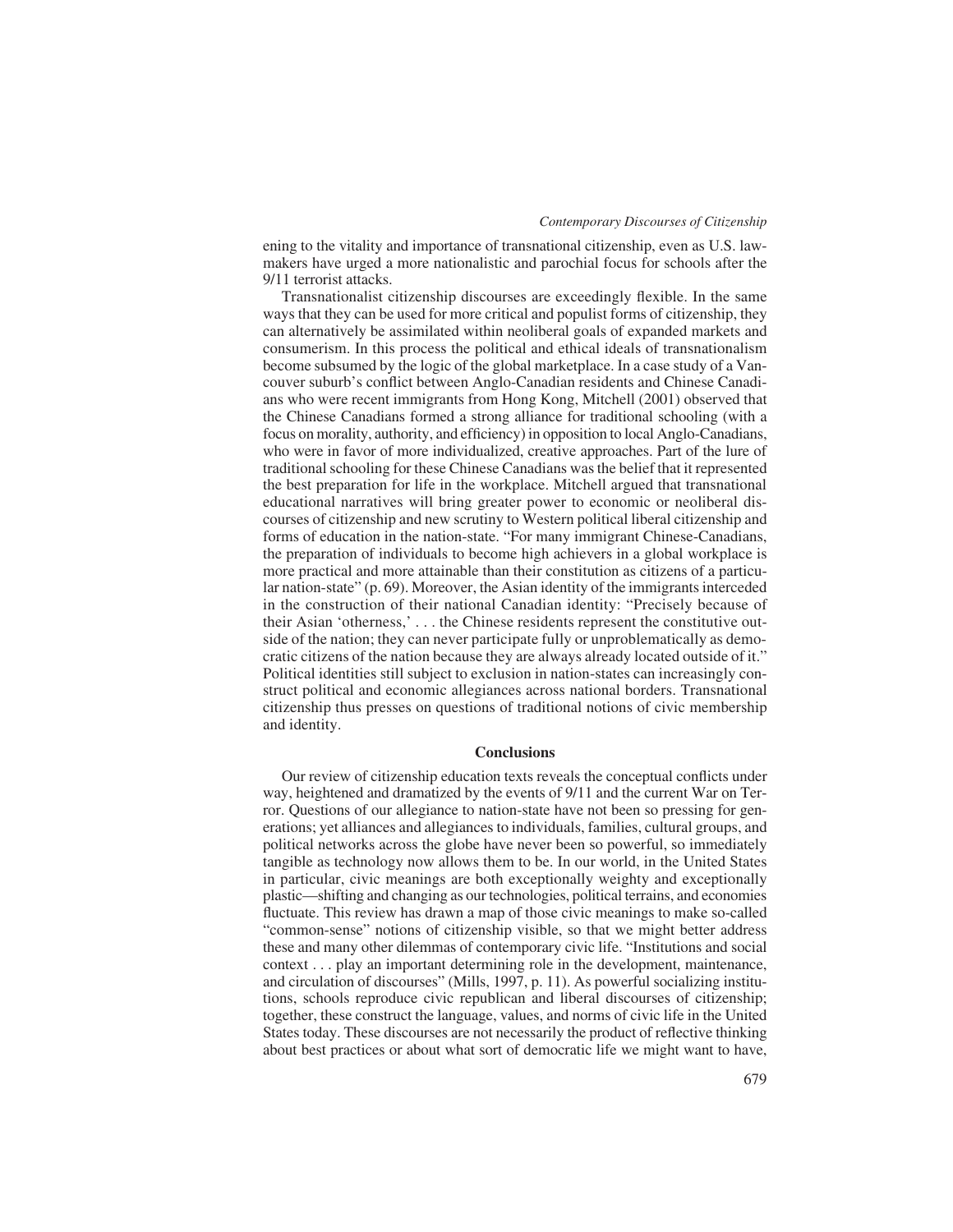but are often dominant because of their power to shape the language we use and the values we express when we perform and teach citizenship.

Yet we also see evidence of critiques and shifts at play in the work of the critical discourses and, particularly after 9/11, the renewal of transnationalist traditions of old. These old and new constructions of citizenship pose important challenges to educators and teacher educators of the next centuries. While the feminist, cultural, reconstructionist, queer, and transnationalist discourses are having some effects on citizenship education as it is practiced in public schools, the effects of these discourses is sporadic and shallow in the educational texts that we examined. The criticisms of the civic republican and liberal views of citizenship are still largely at the theoretical level. Citizenship as practiced in schools is predominantly taught as civic republican literacy (factual consumption of American history, geography, and government), combined with varying degrees of patriotic identity and the liberal virtue of tolerance for difference.

The emergence of a strong array of diverse critical discourses of citizenship challenges traditional definitions of membership and pushes against traditional boundaries of agency, identity, and membership. Agency is the idea that individuals and groups act—that citizenship is something that happens when people are engaged in activity for, with, on behalf of, or even against others. The goodness of agency seems to be a key assumption in all understandings of citizenship reviewed here, but feminist, queer, cultural, and transnational discourses question traditional notions of civic agency. Where do citizens do their work? In the home, in "public," or in national or global settings? In what ways do citizens act? Do they engage in discourse or ironic performance, empathetic dialogue or storytelling, conflict or peacemaking? Do they engage in their discourse through traditional public forums or through worldwide electronic transmissions? What cultural or sexual identities have been permitted to be, or prevented from being, full participants in civil society and political life?

The question of civic identity has been brought into clearer view by many of the critical discourses reviewed here, challenging us to look at the histories of who has been welcomed into the civic realm and who has not. In light of these histories, critical citizenship discourses challenge the very constructions of some of our most cherished political identities. Reconstructionists offer a view of statesponsored schooling that teaches students to critique the state. Cultural citizenship discourses offer a particularly impressive critique of the way citizenship has been largely a Eurocentric, assimilationist identity and thus a losing proposition for non-Whites throughout the United States and other nations. Feminist constructions of citizenship urge us to rethink the whole civic project, attempting to remake an essentially male realm into one that is hospitable to the diverse interests of women.

Membership—or the idea that a citizen derives her rights and obligations from the social contract of the nation-state—is an idea central to most notions of citizenship. Enlightenment-inspired, dominant notions of citizenship typically define boundaries of membership at the national borders, having moved away from traditional forms of membership based in tribal or ethnic kinship. Bounded membership isstill the most prevalent way that we teach and understand citizenship. Civic republican discourses make much of the meanings of these borders; liberal discourses see the borders more pragmatically and less zealously butstill provide traditional under-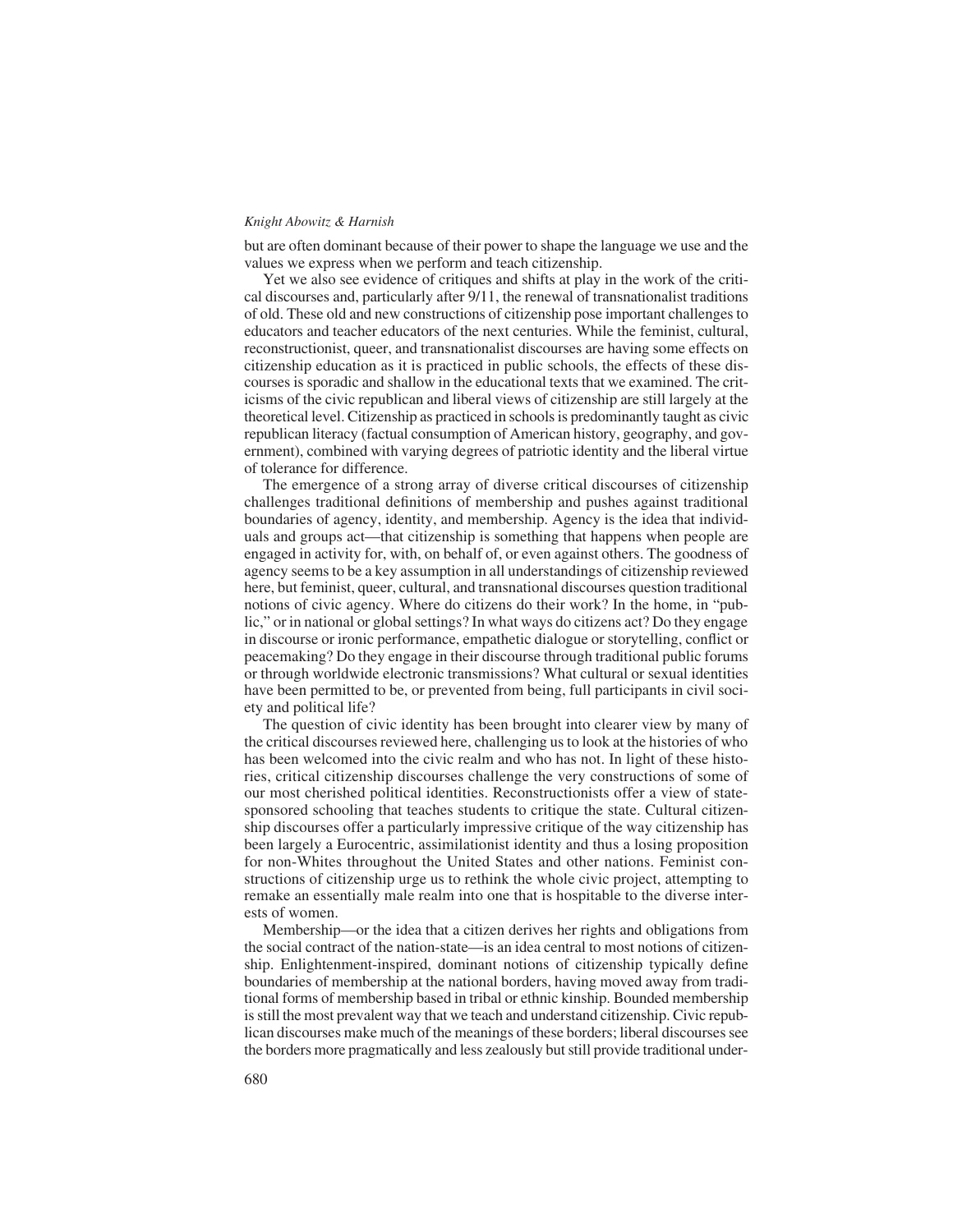standings of citizenship in terms of membership in a nation-state. Discourses that challenge the dominant conventions of citizenship are energetically pushing on these borders, terming them socially constructed, artificial, and, worse, misleading in terms of how the borders lead us to envision, categorize, and engage in problem solving both with and against other nations and peoples. Feminist discourses of citizenship challenge us to see the rights of women not merely as a national issue but as a global issue; transnationalist discourses of citizenship argue for the interdependence of nations, both in the sense of shared global resources and in the sense of shared human identity. Culturalists and reconstructionists remind us that citizenship, even as a national category, is far from inclusive; vast earnings gaps effectively create a "dual citizenship" in the contemporary United States, as in many other countries, because poorer members of the society command less power and respect, and hence less entitlement to full participation and a full voice in society (Torres, 1998, p. 135).

The ancient Athenian Diogenes Laertius famously stated, "I am a citizen of the world." Cosmopolitan discourse positions citizens as belonging to a larger, more inclusive group than a nation-state. Diogenes was known for traveling throughout the world and for his famous, nomadic search for "an honest man." The stories of Diogenes searching over great distances and many lands told of his interactions with many different peoples. In our own time, such interactions over shared political, economic, and human rights issues are more commonplace, thanks to the fact that people and nations are linked politically, economically, and electronically. At the November 1999 protests of the World Trade Organization meeting in Seattle, Washington, perhaps a hundred thousand people came from around the world to address global trade issues through protest. Coalitions based on environmental issues, women's rights, fair trade issues, anarchist politics, democratic governance, and animal rights, among others, formulated plans for their protest on the Internet and cell phones; conceptions of both the political issues and the strategies were driven not by nation-state membership but by alliances formed by other means and through many other forms of solidarity. Transnational discourses, intersecting with critical discourses across a wide array of ideological perspectives, will continue to enrich and enliven the work of, and debates about, citizenship. It is important, therefore, to ask why the conceptions of citizenship that currently are communicated in schools reflect little of the theoretical and practical insights that these discourses bring to meanings of citizenship. Citizenship education that engaged the debates, questions, and multiple discourses associated with civic and political life would prove to be far more enlightening, engaging, and inspiring forstudentsthan the current civics curriculum—with its vision of a more cleansed, idealized, narrow, and fairy-tale-like citizenship than actually exists. Many of our students are no doubt aware of this gap between school-constructed citizenship and citizenship as actually practiced; this awareness feeds the apathy and cynicism that we may be producing in our citizenship education in schools.

### **Notes**

1 Feminist theorists of citizenship, discussed later in this article, will point out that in many modern democracies, political citizenship for more than half the population was not fully granted until well into the 20th century. For a critique of Marshall's theory of citizenship development, see Walby (1994).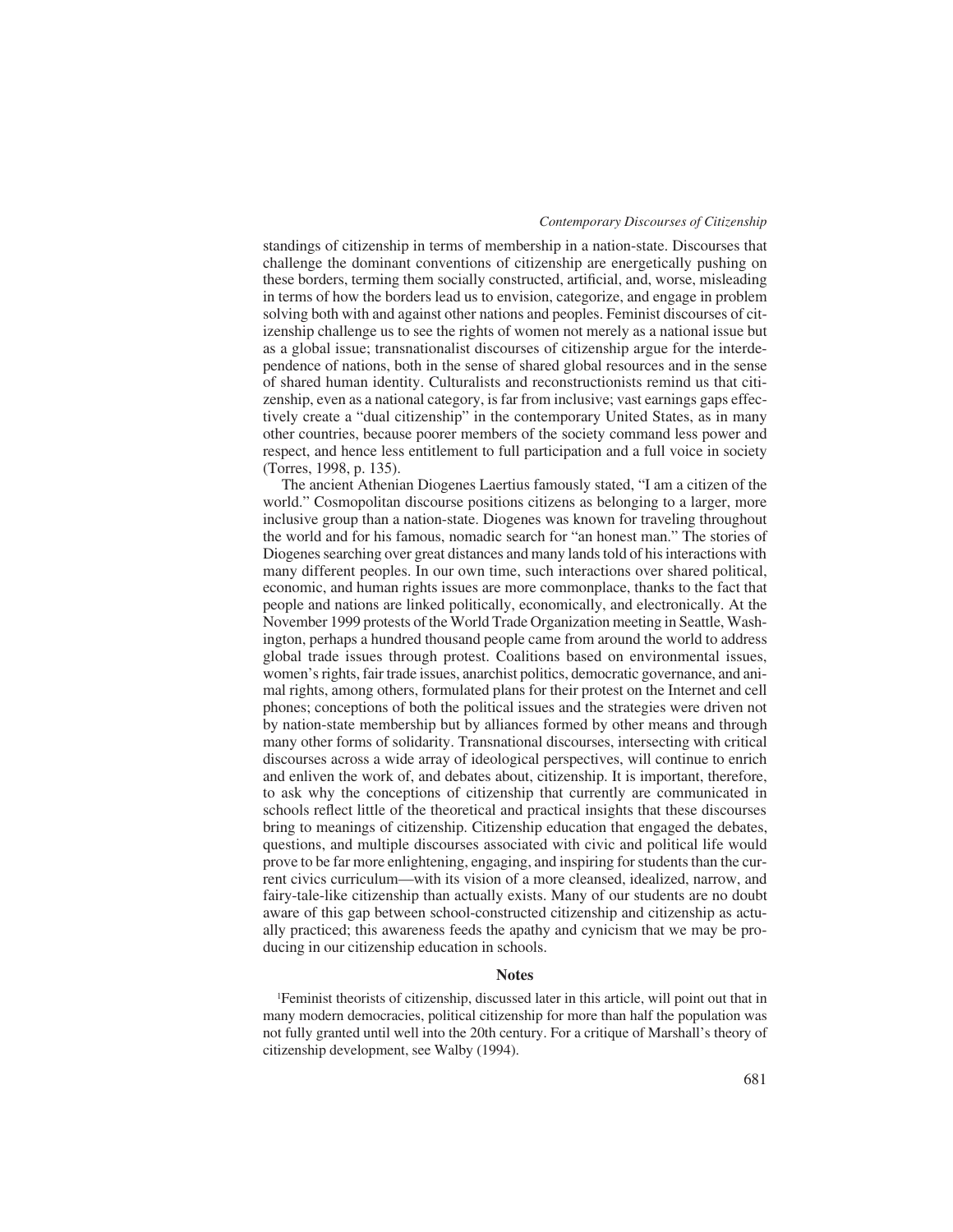2 See, for example, Bosniak (2001, p. 240, note 8). Kathleen Cotton's "Educating for Citizenship" is a review of articles on U.S. citizenship education, mostly from the discipline of social studies education, spanning the 1980s and early 1990s. Cotton finds much agreement in this period; we see much more diversity and difference in the articles that we reviewed, especially after the events of 9/11. David Scott and Helen Lawson, in "Citizenship Education: Models and Discourses" (2001), present a very interesting review of the literature in the form of seven continua that describe the range of citizenship ideals that shape the diversity of practices and approaches in the field. This review does not take a Foucaultian discursive approach and lacks any specificity in terms of distinct texts, curricula, or organizations that are currently shaping citizenship discourses.

<sup>3</sup>For example, the civic republican, liberal, and cosmopolitan discourses obviously reflect philosophical categories that span many centuries, and these terms are regularly used in the philosophical literature on citizenship. The feminist discourses of citizenship are also typically "named" as such in philosophical and social studies literature. Similarly, "cultural citizenship" is a term used in the literature, and "queer theory" and "queer citizenship" have been explicitly discussed by theorists.

<sup>4</sup>It is important to note that each individual discourse is multivocal, or speaking in many different voices and evolving over time, with a range of common values, habits, and ideologies encompassed within it at any given time (Quantz & Knight Abowitz, 2002).

5 One of the points of agreement among many civic republicans is on the sociological thesis that America of the late 20th and early 21st centuries is more divided and has less consensus on moral and political values than the America of the early 20th century, as reflected in Robert Putnam's famous "Bowling Alone" article (1995) and subsequent writings. The diminished social networks of American civil society, as seen in declining rates of participation in bowling leagues, parent–teacher associations, and other neighborhood, local, and religious organizations, erode what Putnam (2001) and others have called "social capital."

6 Jürgen Habermas (1994) documents the history of the word *nation,* tracing its roots in Roman times to Natio, the goddess of birth and origin. Until the middle of the 18th century, and later in many cases, *nations* were communities of people linked by heredity. "Hereditary nationality gave way to an acquired nationalism" after the French Revolution, and that form of nationalism "was able to foster people's identification with a role which demanded a high degree of personal commitment" (p. 23). This history makes a clear connection between the idea of nationhood and the civic republican discourse of citizenship.

 $7$ For a review of the citizenship education debates in the post–9/11 period, see Casey (2003).

<sup>8</sup>Labaree describes this neoliberal influence as education for social mobility and identifies it as the prominent reason that most contemporary Americans value schooling (1997). This consumer-based approach to education has "led to the reconceptualization of education as a purely private good," Labaree notes (p. 73).

9 The recent rise of neoliberal discourse in educational policy and governance is well documented by researchers analyzing the wave of school–business partnerships, privatization, commercialization, and choice initiatives that have been prominent in recent decades of school reform (Spring, 1998; Boyles, 1998; Molnar, 1996).

<sup>10</sup> Penny Enslin, Shirley Pendlebury, and Mary Tjiattas (2001) provide a nice summary of the range of views among liberals on this point. These authors characterize William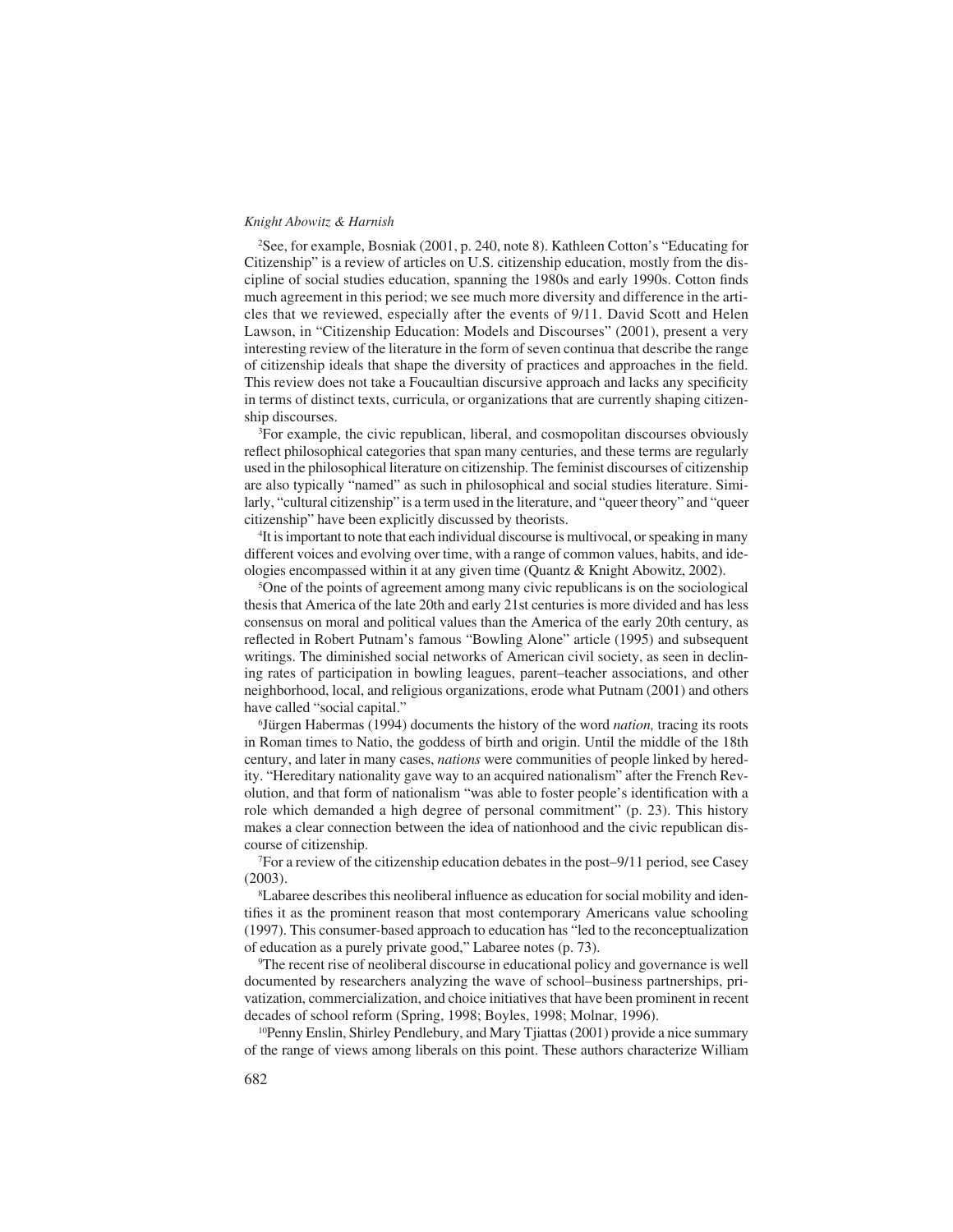Galston (1995) as a "minimalist" liberal whose vision of the state's authority to educate citizens would not include critically examining the ideological perspectives of one'sfamily. Amy Gutmann (1995) is characterized by Enslin et al. as a "maximalist," someone who makes strong claims regarding the necessity of individuality and autonomy as central values of the liberal citizen—even if such an identity would not be friendly to all ways of life. The maximalist vision will conflict with the belief systems of some families and their authority to reproduce their values and identities in their children.

11 Although our public life consists of a variety of cultural groups and practices, liberals acknowledge an assimilative effect of citizenship—not only in language (there is only one official language, and bilingual education is now widely outlawed) but in other aspects of identity and values. This critique of liberalism fosters the more recent citizenship discourse of cultural citizenship, discussed later in this article.

<sup>12</sup>The mainstream political theory journals and publishing houses publish almost nothing that fits into this discourse. For this part of the study, we deviated from our methodology somewhat and explored the limited literature on citizenship from the field of cultural studies.

### **References**

- Alavi, K. (2001). At risk of prejudice: Teaching tolerance about Muslim Americans. *Social Education, 65*(6), 334–348.
- Angell, A. V. (1991). Democratic climates in elementary classrooms: A review of theory and research. *Theory and Research in Social Education, 19*(3), 241–266.
- Arnot, M. (1997). Gendered citizenry: New feminist perspectives on education and citizenship. *British Educational Research Journal, 23*(3), 275–295.
- Arnot, M., Araújo, H., Deliyanni-Kouimtzis, K., Ivinson, G., & Tomé, A. (2000). "The good citizen": Cultural understandings of citizenship and gender amongst a new generation of teachers. In M. Leicester, C. Modgil, & S. Modgil (Eds.), *Politics, education and citizenship* (pp. 217–231). New York: Falmer Press.
- Assiter, A. (1999). Citizenship revisited. In N. Yuval-Davis & P. Werbner (Eds.), *Women, citizenship and difference* (pp. 217–231). New York: Zed Books.
- Ayers, W., Hunt, J. A., & Quinn, T. (1998). *Teaching for social justice.* New York: New Press.
- Banks, J. A. (1990). Citizenship education for a pluralistic democratic society. *The Social Studies, 81*(5), 210–214.
- Banks, J. A. (2001). Citizenship education and diversity: Implications for teacher education. *Journal of Teacher Education, 52*(1), 5–16.
- Barber, B. R. (1999). Clansmen, consumers, and citizens: Three takes on civil society. In R. K. Fullinwider (Ed.), *Civil society, democracy, and civic renewal* (pp. 9–30). Lanham, MD: Rowman & Littlefield.
- Bauböck, R. (1994). *Transnational citizenship: Membership and rightsin international migration.* Brookfield, VT: Edward Elgar.
- Benhabib, S. (1992). *Situating the self: Gender, community and postmodernism in contemporary ethics.* New York: Routledge.
- Berlant, L. (1997). *The queen of America goes to Washington City: Essays on sex and citizenship.* Durham, NC: Duke University Press.
- Bern, W. (2002). Mystic chords of memory: Cultivating America's unique form of patriotism. *American Educator, 26*(1). Retrieved May 23, 2003, from *http://www.aft.org/ american\_educator/spring2002/mystic.html*
- Bosniak, L. (2001). Denationalizing citizenship. In T. A. Aleinikoff & D. Klusmeyer (Eds)., *Citizenship today: Global perspectives and practices* (pp. 237–252). Washington, DC: Carnegie Endowment for International Peace.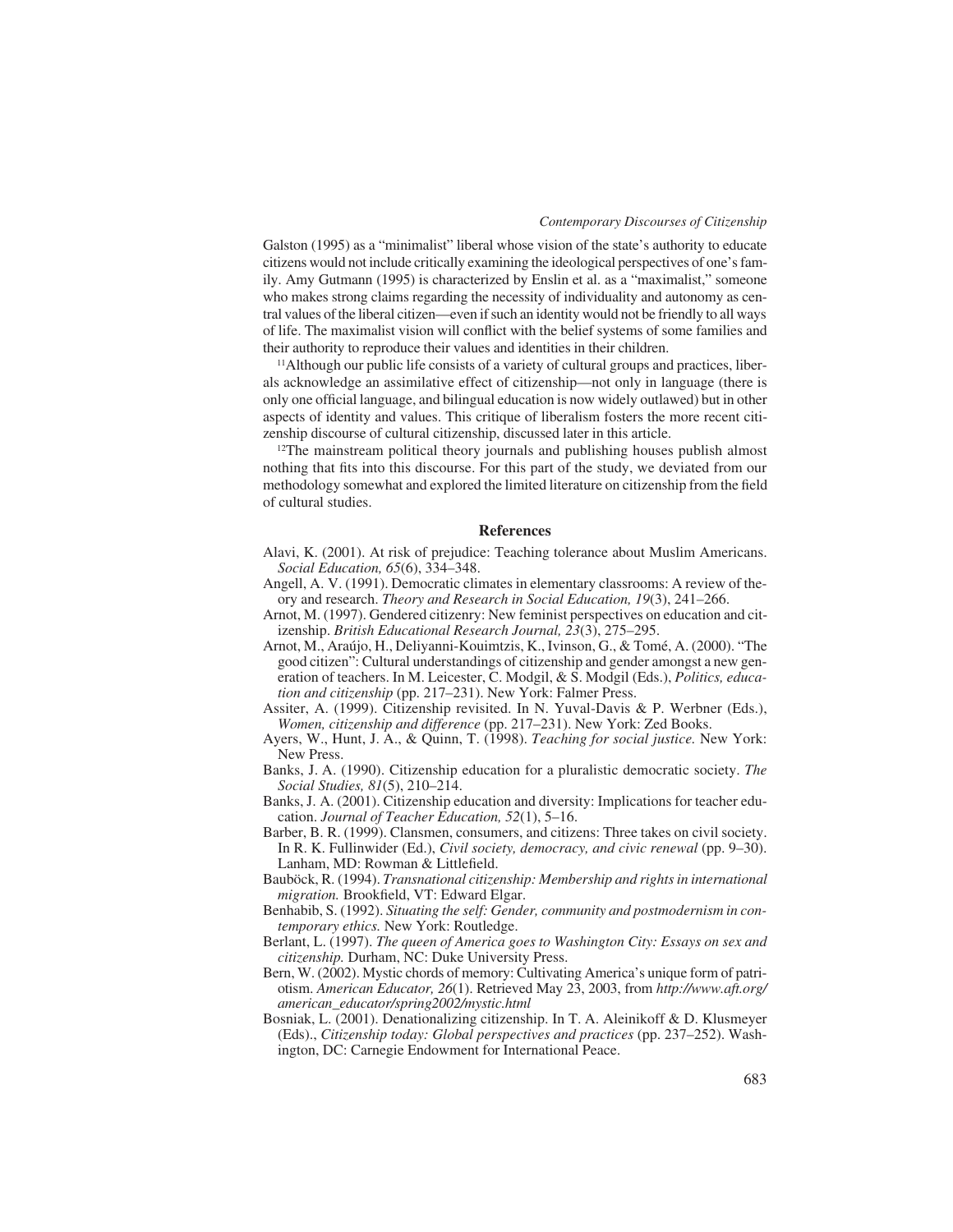- Boyer, E. L. (1990). Civic education for responsible citizens. *Educational Leadership, 48*(3), 4–7.
- Boyles, D. (1998). *American education and corporations: The free market goes to school.* New York: Garland.
- Boyte, H. C. (1994). Review of *Civitas: A Framework for Civic Education. Teachers College Record, 95,* 414–418.
- Boyte, H. C., & Kari, N. N. (1996). *Building America: The democratic promise of public work.* Philadelphia: Temple University Press.
- Butts, R. F. (1988). The moral imperative for American schools: ". . . Inflame the civic temper. . . ." *American Journal of Education, 96*(2), 162–194.
- California State Board of Education. (1998). *History–social science content standards for California public schools.* Sacramento: California State Department of Education.
- Callan, E. (1997). *Creating citizens: Political education and liberal democracy.* New York: Clarendon Press.
- Carnegie Corporation of New York & CIRCLE: The Center for Information and Research on Civic Learning and Engagement. (2003). *The civic mission of schools.* New York: Authors.
- Casey, L. (2003). Teaching the lessons of 9/11. *Dissent, 50*(1), 50–57.
- Center for Democracy and Citizenship. (2002). *Public achievement.* Minneapolis, MN: Humphrey Institute of Public Affairs. Retrieved October 2002 from*http://www. publicachievement.org/*
- Cheney, L. (2002). Protecting our preciousliberty. In *September 11: What our children need to know* (pp. 17–18). Washington, DC: Thomas B. Fordham Foundation. Retrieved November 19, 2002, from *http://www.edexcellence.net/foundation/ publication/publication.cfm?id*=*65*#*745*
- Cherryholmes, C. (1988). *Power and criticism: Poststructural investigations in education.* New York: Teachers College Press.
- Cohen, J. (1996). Procedure and substance in deliberative democracy. In S. Benhabib (Ed.), *Democracy and difference: Contesting the boundaries of the political* (pp. 95–119). Princeton, NJ: Princeton University Press.
- Connor, M. A. (2002). Straight talk with kids about war. *Rethinking Schools Online.* Retrieved August 20, 2003, from *http://www.rethinkingschools.org/war/readings/ kids174.shtml*
- Corporation for National and Community Service. (2003). *National Service Resource Center.* Washington, DC: Author. Retrieved November 2, 2003, from *http://www. nationalservice.org/Default.asp*
- Cotton, K. (2001). *Educating for citizenship* (Northwest Regional Education Research Laboratory, School Improvement Research Series, Close-Up #19). Portland, OR: Northwest Regional Education Research Laboratory. Retrieved July 8, 2004, from *http://www.nwrel.org/scpd/sirs/10/c019.html* (latest update 8/31/01)
- Counts, G. S. (2003). Dare the school build a new social order? In K. Rousmaniere & K. Knight Abowitz (Eds.), *Readings in sociocultural foundations of education* (pp. 103–105). Columbus, OH: McGraw-Hill. (Original work published 1932)
- Damon, W. (2001). To not fade away: Restoring civil identity among the young. In D. Ravitch & J. P. Viteritti (Eds.), *Making good citizens: Education and civil society* (pp. 122–140). New Haven, CT: Yale University Press.
- Dillabough,J.-A., & Arnot, M. (2000). Feminist political frameworks: New approaches to the study of gender, citizenship and education. In M. Arnot & J.-A. Dillabough (Eds.), *Challenging democracy: International perspectives on gender, education, and citizenship* (pp. 21–40). New York: Routledge/Falmer.
- Douglas Franzosa, S. (1988). Schooling women in citizenship. *Theory Into Practice, 27,* 275–281.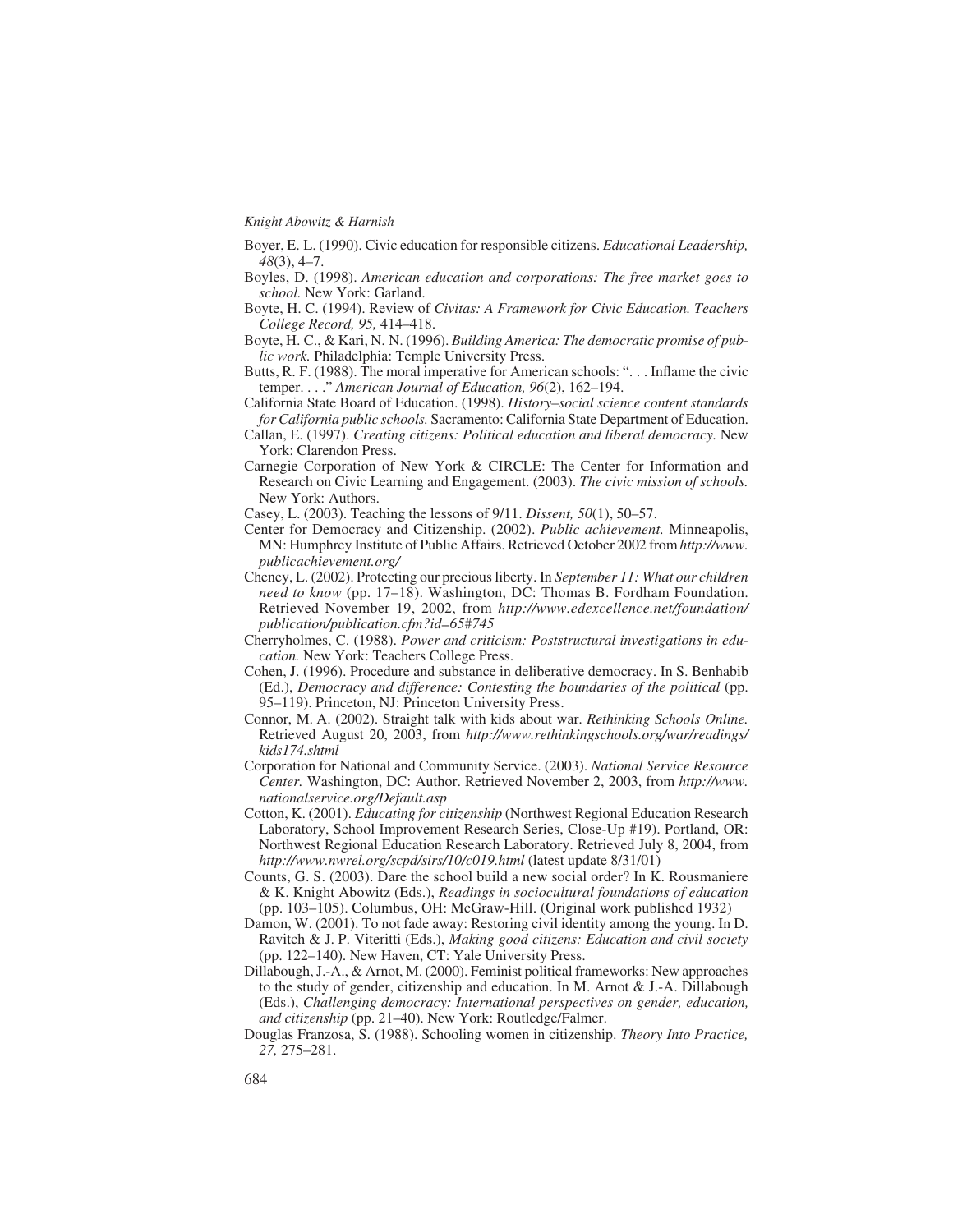- Drennen, H. (2002). Criteria for curriculum continuity in international education. In M. Hayden, J. Thompson, & G. Walker (Eds.), *International education in practice: Dimensions for national and international schools* (pp. 55–65). Sterling, VA: Stylus Publishing.
- Dryzek, J. S. (1996). *Democracy in capitalist times: Ideals, limits, struggles*. New York: Oxford University Press.
- Dunn, R. E. (2002). Growing good citizens with a world-centered curriculum. *Educational Leadership, 60*(4), 10–13.
- Elshtain, J. B. (1981). *Public man, private woman: Women in social and political thought.* Princeton, NJ: Princeton University Press.
- Elshtain, J. B. (1999). A call to civil society. *Society, 36*(5), 11–19.
- Enslin, P. (2000). Education and democratic citizenship: In defence of cosmopolitanism. In M. Leicester, C. Modgil, & S. Modgil (Eds.), *Politics, education and citizenship* (pp. 149–150). New York: Falmer Press.
- Enslin, P., Pendlebury, S., & Tjiattas, M. (2001). Deliberative democracy, diversity and the challenges of citizenship education. *Journal of Philosophy of Education, 35*(1), 115–130.
- Etzioni, A. (1993). *The spirit of community: Rights, responsibilities, and the communitarian agenda.* New York: Crown Publishing.
- Feinberg, W. (1998). *Common schools/uncommon identities: National unity and cultural difference.* New Haven, CT: Yale University Press.
- Finn, C. E., Jr. (2001, October 4). Patriotism revisited. *The Education Gadfly: A Weekly Bulletin of News and Analysis From the Thomas B. Fordham Foundation, 1*(20). Retrieved November 19, 2002, from *http://www.edexcellence.net/institute/gadfly/ issue.cfm?id*=*88&edition*=#*1316*
- Finn, C. E., Jr. (2002). Introduction. In *September 11: What our children need to know* (pp. 4–11). Washington, DC: Thomas B. Fordham Foundation. Retrieved November 19, 2002, from *http://www.edexcellence.net/Sept11/September11.html*#*Civics*
- Flores, W. V., & Benmajor, R. (1997). Introduction: Constructing cultural citizenship. In W. V. Flores & R. Benmajor (Eds.), *Latino cultural citizenship: Claiming identity, space and rights* (pp. 1–26). Boston: Beacon Press.
- Foner, E. (2003). Race and citizenship. *Socialism and Democracy Online, 34.*Retrieved November 27, 2003, from *http://www.sdonline.org/33/eric\_foner.html*
- Foucault, M. (1972). *Archeology of knowledge.* New York: Harper Colophon Books.
- Galston, W. A. (1991). *Liberal purposes; Goods, virtues and duties in the liberal state.* Cambridge, UK: Cambridge University Press.
- Galston, W. A. (1995). Two concepts of liberalism. *Ethics, 105,* 516–534.
- Galston, W. A. (2000). Civic society and the "art of association." *Journal of Democracy, 11*(1), 64.
- Galston, W. A. (2003). *Civic knowledge, civic education, and civic engagement: A summary of recent research.* Syracuse, NY: Campbell Public Affairs Institute, Maxwell School of Syracuse University. Retrieved June 3, 2003, from *http://www.maxwell. syr.edu/campbell/Civic\_Virtue/CivicVirtue.htm*
- Giarelli, J. M., & Giarelli, E. (1996). Educating for public and private life: Beyond the false dilemma. In J. N. Burstyn (Ed.), *Educating tomorrow's valuable citizen* (pp. 11–37). Albany: State University of New York Press.
- Gilbert, R. (1992). Citizenship, education and postmodernity. *British Journal of Sociology of Education, 13*(1), 51–68.
- Giroux, H. A. (1991). Beyond the ethics of flag waving: Schooling and citizenship for a critical democracy. *Clearing House, 64*(5), 305–309.
- Giroux, H. A. (1999). *The mouse that roared: Disney and the end of innocence*. Lanham, MD: Rowman & Littlefield.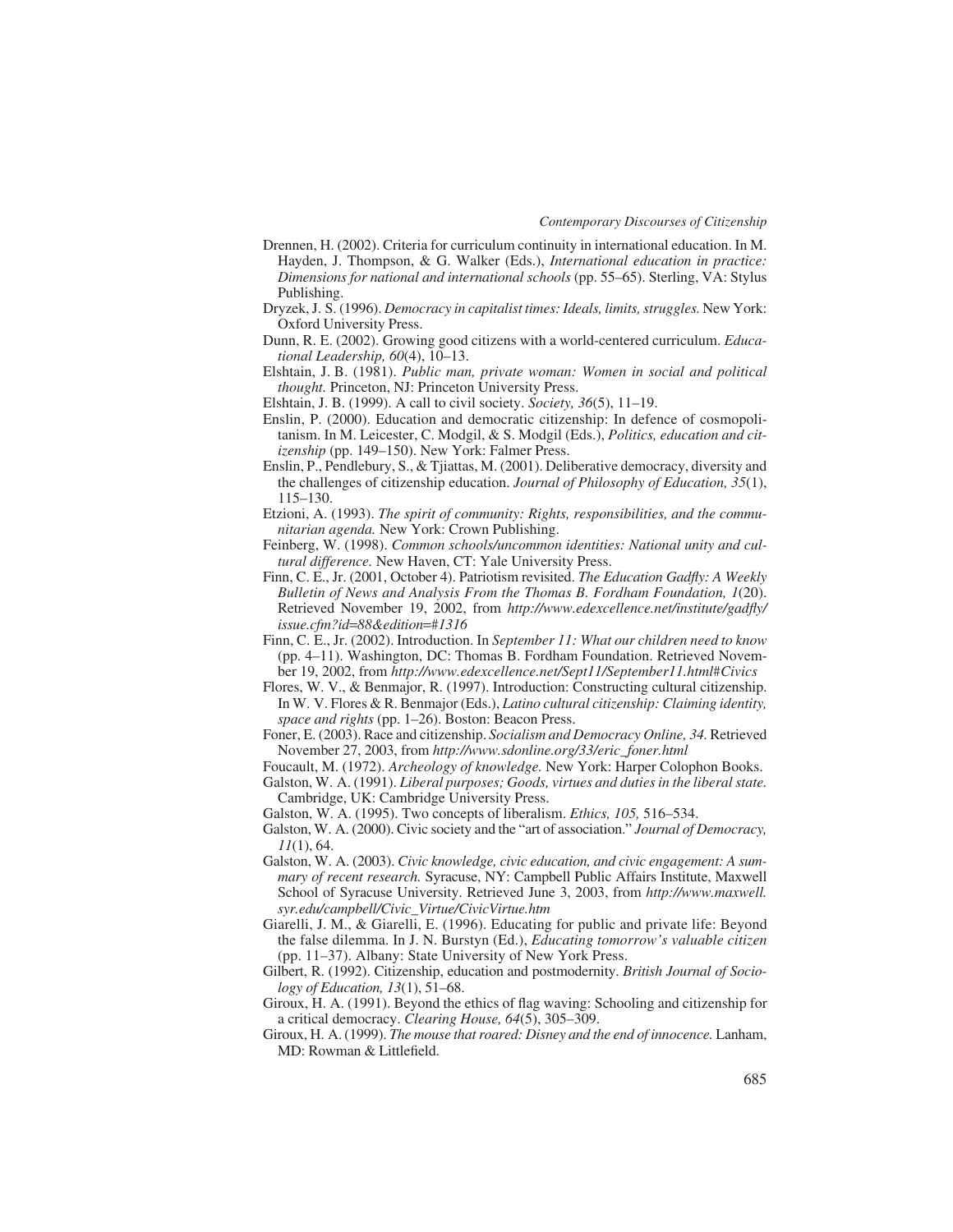- Giroux, H. A.(2003). *The abandoned generation: Democracy beyond the culture of fear.* New York: Palgrave Macmillan.
- Glazer, N. (2001). Some problems in acknowledging diversity. In D. Ravitch & J. P. Viteritti (Eds.), *Making good citizens: Education and civil society* (pp. 168–186). New Haven, CT: Yale University Press.
- Gutmann, A. (1987). *Democratic education.* Princeton, NJ: Princeton University Press. Gutmann, A. (1995). Civic education and social diversity. *Ethics, 105,* 557–579.
- Gutmann, A. (2000). Why should schools care about civic education? In L. M. McDonnell, P. M. Timpane, & R. Benjamin (Eds.), *Rediscovering the democratic purposes of education* (pp. 73–90). Lawrence: University Press of Kansas.
- Gutmann, A., & Thompson, D. (1996). *Democracy and disagreement.* Cambridge, MA: Harvard University Press.
- Habermas, J. (1994). Citizenship and national identity. In B. van Steenbergen (Ed.), *The condition of citizenship* (pp. 20–35). Thousand Oaks, CA: Sage.
- Habermas, J. (1996). Three normative models of democracy. In S. Benhabib (Ed.), *Democracy and difference: Contesting the boundaries of the political* (pp. 21–30). Princeton, NJ: Princeton University Press.
- Hall, S. (1986). Signification, representation, ideology: Althusser and the poststructuralist debates. *Critical Studies in Mass Communication, 2*(2), 91–113.
- Hall, S. (1989). The meaning of new times. In S. Hall & M. Jacques (Eds.), *New times: The changing face of politics in the 1990s* (pp. 116–133). London: Lawrence and Wishart.
- Heater, D. (2004). *A history of education for citizenship.* London: Routledge Falmer.
- Held, D. (1999). The transformation of political community: Rethinking democracy in the context of globalization. In I. Shapiro & C. Hacker-Cordon (Eds.), *Democracy's edges* (pp. 84–111). New York: Cambridge University Press.
- Hill, I. (2002). The history of international education: An international baccalaureate perspective. In M. Hayden, J. Thompson, & G. Walker (Eds.), *International education in practice: Dimensions for national and international schools* (pp. 18–29). Sterling, VA: Stylus Publishing.
- Hobbs, R. (2001). Media literacy skills: Interpreting tragedy. *Social Education, 65*(7), 406–411.
- Howard, R., & Kenny, R. (1992). Education for democracy: Promoting citizenship and critical reasoning through school governance. In A. Garrod (Ed.), *Learning for life: Moral education theory and practice* (pp. 210–227). Westport, CT: Praeger.
- Johnstone, B. (2002). *Discourse analysis.* Malden, MA: Blackwell Publishers.
- Jones, K. B. (1998). Citizenship in a woman-friendly polity. In G. Shafir (Ed.), *The citizenship debates: A reader*(pp. 221–247). Minneapolis: University of Minnesota Press.
- Joseph, M. (1999). *Nomadic identities: The performance of citizenship.* Minneapolis: University of Minnesota Press.
- Kaplan, M. D. G. (2003). Fly girl. *New York Times,* Education Supplement, A32–34.
- Katz, M. B. (2001). *The price of citizenship: Redefining the American welfare state.* New York: Metropolitan Books/Henry Holt.
- Kaye, H. J. (2001). *Are we good citizens? Affairs political, literary, and academic.* New York: Teachers College Press.

Kazin, M. (2002). A patriotic left. *Dissent, 49*(4), 41–44.

- Kenway, J., & Langmead, D. (2000). Cyberfeminism and citizenship? Challenging the political imaginary. In M. Arnot and J.-A. Dillabough (Eds.), *Challenging democracy: International perspectives on gender, education, and citizenship* (pp. 312–329). New York: Routledge/Falmer.
- Kincheloe, J. L. (2001). *Getting beyond the facts: Teaching social studies/social sciences in the twenty-first century.* New York: Peter Lang Publishing.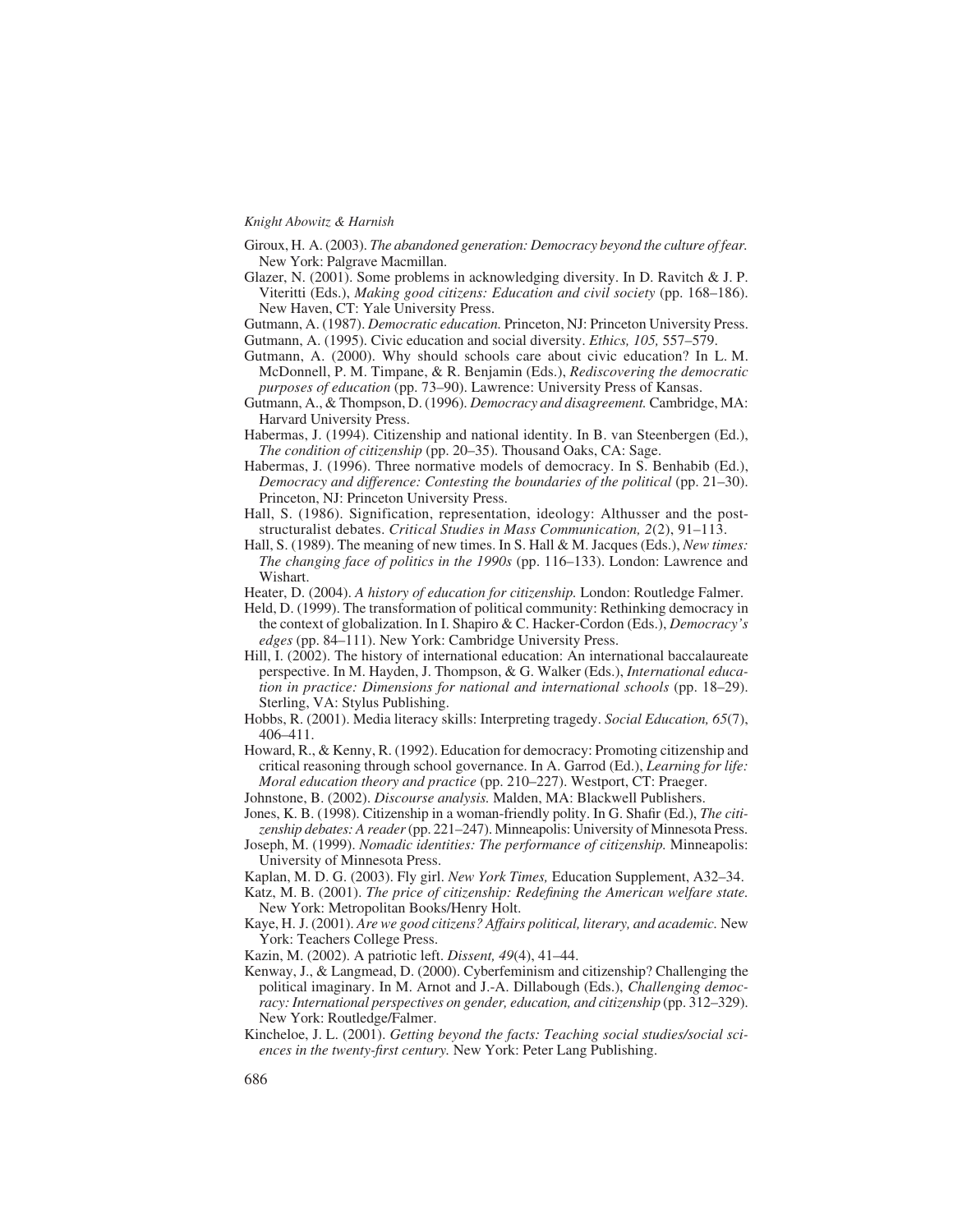- Knight Abowitz, K., & Rousmaniere, K. (2004). Margaret Haley as diva: A case-study of a feminist citizen–leader. In *The Initiative Anthology: An Electronic Publication About Leadership, Culture, & Schooling.* Oxford, OH: Miami University, Department of Educational Leadership. Retrieved November 23, 2003, from *http://www.units. muohio.edu/eduleadership/anthology/*
- Kymlicka, W. (1999a). Citizenship in an era of globalization: Commentary on Held. In I. Shapiro & C. Hacker-Cordon (Eds.), *Democracy's edges* (pp. 112–126). New York: Cambridge University Press.
- Kymlicka, W. (1999b). Education for citizenship. In M. Halstead & T. H. McLaughlin (Eds.), *Education in morality* (pp. 79–101). New York: Routledge.
- Kymlicka, W., & Norman, W. (1994). Return of the citizen: A survey of recent work on citizenship theory. *Ethics, 104,* 352–381.
- Labaree, D. F. (1997). Public goods, private goods: The American struggle over educational goals. *American Educational Research Journal, 34*(1), 39–81.
- Landau, B. (2002). Educating for citizenship. *Education Week on the Web.* Retrieved June 17, 2004, from *http://www.edweek.org/ew/newstory.cfm?slug*=*25landau.h21*
- Lutkus, A. D., Weiss, A. R., Campbell, J. R., Mazzeo, J., & Lazer, S. (1999). *NAEP* 1998 *civics report card to the nation* (National Assessment of Educational Progress). Washington, DC: National Center for Education Statistics. Retrieved August 8, 2003, from *http://nces.ed.gov/nationsreportcard//pubs/main1998/2000457.asp*
- Macedo, S. (1990). *Liberal virtues: Citizenship, virtue, and community in liberal constitutionalism.* New York: Clarendon Press.
- Macedo, S. (2000). *Diversity and distrust: Civic education in a multicultural democracy.* Cambridge, MA: Harvard University Press.
- MacIntyre, A. (1981). *After virtue.* Notre Dame: University of Notre Dame Press.
- Marshall, T. H. (1998). Citizenship and social class. In G. Shafir (Ed.), *The citizenship debates* (pp. 93–111). Minneapolis: University of Minnesota Press. (Original work published 1950)
- Martin, J. R. (1992). *The schoolhome: Rethinking schools for changing families.* Cambridge, MA: Harvard University Press.
- Mathews, D. (1996). Reviewing and previewing civics. In W. C. Parker (Ed.), *Educating the democratic mind* (pp. 265–286). Albany: State University of New York Press.
- McLaren, P. (1999). Unthinking whiteness, rethinking democracy: Critical citizenship in Gringolandia. In C. Clark & J. O'Donnell (Eds.), *Becoming and unbecoming white: Owning and disowning a racial identity* (pp. 10–55). Westport, CT: Bergin & Garvey.
- McLaughlin, T. H. (1992). Citizenship, diversity and education: A philosophical perspective. *Journal of Moral Education, 21*(3), 235–250.
- McLeod, S., & Houlihan, C. (2003). *Down the street, around the world: A starter kit for global awareness.* Washington, DC: American Federation of Teachers.
- Mills, S. (1997). *Discourse.* New York: Routledge.
- Milner, H. (2002). *Civic literacy: How informed citizens make democracy work.* Hanover, NH: University Press of New England.
- Mitchell, K. (2001). Education for democratic citizenship: Transnationalism, multiculturalism, and the limits of liberalism. *Harvard Educational Review, 71*(1), 51–78.
- Molnar, A. (1996). *Giving kids the business: The commercialization of America's schools.* Boulder, CO: Westview Press.
- Mosher, R., Kenny, R. A., Jr., & Garrod, A. (1994). *Preparing for citizenship: Teaching youth to live democratically.* Westport, CT: Praeger.
- Mouffe, C. (1992). Feminism, citizenship, and radical democratic politics. In J. Butler & J. W. Scott (Eds.), *Feminists theorize the political* (pp. 369-384). New York: Routledge.
- National Commission on Excellence in Education. (1983). *A nation at risk.* Washington, DC: Government Printing Office.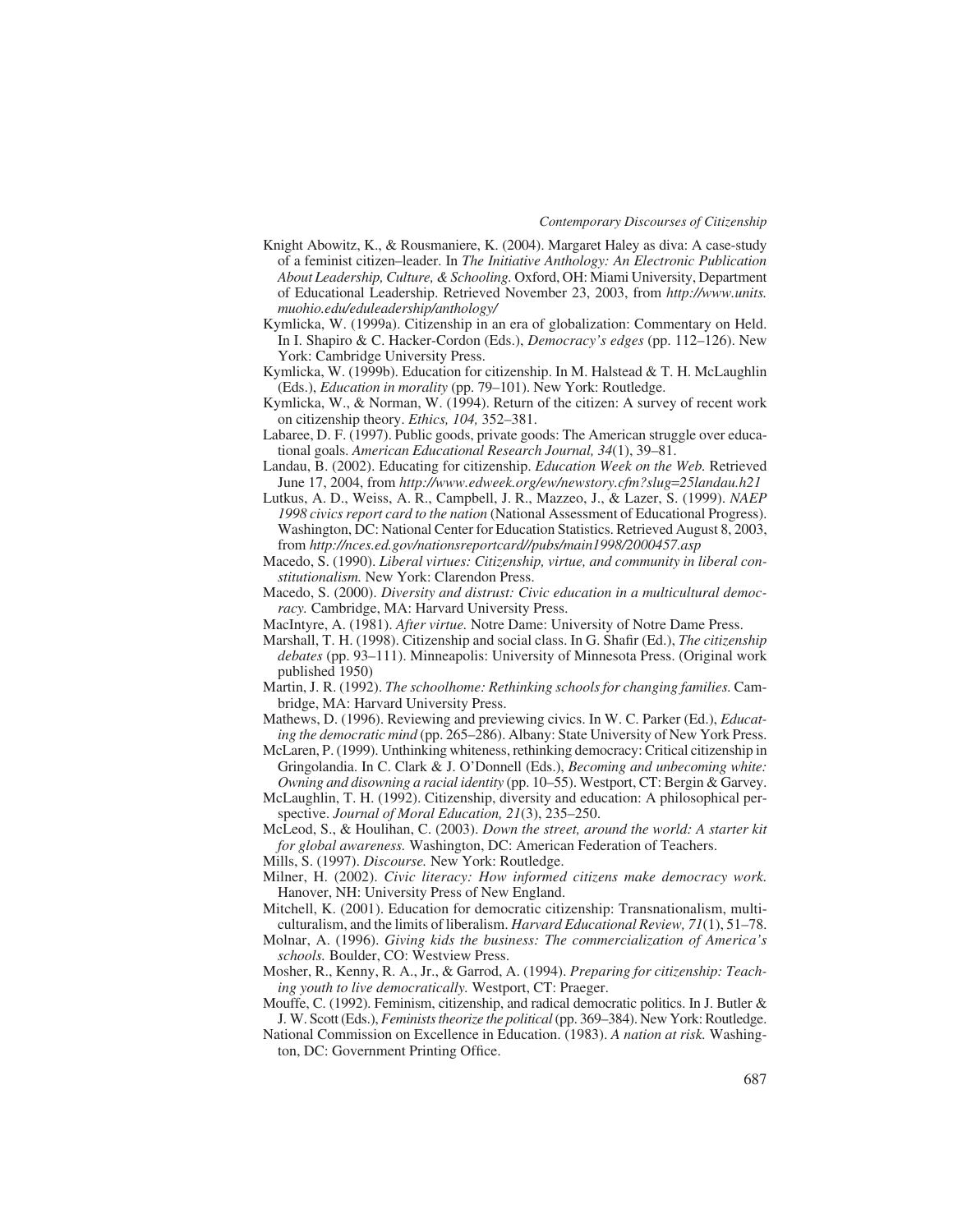- National Council for the Social Studies. (1994). *Expectations of excellence: Curriculum standards for social studies.* Washington, DC: Author.
- National Issues Forums Institute. (2003). *About NIF Forums.* Dayton, OH: Kettering Foundation. Retrieved September 23, 2003, from *http://www.nifi.org/forums/ about.aspx*
- New Jersey State Department of Education. (1996). *New Jersey social studies curriculum framework: A document in support of the Core Curriculum Content Standards for Social Studies.* Retrieved August 9, 2004, from *http://www.state.nj.us/njded/ frameworks/socialstudies/*
- Nie, N. H., Junn, J., & Stehlik-Barry, K. (1996). *Education and democratic citizenship in America.* Chicago: University of Chicago Press.
- Noddings, N.(1992). *The challenge to care in schools.*New York: TeachersCollege Press.
- Noddings, N. (1997). Social studies and feminism. In E. W. Ross (Ed.), *The social studies curriculum: Purposes, problems, and possibilities*(pp. 59–70). Albany: State University of New York Press.
- Novak, M. (2000) Defining social justice. *First Things, 108,* 11–13.
- Nussbaum, M. C. (1997). *Cultivating humanity: A classical defense ofreform in liberal education.* Cambridge, MA: Harvard University Press.
- Ohio State Department of Education. (2003). *Academic contentstandards: K–12 social studies.* Retrieved May 16, 2003, from *http://www.ode.state.oh.us/academic\_ content\_standards/SSContentStd/PDF/SOCIAL\_STUDIES.pdf*
- Oldham, A. (1998). Citizenship and community: Civic republicanism and the modern world. In G. Shafir (Ed.), *The citizenship debates: A reader*(pp. 75–89). Minneapolis: University of Minnesota Press.
- Papastephanou, M. (2002). Arrows not yet fired: Cultivating cosmopolitanism through education. *Journal of Philosophy of Education, 36*(1), 69–86.
- Parker, W. C. (1996). "Advanced" ideas about democracy: Toward a pluralist conception of citizen education. *Teachers College Record, 98*(1), 104–125.
- Parker, W. C.(2003). *Teaching democracy: Unity and diversity in public life.* New York: Teachers College Press.
- Pateman, C. (1988). *The sexual contract.* Cambridge, MA: Polity Press.
- Payne, C. M. (2003). More than a symbol of freedom: Education for liberation and democracy. *Phi Delta Kappan, 85*(1), 22–28.
- Phelan, S. (2001). *Sexual strangers: Gays, lesbians, and dilemmas of citizenship.* Philadelphia: Temple University Press.
- Piscatelli, J. (2003). Pledge of allegiance. *State Notes: Character/Citizenship Education* [Newsletter]. Denver, CO: Education Commission of the States.
- Putnam, R. D. (1995). Bowling alone: America's declining social capital. *Current, 373,* 3–9.
- Putnam, R. D. (2001). Community-based social capital and educational performance. In D. Ravitch & J. P. Viteritti (Eds.), *Making good citizens: Education and civil society* (pp. 58–95). New Haven, CT: Yale University Press.
- Quantz, R., & Knight Abowitz, K. (2002). Social foundations, disciplinarity, and democracy. *Educational Studies, 33*(1), 23–34.
- Quigley, C. (2003). *Promoting civic education.* Calabasas, CA: Center for Civic Education. Retrieved August 21, 2003, from *http://www.civiced.org/cq\_wh\_2003.pdf*
- Ravitch, D. (1993). Multiculturalism: E pluribus plures. In F. J. Beckwith & M. E. Bauman (Eds.), *Are you politically correct? Debating America's culturalstandards* (pp. 165–184). Buffalo, NY: Prometheus Books.
- Ravitch, D., & Viteritti, J. P. (Eds.). (2001). *Making good citizens: Education and civil society.* New Haven, CT: Yale University Press.
- Rawls, J. (1993). *Political liberalism.* New York: Columbia University Press.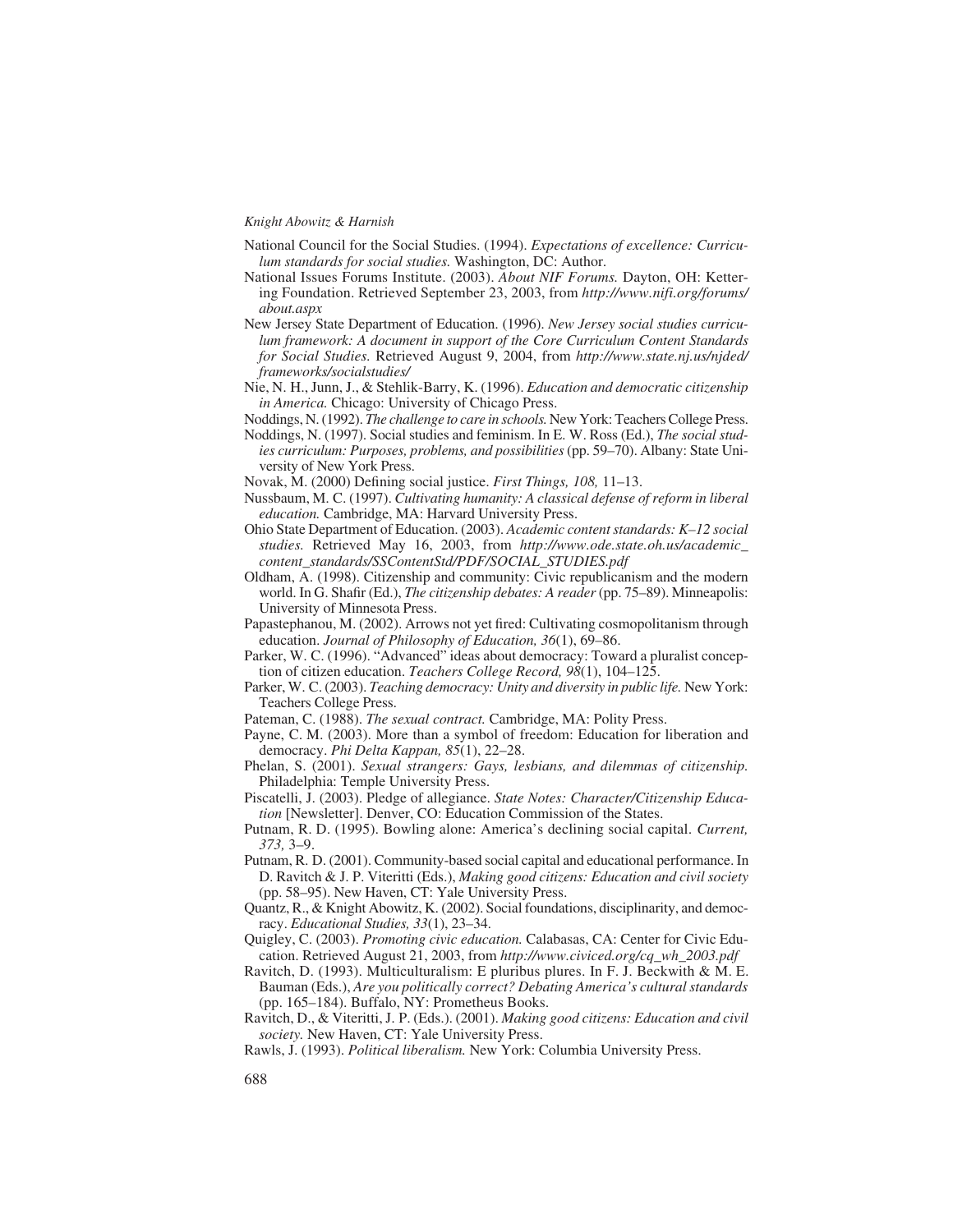- Rosaldo, R. (1989). *Culture and truth: The remaking of social analysis.* Boston: Beacon Press.
- Rosaldo, R., & Flores, W. V. (1997). Identity, conflict, and evolving Latino communities: Cultural citizenship in San Jose, California. In W. V. Flores & R. Benmajor (Eds.), *Latino cultural citizenship: Claiming identity, space, and rights* (pp. 57–96). Boston: Beacon Press.
- Rotherham, A. J. (2002). An attack on who we are. In *September 11: What our children need to know* (pp. 48–49). Washington, DC: Thomas B. Fordham Foundation. Retrieved November 19, 2002, from *http://www.edexcellence.net/Sept11/ September11.html*#*Civics*
- Ruddick, S. (1989). *Maternal thinking: Toward a politics of peace.* Boston: Beacon Press.
- Sadker, M., & Sadker, D. (1994). *Failing and fairness: How America's schools cheat girls.* New York: C. Scribner's Sons.
- Sandel, M. 1982. *Liberalism and the limits of justice.* Cambridge, UK: Cambridge University Press.
- Schlesinger, A. M., Jr. (1991). *The disuniting of America: Reflections on a multicultural society.* Knoxville, TN: Whittle Direct Books.
- Scott, D., & Lawson, H. (2001). Citizenship education: Models and discourses. In A. Ross (Ed.), *Learning for a democratic Europe* (pp. 349–356). London: Children's Identity and Citizenship in Europe.
- Seikaly, Z. A. (2001). At risk of prejudice: The Arab American community. *Social Education, 65*(6), 349–351.
- Shafir, G. (1998). Introduction: The evolving tradition of citizenship. In G. Shafir (Ed.), *The citizenship debates: A reader*(pp. 1–28). Minneapolis: University of Minnesota Press.
- Silvestrini, B. G. (1997). The world we enter when claiming rights: Latinos and their quest for culture. In W. V. Flores & R. Benmajor (Eds.), *Latino cultural citizenship: Claiming identity, space, and rights* (pp. 39–53). Boston: Beacon Press.
- Singleton, L. R. (2001). Following a tragic event: A necessary challenge for civic educators. *Social Education, 65*(7), 413–418.
- Sleeper, J. (2003). Whose elephant? *Dissent, 50*(1), 37–42.
- Smith, C. L. (1999). Is citizenship a gendered concept? In A. C. Cairns, J. C. Courtney, P. MacKinnon, H. J. Michelmann, & D. E. Smith (Eds.), *Citizenship, diversity, and pluralism: Canadian and comparative perspectives* (pp. 137–162). Montreal: McGill-Queen's University Press.
- Smith, D. E. (1995). *We the people: The citizen and the Constitution.* Calabasas, CA: Center for Civic Education.
- Spinner, J. (1994). *The boundaries of citizenship: Race, ethnicity, and nationality in the liberal state.* Baltimore: Johns Hopkins University Press.
- Spring,J. (1998). *Education and the rise of the global economy.* Mahwah, NJ: Lawrence Erlbaum.
- Strike, K. A. (1994). On the construction of public speech: Pluralism and public reason. *Educational Theory, 44*(1), 1–25.
- Taylor, C. (1995). Liberal politics and the public sphere. In A. Etzioni (Ed.), *New communitarian thinking: Persons, virtues, institutions and communities* (pp. 183–217). Charlottesville: University Press of Virginia.
- Tolo, K. W. (Project Director). (1999). *The civic education of American youth: From state policiesto school district practices.* Calabasas, CA: Center for Civic Education. Retrieved July 5, 2003, from *http://www.civiced.org/ceay\_civedpolicyreport.pdf*
- Torres, C. A. (1998). *Democracy, education and multiculturalism: Dilemmas of citizenship in a global world.* Lanham, MD: Rowman & Littlefield.